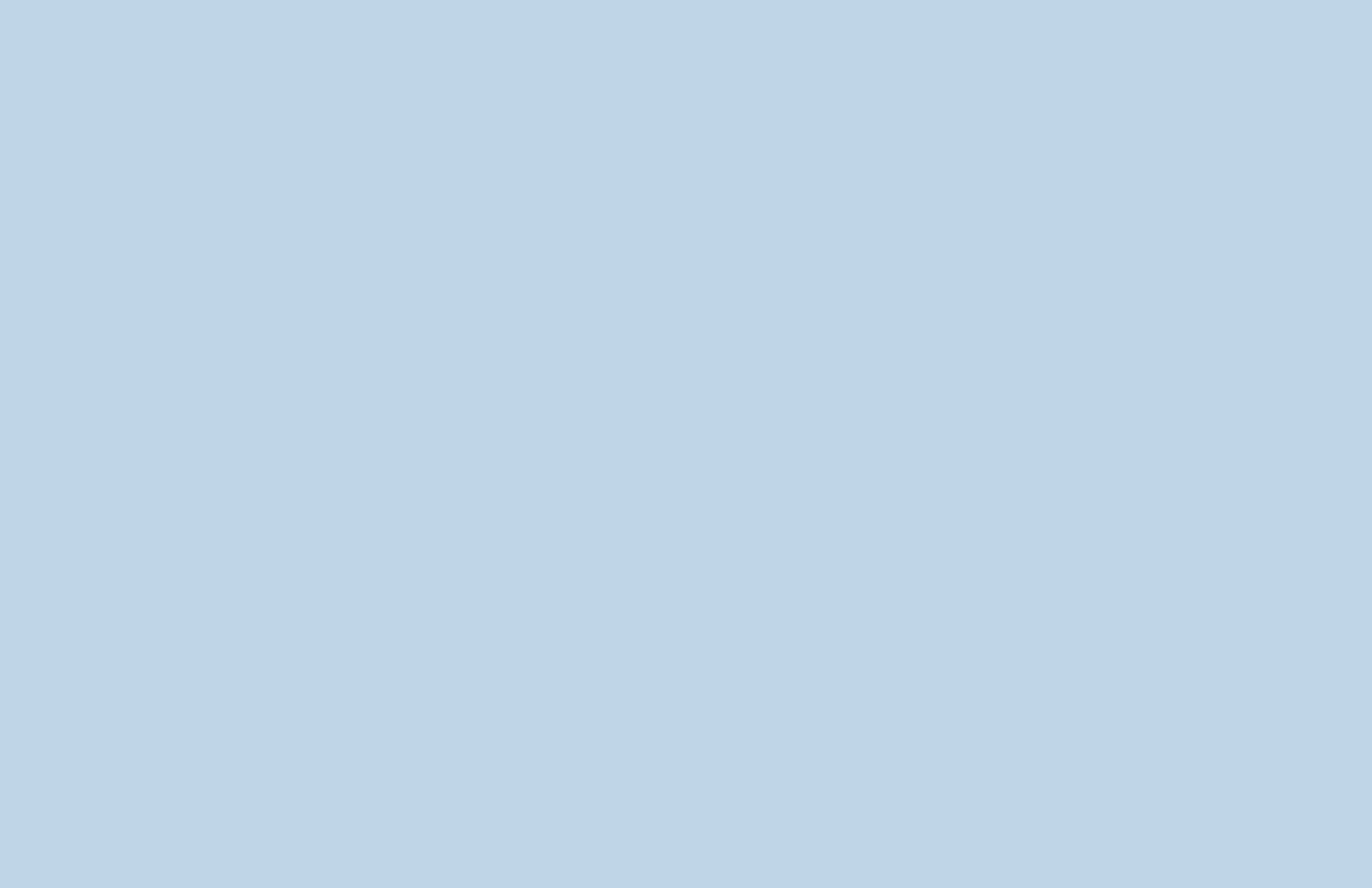Submitted by

## **LAURA SALLSTROM**

President Sallstrom Consulting

And

## **ROBERT DAMUTH**

Vice President Nathan Associates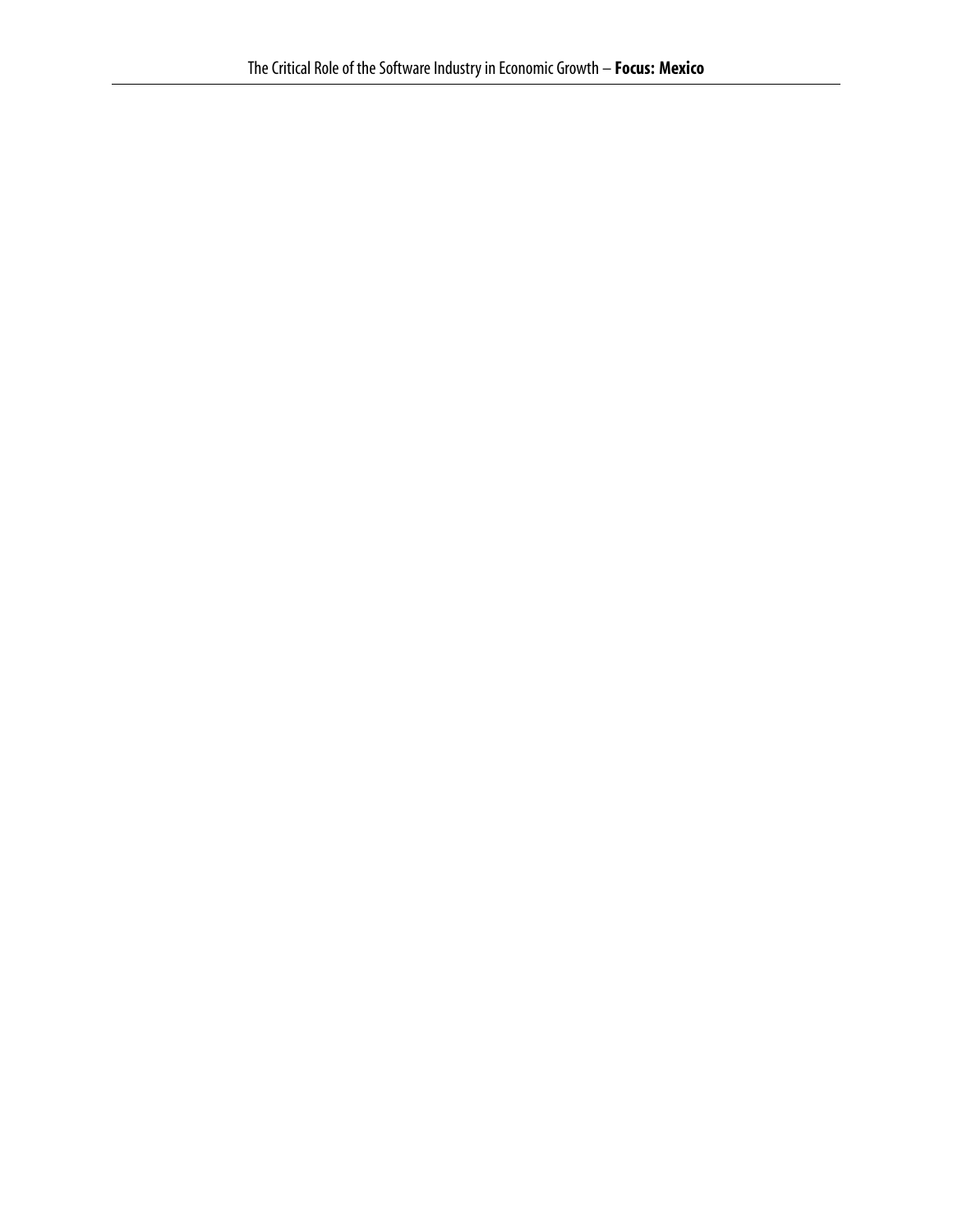

**2003. Año del CCL Aniversario del Natalicio de Don Miguel Hidalgo y Costilla, Padre de la Patria**

> **Subsecretaría de Industria y Comercio**  Dirección General de Comercio Interior y Economía Digital

Oficio No. 410.2003/470

Mexico, D.F., January 15th, 2004

#### **COMPUTING TECHNOLOGY INDUSTRY ASSOCIATION** Mexico City

President Fox's Administration has declared that productive activities of high added value are a priority to foster our country's economic growth. The software industry and its related services are considered part of such activities. The Program for the Development of the Software Industry (*Programa para el Desarrollo de la Industria de Software*, PROSOFT) outlines the Federal Government's strategy to position Mexico as a relevant worldwide player in the software industry.

PROSOFT admits that the Mexican software industry is at an early development stage. Also, that increasing capital investments in information technology are necessary to provide a sustainable contribution to economic growth and to new and well-paid jobs.

At the same time, PROSOFT points out Mexico's potential to develop this industry thanks to actual competitive advantages. Mexico may build on its current situation if the right strategies are adopted. Benefiting from Mexico's competitive edge is one of the key objectives of PROSOFT.

I have had the chance to read and analyze "The Critical Role of the Software Industry in Economic Growth: Focus Mexico", a paper submitted by Laura Sallstrom and Robert Damuth. Without any doubt, the report contributes significant findings relative to the current status of Mexico's software industry and its future prospects.

The issue is of outmost significance for every stakeholder in the industry, including the Mexican administration. We have identified coincidences in the factors that may lead to larger investments in IT that will, in turn, increase the productivity and competitiveness of our economy.

Likewise, the paper makes very valuable recommendations for public policies. The three outlined approaches clearly explain their scope and impact. Some of the suggested policies have already been implemented and we are observing their first results. However, we also have to acknowledge the fact that little progress has been achieved in some other areas mentioned in the report.

Furthermore, the conclusions drawn by the report represent precious feedback to policies for the development of the digital economy already under implementation by the Mexican government. Strong intellectual property protection is critical to foster investments in the development of new IT applications.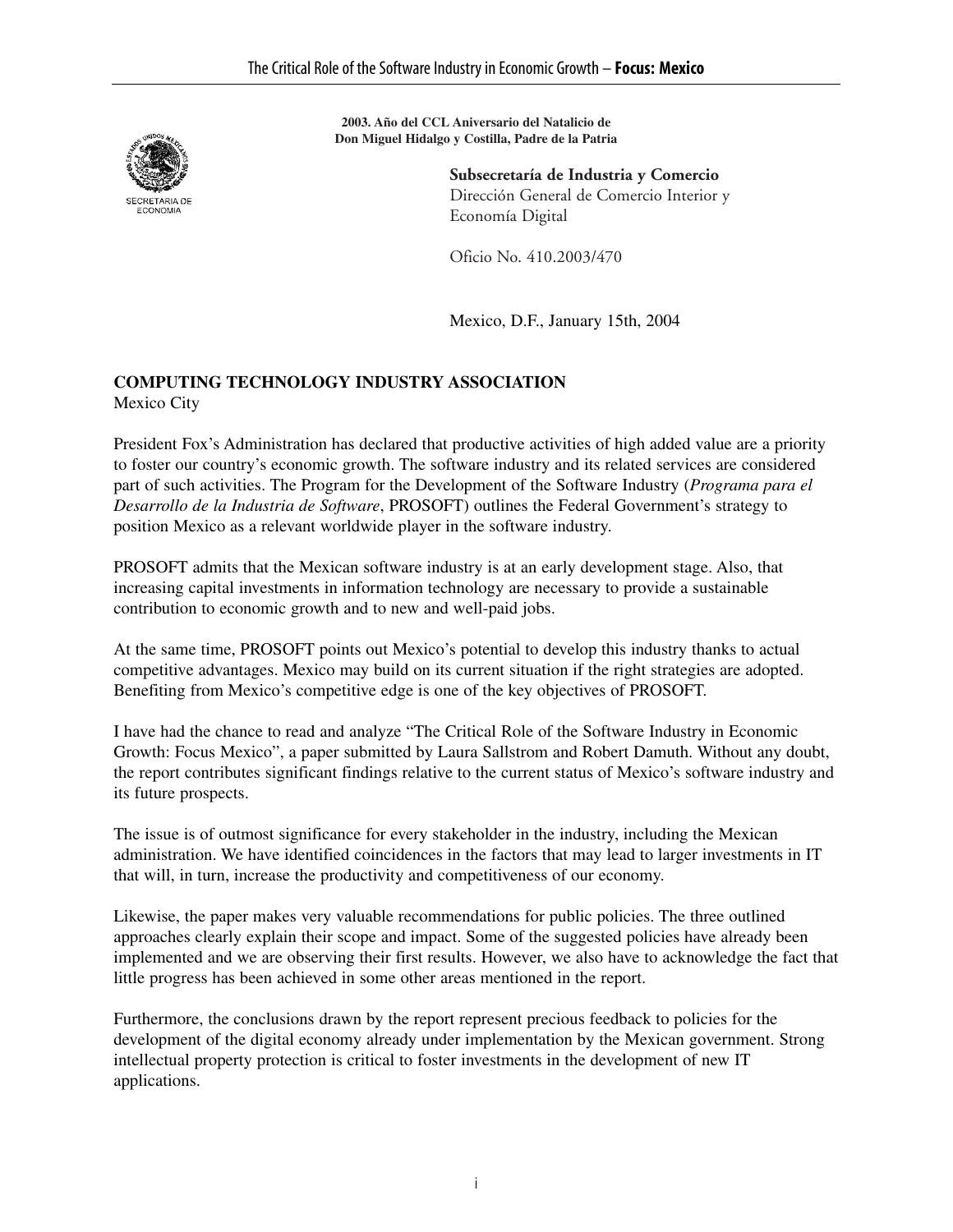Similarly, work is being done to deploy the necessary telecommunications and Internet infrastructure to give access to information to a larger number of persons and companies throughout the country. Although there are important plans to increase broadband availability and wireless infrastructure services and access, many areas are still behind. Therefore, while the number of Internet users has grown steadily in the past years, the digital gap remains a vital and unresolved issue.

Training of human resources is yet another critical factor to boast the development of a Mexican software industry and the expansion of a domestic IT market. So far, the industry's potential is constrained by the quantity and the quality of our country's human resources.

As so clearly pointed out in the report, Mexico must continue stimulating software industry exports and also set up financing schemes to fund new business ideas. Mechanisms to create venture capital and seed capital, almost non-existent in Mexico, are of outmost significance.

On the other hand, the federal government plays a crucial role in the development of the software industry, especially when using its procurement power to help the market gain momentum and thus strengthen the IT industry. At the same time, it is highly important to increase federal investment in research & development, in order to add to the competitiveness and maturity of the industry and lead it to a sound position in the global market.

Of course, the third set of policy prescriptions in the report is extremely relevant to boast e-commerce and the resulting demand for IT products and services. As IT infrastructure and e-commerce transactions security becomes ensured, there will be enough confidence, both among consumers and suppliers, to start using IT technology in their transactions.

In short, the report is an inestimable reference document for the Mexican government in the current process of designing and implementing strategies to foster the development of the IT industry as a means to improve the competitiveness of the Mexican economy. In view of the software industry present situation worldwide, every recommendation made in the report is welcome.



C.c.p. Lic. María del Rocío Ruiz Chávez.- Subsecretaria de Industria y Comercio de la SE Lic. Jesús Orta Martínez.- Director de Economía Digital de la SE.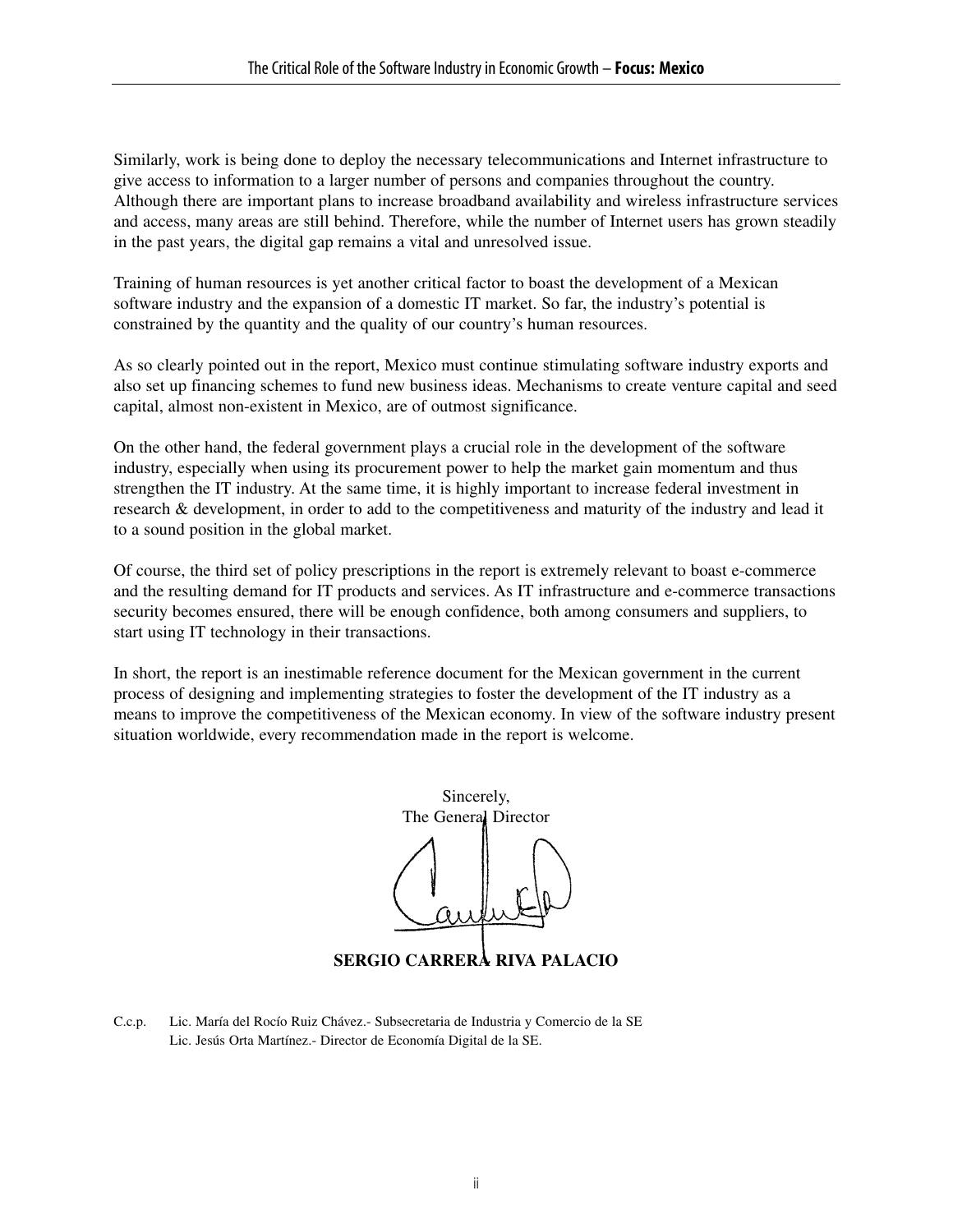

CÁMARA NACIONAL DE LA INDUSTRIA I DE TELECOMUNICACIONES E INFORMÁTII

Ing. Claudio Bortoluz Orlandi Presidente Nacional

**Mexico, D.F. October 27, 2003** 

#### **Computing Technology Industry Association Mexico City**

The National Electronics, Telecommunications and Information Technology Industry Association (in Spanish, CANIETI) has greatly appreciated the paper called: "The Critical Role of the Software Industry in Economic Growth: Focus: Mexico" written by economists Laura Sallstrom and Robert Damuth and sponsored by the Computing Technology Industry Association (CompTIA).

The thesis put forth in this paper is that software is an engine of economic growth. The authors present an analysis of the impact commercial software investments have on a country's productivity, on the development of additional employment and on the growth of its gross domestic product (GDP). They also detail a number of policies that governments are generally recommended to deploy in order to foster the development of a commercial software industry.

When specifically referring to our country, the report acknowledges the serious effort that the Mexican Government is making to foster the development of this industry by means of the Program for the Development of the Software Industry (*Programa para el Desarrollo de la Industria de Software*, PROSOFT) coordinated by the Secretary of the Treasury. Several policies recommended by the authors match the strategies and guidelines of PROSOFT, which is significantly interesting. However, the paper points out the need to accelerate the implementation of this Program.

CANIETI considers that papers such as this are highly valuable and contribute to raise awareness of the software industry and of the economic significance of Information Technology. CANIETI believes it is critical for Mexico to support this industry in order to increase the country's productivity and competitiveness.

Sincerely,

Presidente Nacional Ing. Claudio Bortoluz Orlandi

Culiacán 71 Hipódromo Condesa 06100 México D.F. Tel. 5264 0808 Ext. 113 Fax Ext. 117 presidencia@canieti.com.mx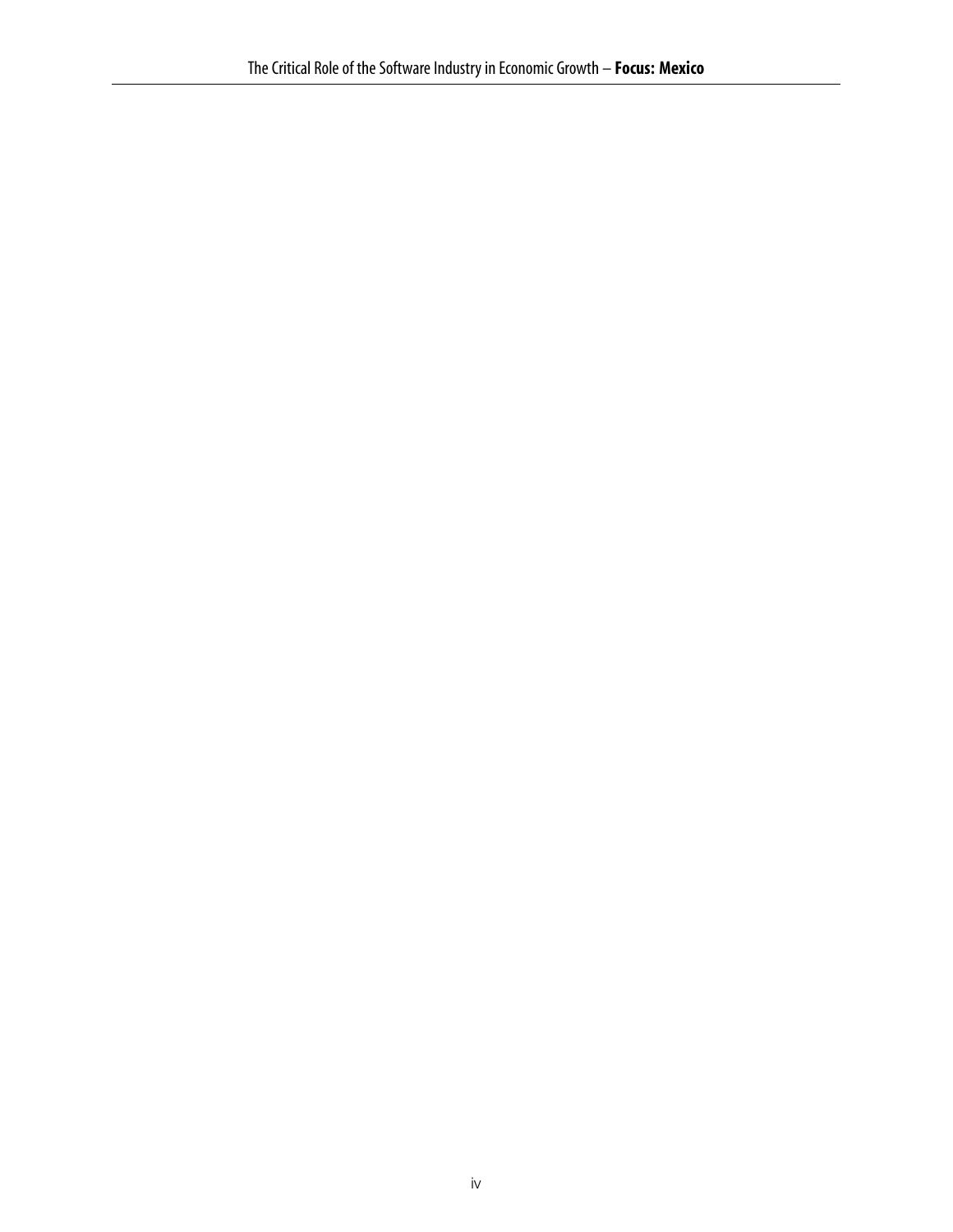# **EXECUTIVE SUMMARY**

**Thesis:** Software is an engine of economic growth. Faster growth in annual gross investment in commercial software is necessary in Mexico to promote faster development of the country's information technology (IT) infrastructure, increase total IT capital, stimulate employment growth, and increase gross domestic product (GDP). In order to more aggressively stimulate the economy, governments should target policies to enhance the growth of a commercial software industry.

## **Major Findings:**

- A direct correlation exists between investment in IT infrastructure and economic performance; the economies of countries where IT investments represent greater than 7.5 percent of total capital investments far outperform the economies of countries where investment in IT infrastructure represents less than 2.1 percent of total capital outlays.
- **Mexico is under invested in IT capital.** IT capital as a share of total capital is 1.5 percent.
- The mix of investments in countries with low levels of IT investment differs from the mix found in countries with high levels of IT investment.
	- Currently, in countries with low levels of IT investment, most of the annual investment is in hardware (62.2 percent) and least is in commercial software (13.3 percent).
	- In countries with high levels of IT investment, the hardware share of total IT investment is much lower (36.3 percent) and the commercial software share is much higher (21.5 percent).
- **Software will drive growth.** By 2006, as countries increase IT investment, most countries currently under invested in IT will see less of the annual IT investment devoted to hardware and more devoted to commercial software.
- Mexico is not currently projected to capitalize on the growth-generating benefits of the commercial software sector. In fact, the commercial software share of total IT investment is expected to decline.
	- Between 2002 and 2006, the commercial software share of annual IT investment in Mexico will fall from its already low value of 10.3 percent to only 7.9 percent.
	- For the group of all countries currently under invested in IT capital, the commercial software share of IT investment will increase from 13.3 percent in 2002 to 15.3 percent in 2006.
- **Employment in Mexico will suffer.** The shift away from commercial software investments means employment will be less than what it would have been if the investment mix were not to change. If commercial software investments remain constant, instead of declining as currently projected, 80,419 jobs would have been added.

**Conclusion:** Faster growth of annual gross investment in commercial software is necessary to promote faster development of the country's IT infrastructure, employment growth, and GDP production.

Policy Prescription: In order to help promote economic growth, policy makers should target policies to stimulate IT economic infrastructure, particularly policies that stimulate the commercial software industry.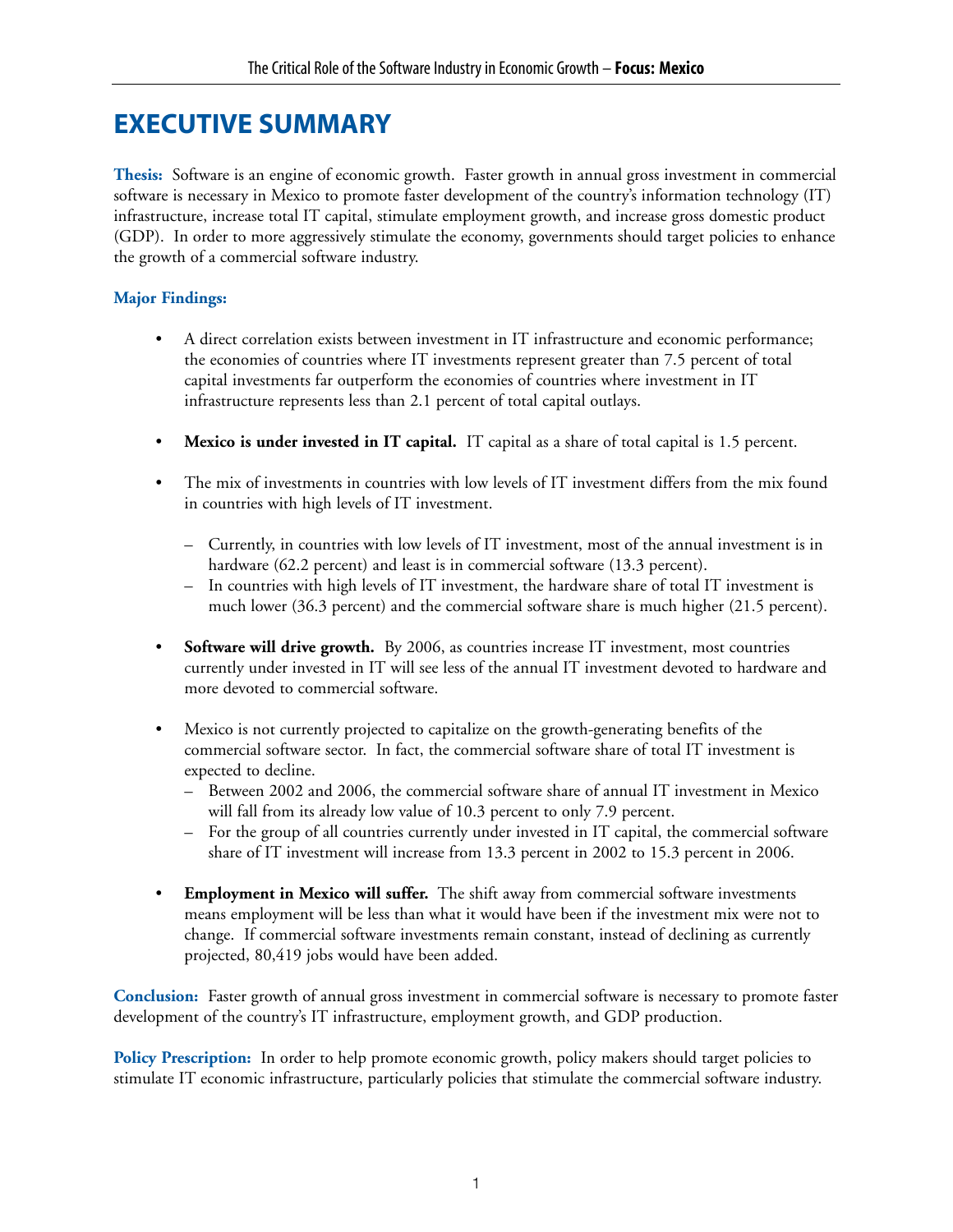- Targeted policy to stimulate and increase IT infrastructure, particularly the commercial software sector, can have measurable impacts on GDP. The Mexican Government has already begun significant efforts to stimulate the sector through the Program to Develop the Software Industry.
	- For example, stronger enforcement of intellectual property rights (IPR) in Mexico could reduce the software piracy rate in Mexico.
	- A moderate 10 percent decline in the piracy rate could increase IT capital 13.4 percent. If IT capital in Mexico in 2001 had been 13.4 percent higher, GDP could have been 0.75 percent higher.
	- A 10 percent reduction in software piracy could have added US\$4.6 billion to the economy of Mexico.
- We recommend a combination of three approaches to stimulate the commercial software industry and offer a series of data to consider how Mexico may compare to other countries in these particular policy areas.

**Approach A:** Use general investment stimuli, but gear them towards a commercial software industry.

#### *Principle 1: Eliminate barriers to trade and stimulate exports.*

- Mexican industry has identified export support as an important area to promote the local commercial software industry.
- Fiscal incentives such as tax breaks through technology parks could help stimulate exports.

#### *Principle 2: Provide access to financial capital.*

- Foreign Direct Investment (FDI) represented 9.9 percent of gross capital formation in Mexico in 2000. By contrast, in 2000 in Ireland, a net software exporter, FDI represented 85.4 percent of gross capital formation.
- Mexico has a good foundation of small and medium businesses and high quality management talent to begin attracting IT capital.

#### *Principle 3: Maintain an open and competitive government procurement process.*

• Mexico is not a member of the World Trade Organization's (WTO) Government Procurement Agreement.

**Approach B:** Stimulate the intangible elements that are critical to promoting a commercial software industry.

#### *Principle 4: Enact and enforce strong protection of intellectual property rights.*

• Mexico is a signatory party to most major multilateral treaties on intellectual property protection.

#### *Principle 5: Develop telecommunications and Internet infrastructure.*

- Broadband access is limited.
- The number of Internet users has grown by 200 percent from 1998 to 2000.
- Telephone costs are some of the highest in the region.

#### *Principle 6: Invest in human capital and job creation.*

• A new World Economic Forum (WEF) indicator shows that Mexico's "quality of math and science education" is 77 of 82 countries surveyed.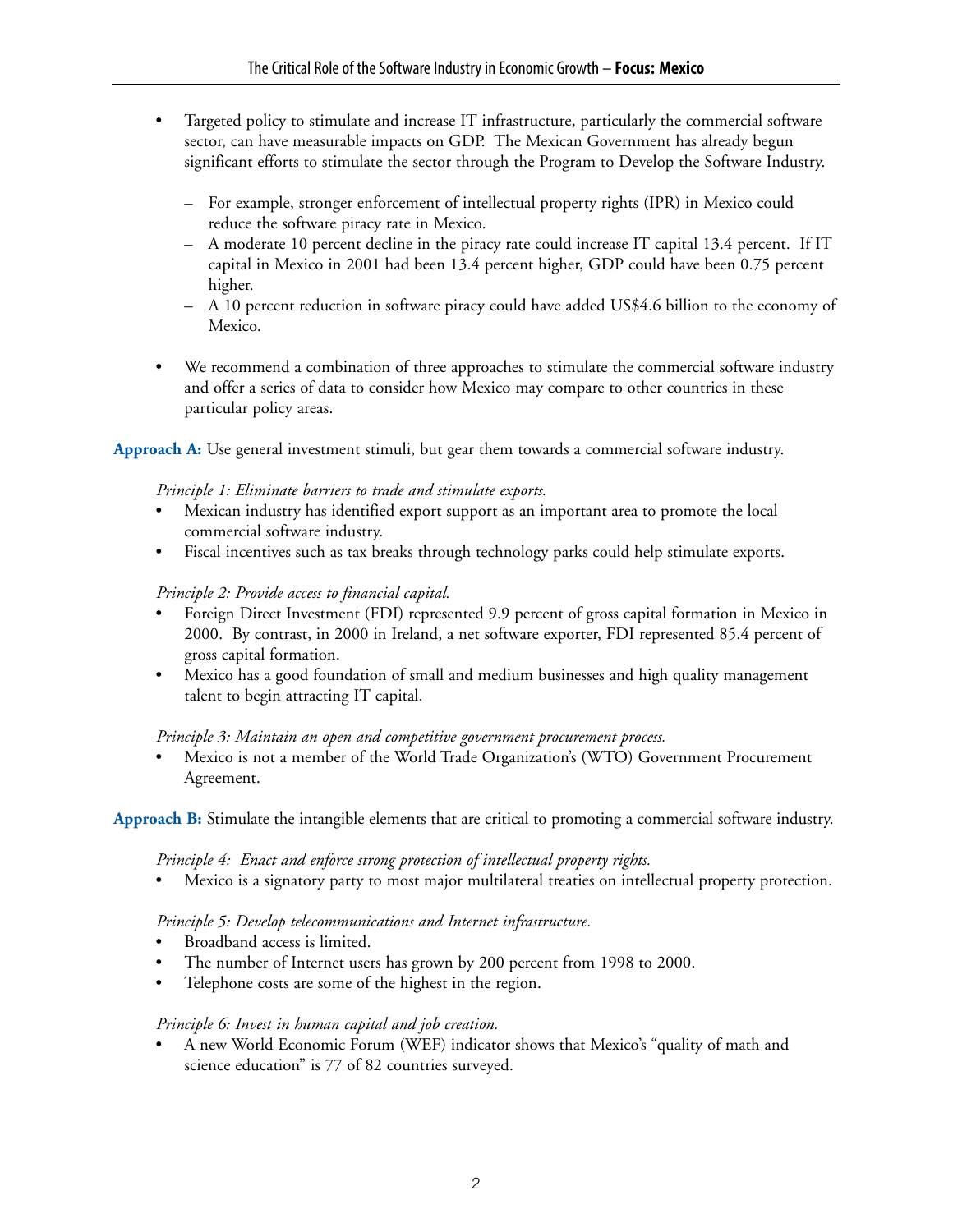*Principle 7: Ensure vibrant and accessible government research and development.*

- The WEF commends Mexican government programs to promote research and development (R&D).
- Mexican and Mexican-based industry representatives consulted for this paper strongly encouraged more active government support for university-based research and development projects, and fiscal incentives to spark private sector investment in R&D.

**Approach C:** Given the progressive move of software and services to the online environment, policy makers should create a legal and regulatory environment to stimulate e-commerce in new products and services.

#### *Principle 8: Establish basic online legal structure.*

• Mexico recognizes online contracts and e-commerce transactions.

#### *Principle 9: Ensure network and information security.*

• According to the World Bank, Mexico has 2.6 secure computer servers per 1 million people.

#### *Principle 10: Build consumer confidence in the electronic world without hindering trade in online products and services.*

The Mexican Federal Law on Consumers Protection provides for a series of rights that consumers may assert in connection with online contracts and e-commerce transactions.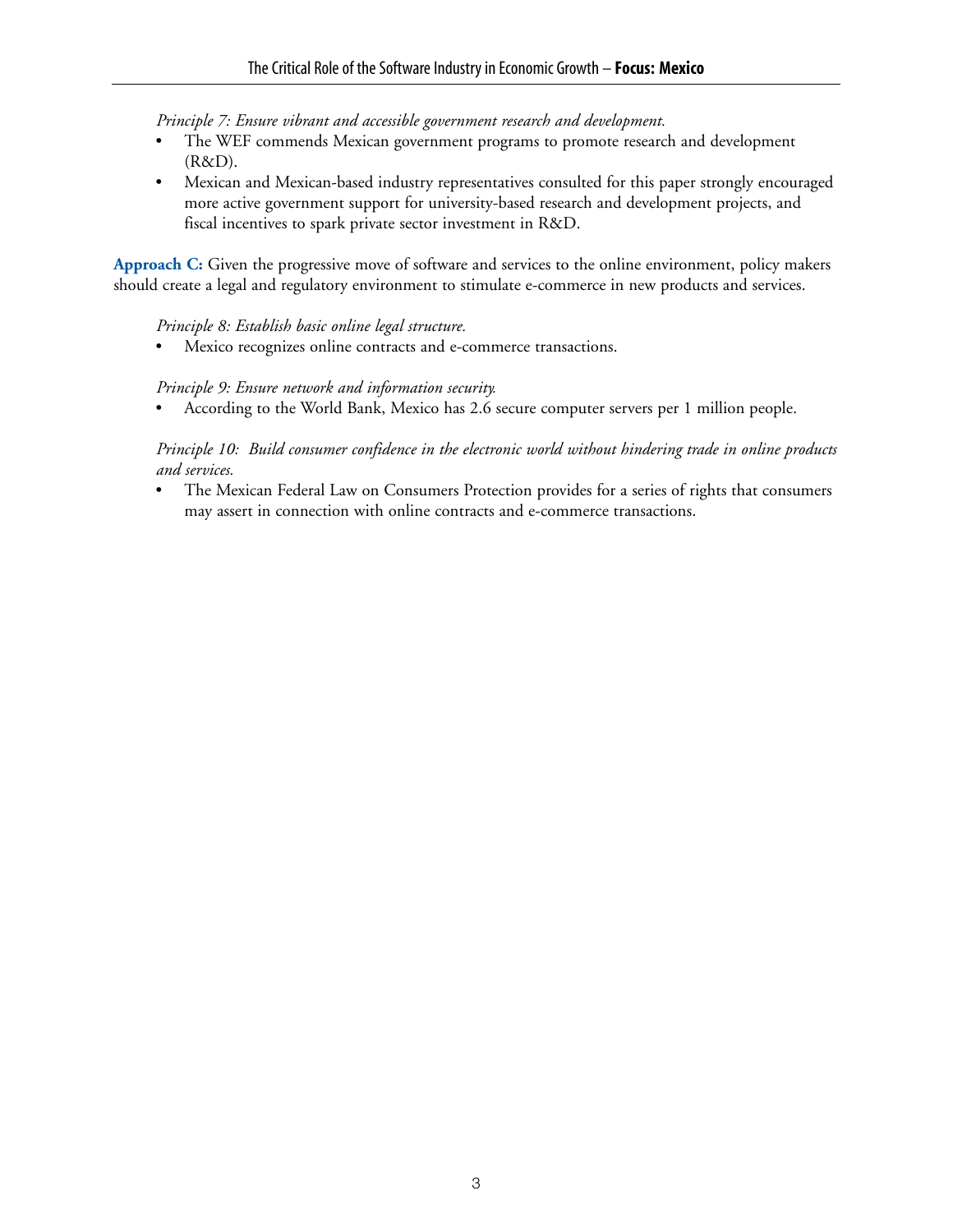# **SECTION 1. INTRODUCTION**

This report presents an analysis of the impacts of information technology (IT) investments in countries around the world and, in particular, in Mexico. Based on our analysis, recent economic trend data, and the current outlook for IT capital investments in Mexico, we present a detailed policy prescription for faster development of Mexico's IT infrastructure, additional employment and gross domestic product (GDP), and increasing productivity.

IT capital is defined in this report to include hardware, commercial software, and services.1 Telecommunications carriage and equipment, except the equipment used for data switching, are excluded.

The report consists of three sections. Section 1 summarizes our findings and the framework of our policy recommendations. Section 2 presents the analysis on which we base our policy recommendations. Section 3 presents the detailed policy prescription.

**Summary of Findings:** Following our economic analysis and mathematical calculations of data from the International Data Corporation (IDC), the World Bank, and other sources, we draw the following conclusions. Each of these conclusions is fully calculated, documented, and presented in the text of this report. Based on these conclusions, we make a series of recommendations for policies to improve the findings and grow Mexico's IT sector. Based on our analysis the key statistical and economic findings are:

- **1. Countries worldwide fall into two categories: Those that are under invested in IT capital, and all others. The Mexican economy is under invested in IT capital.** The IT capital share of total capital for the group of countries under invested in IT is an average of 2.1 percent. The IT capital share for the group of all other countries is an average of 7.5 percent. In Mexico, the IT capital share is 1.5 percent.
- **2. Countries under invested in IT capital differ from other countries in two important ways:**
	- **The IT infrastructures in countries that are under invested in IT capital are less developed than the IT infrastructures in other countries.** Per capita rates of personal computers (PCs), Internet users, and secure Internet servers are all significantly lower in countries that are under invested in IT capital. In addition, software piracy rates, which indicate the strength of protection of intellectual property rights (IPR), are significantly higher in countries under invested in IT capital. This distinction is important, as it will become the standard of measurement we use to compare countries' IT capital impacts.
	- **Economic productivity is lower in countries that are under invested in IT capital.** Real GDP per hour, a measure of productivity, in countries under invested in IT capital is onefourth of what it is in other countries.
- **3. In countries that are under invested in IT capital, the current composition of annual gross investment in IT differs from the composition in other countries, but the differences are narrowing.**

<sup>1</sup> Commercial software is software that is purchased, not obtained free of charge.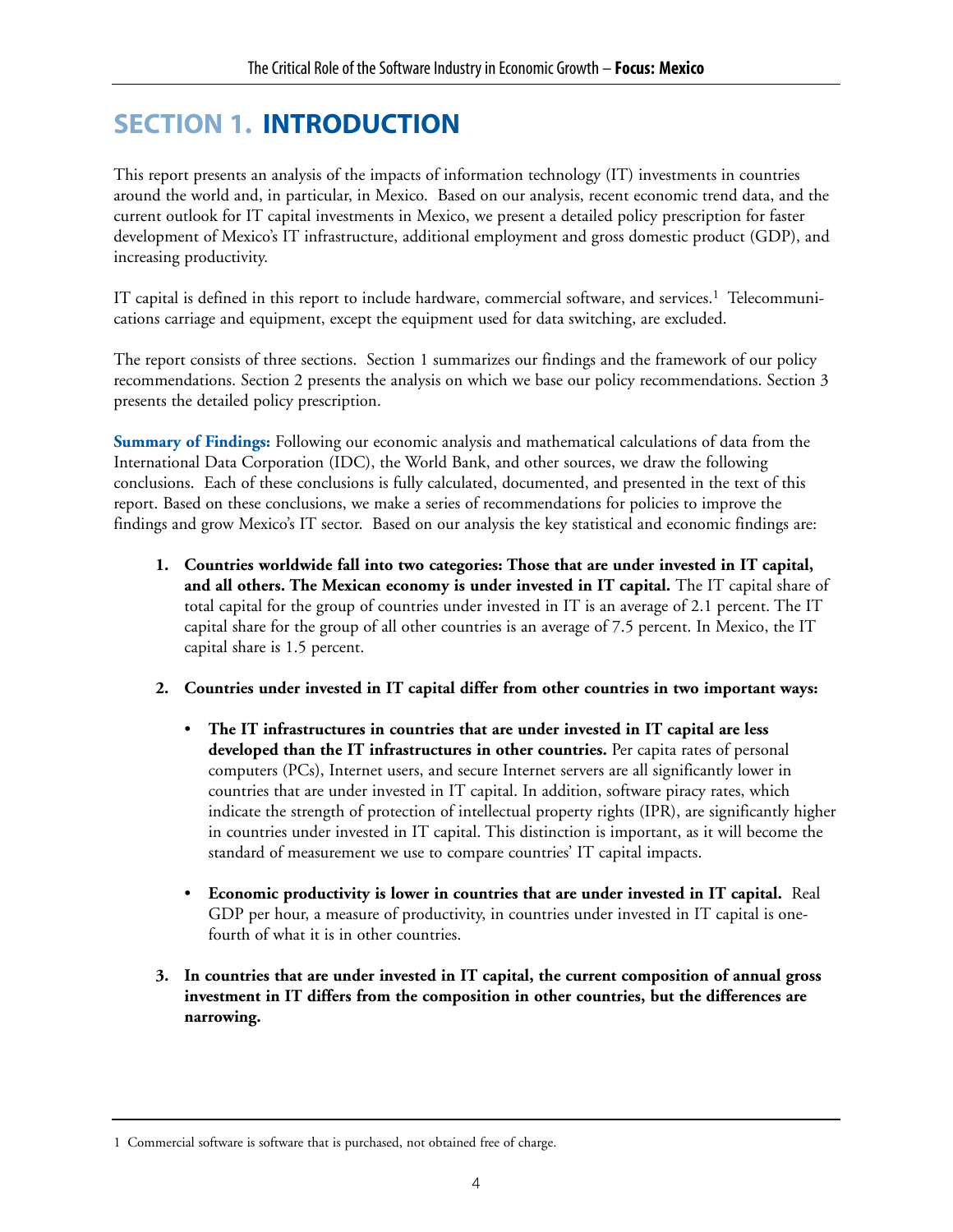- **Currently, in countries under invested in IT capital, most of the annual total IT investment is in hardware (62.2 percent) and least is in commercial software (13.3 percent).** In other countries, the hardware share of total IT investment is 36.3 percent; the commercial software share is 21.5 percent of total IT investment.
- **By 2006, the composition of total annual IT investment in countries under invested in IT will look more similar to the composition found in other countries.** Less of the annual IT investment will be devoted to hardware and more will be devoted to commercial software.
- **4. The current composition of annual IT investment in Mexico is similar to the composition found in other countries under invested in IT capital.** Most investment is in hardware (60.8 percent); least is in commercial software (10.3 percent).
- **5. However, unlike in other countries—those that are under invested in IT capital as well as all others— the commercial software share of total IT investment is expected to decline in Mexico. There are many potential factors causing this trend. The policy recommendations in chapter three include some analysis of why this may be happening.** More specific to this finding, between 2002 and 2006, the commercial software share of annual IT investment in Mexico will fall from its already low value of 10.3 percent to only 7.9 percent. Even in other countries under invested in IT capital and with less developed IT infrastructures, the commercial software share of total IT investment will be higher in 2006 than it was in 2002. For the group of countries under invested in IT capital, the commercial software share of IT investment will increase from 13.3 percent in 2002 to 15.3 percent in 2006.
- **6. Reducing the commercial software share of total IT investment in Mexico will reduce IT industry employment.** With less investment in commercial software, employment in the IT industry in Mexico will be less than what it would be with an unchanged mix of investment. If the composition of Mexico's US\$9.6 billion IT investment in 2006 were to be no different from the 2002 composition, 80,419 more people would be employed in the IT industry in Mexico in 2006.
- **7. Policies that generate even small improvements in the Mexican IT infrastructure can have significant effects on gross investment in IT capital generally, and commercial software capital specifically, with measurable impacts on GDP.** For example, stronger enforcement of IPR in Mexico would reduce the software piracy rate in Mexico. A moderate 10 percent decline in the piracy rate could increase IT capital 13.4 percent. If IT capital in Mexico in 2001 had been 13.4 percent higher, GDP could have been 0.75 percent higher. A 10 percent reduction in software piracy could have added US\$4.6 billion to the economy of Mexico.

**Summary of Policy Recommendations:** From our analysis we conclude that **faster growth in annual gross investment in commercial software is necessary in Mexico to promote faster development of the country's IT infrastructure, accumulation of and balance in its total IT capital, employment growth, and production and productivity growth.** In addition to stronger enforcement of IPR, there are numerous other steps that can be taken in Mexico to promote investment in IT capital generally and commercial software capital specifically.

The framework of our policy recommendations to achieve these objectives is as follows: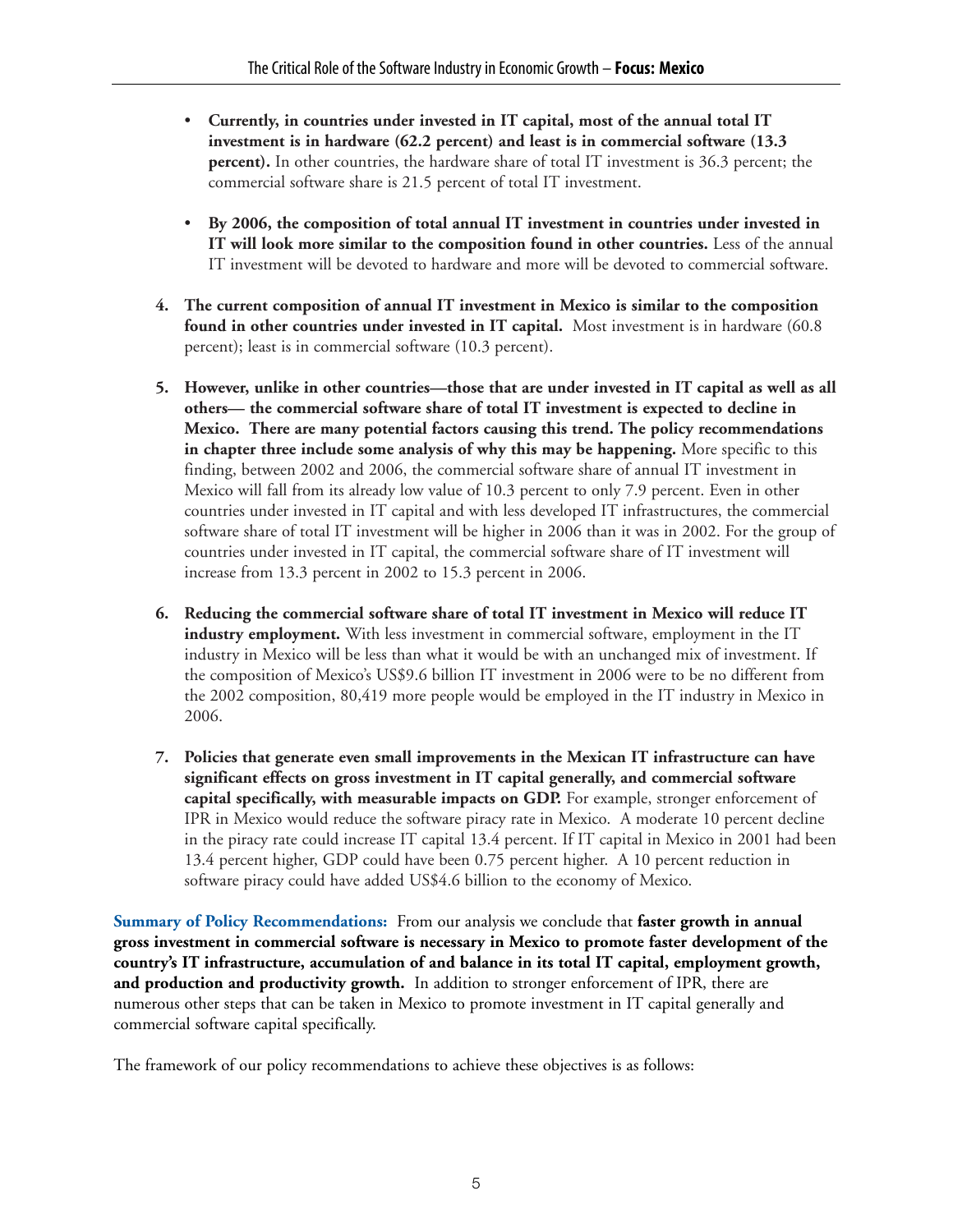Approach A: Promote investment generally

- Free trade
- Good financial capital access
- Open and competitive government procurement processes

Approach B: Promote investment in commercial software and other IT capital

- Strong protection of IPR
- Strong telecommunications and Internet infrastructure
- High quality human capital development and job promotion
- Vibrant government R&D

Approach C: Promote development of the online infrastructure

- Basic online legal structure
- Strong security
- Consumer confidence

The detailed policy prescription is presented in Section 3.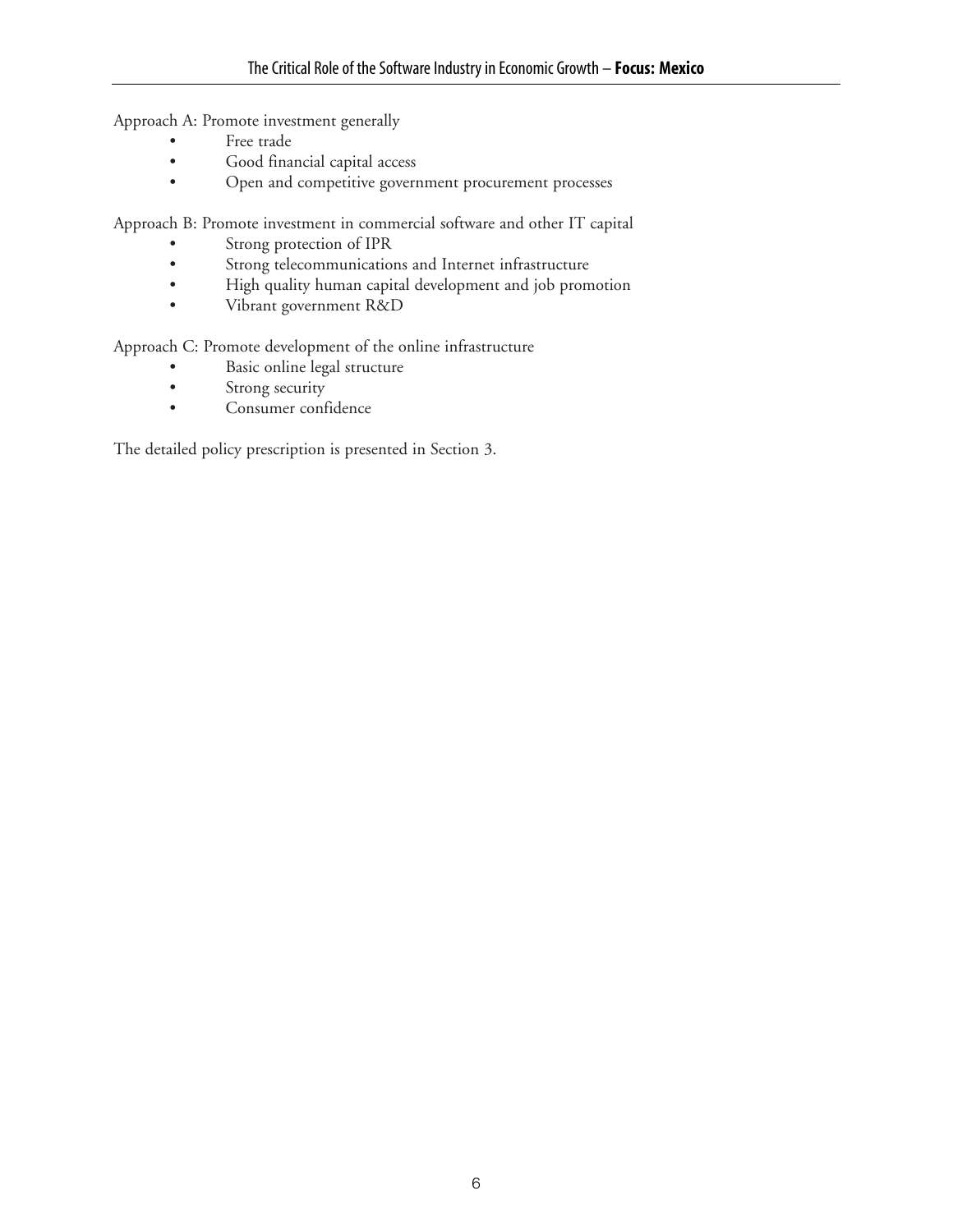# **SECTION 2. INFORMATION TECHNOLOGY IN ECONOMIES WORLDWIDE**

The impact of IT is examined here from several perspectives. We begin by looking at a set of 29 countries located throughout the world and find that there are two distinct groups: countries that are under invested in IT capital and all others.2 We then examine economic productivity and IT infrastructures in countries in these two groups and find that countries under invested in IT capital have lower productivity and less developed IT infrastructures. Next we present a theoretically based model of production that specifies IT capital, other capital, and labor as the factors of production. The model reveals that IT capital contributes significantly to GDP and the contribution is greater when the IT capital share of total capital is greater. In other words, investing in IT capital and developing the IT infrastructure of an economy will lead to higher productivity. We then examine trends in the composition of gross annual IT investment and compare compositions across countries.

From our analysis we find that:

- Mexico's IT infrastructure resembles the less developed infrastructures found in economies that are under invested in IT capital and, as a result, are less productive.
- The current composition of gross investment in IT capital in Mexico differs significantly from the composition found in other countries. In Mexico, the commercial software share of total IT investment is less than in other countries.
- The future composition of gross investment in IT capital in Mexico will diverge further from the composition found in other countries. In Mexico, the commercial software share of annual IT investment is expected to fall. By 2006, the commercial software share of total IT investment will be 48 percent lower than the already low share in the group of countries under invested in IT capital and, hence, with less developed IT infrastructures.

In addition to the impact of IT investment on productivity, we examine the employment impact of IT investment. In Mexico, we find that the expected decline in commercial software investment will reduce IT sector employment.

One way of increasing investment in commercial software and further benefiting from IT capital is to provide stronger protection of IPR. We end this section of our report with an examination of the impact of IPR protection on IT investment and estimate the increases in IT capital and GDP that could occur in Mexico with a reduction in software piracy.

<sup>2</sup> Here capital is used in the economic sense, not the financial sense. In economics, capital includes buildings, machines, equipment, materials, and labor force skills (human capital) used in production. Capital is accumulated by gross investment and depleted by use and technological innovation that renders it obsolete. The value of capital can be further eroded by inflation.

IT capital includes hardware, software, and services. Data on annual gross investment in IT capital were provided by the International Data Corporation (IDC). Telecommunications carriage and equipment, except the equipment used for data switching, are not included. Spending is by households, businesses, governments, and educational institutions.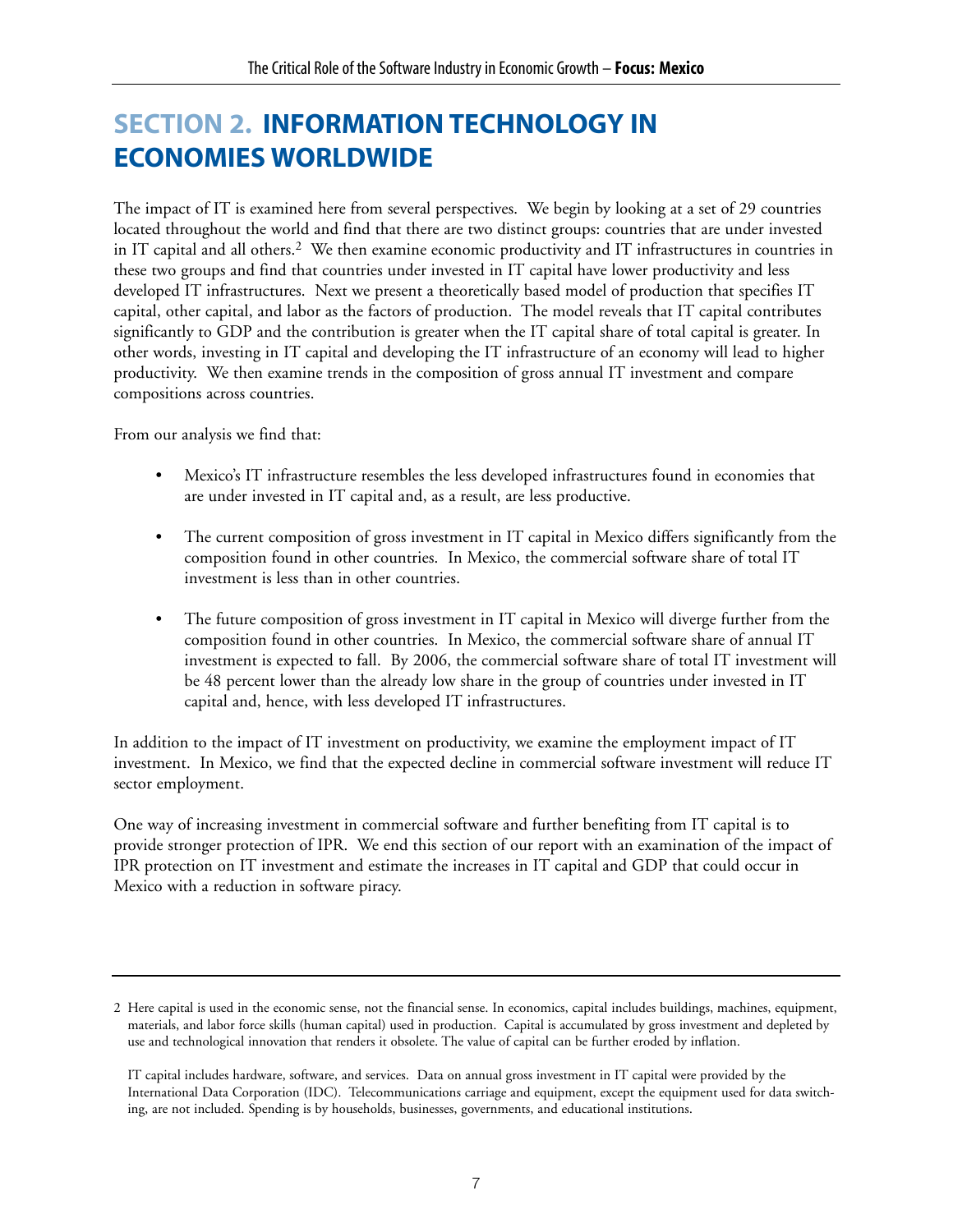From these findings we conclude that **faster growth in annual gross investment in commercial software is necessary in Mexico to promote faster development of the country's IT infrastructure, accumulation of and balance in its total IT capital, employment growth, and production and productivity growth.**

**Countries under invested in IT capital have lower productivity.** Across the 29 countries for which we have data, we see two distinct groups: those that are under invested in IT capital, and all others. The countries that are under invested in IT capital include Argentina, Chile, Colombia, Korea, Mexico, the Philippines, Poland, Thailand, and Turkey (see Figure 2-1). The average IT capital share of total capital for this group of countries was 2.1 percent in 1998, the most recent year for which we have data on all 29 countries. In contrast, the IT capital share for the group of other countries was 7.5 percent.



**Figure 2-1. Productivity increases as the IT share of total capital increases**

Sources: Nathan Associates Inc. for estimates of 1998 IT capital, IDC for gross investment spending on IT, World Bank for GDP, Penn World Tables for total capital, and the International Labor Organization for hours worked.

Mexico is among the group of countries that are under invested in IT capital. The IT capital share of total capital in Mexico was 1.5 percent in 1998.

Countries with economies that are under invested in IT capital have lower economic productivity. For the group of nine under invested countries, 1998 GDP per hour worked was 7.2 in 1995 international dollars.3 In contrast, 1998 Gross Domestic Product (GDP) per hour worked for the group of countries not under invested was 24.9 in 1995 international dollars.

<sup>3</sup> International dollars are based on purchasing power parities (PPP), which reflect rates at which different currencies can be converted into a common currency that purchases equivalent goods and services. PPP takes into account different prices among countries as well as different currency exchange rates.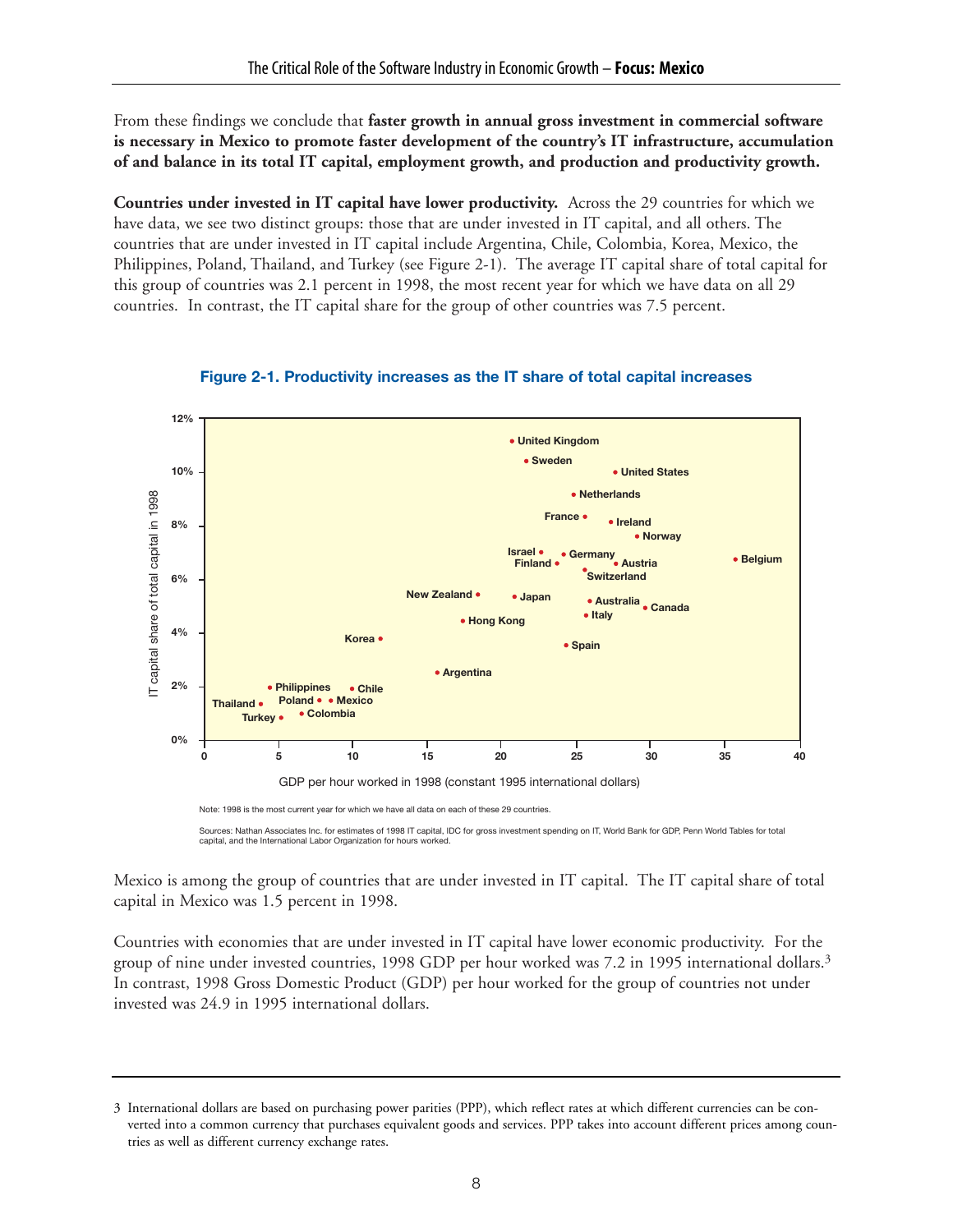Economic productivity in Mexico is higher than in some of the other countries that are under invested in IT capital, but it is significantly lower than productivity in countries that are not under invested in IT capital. In 1998, GDP per hour worked in Mexico was 8.4 in 1995 international dollars.

**Countries under invested in IT capital have less developed IT infrastructures.** Countries under invested in IT capital have less developed IT infrastructures (see Figure 2-2). On a per capita basis, they have onefifth as many PCs, one-third as many Internet users, and one-twentieth as many secure Internet servers. Moreover, their software piracy rate is 61 percent higher than the rate in other countries.<sup>4</sup>

Mexico's IT infrastructure resembles the less developed infrastructures found in countries that are under invested in IT capital (again see Figure 2-2). Three of the four indicators—PC penetration, Internet users, and secure Internet servers—reveal greater weakness. However, the software piracy rate in Mexico is slightly lower than the rate for the group of countries under invested in IT capital.



#### **Figure 2-2. Indicators of IT infrastructure development**

**Sources: World Bank's World Development Indicators and, for software piracy, the Business Software Alliance.**

Comparing Mexico's IT infrastructure with infrastructures in specific countries reveals similarities across Latin America and differences across less and more developed economies (see Figure 2-3). The Mexican IT infrastructure appears to be somewhat more developed than the IT infrastructures in China and India. Mexico, in comparison with India, a poorer country whose economic strategy includes promotion of investment in IT capital, has 10 times as many PCs per capita, five times as many Internet users per capita, 26 times the number of secure Internet servers per capita, and a software piracy rate that is 21 percent lower than India's. Relative to Ireland, a high-income country that also strongly promotes investment in IT capital, Mexico's IT infrastructure is significantly less developed. Strong IT export sales are a benefit of Ireland's large IT capital investment and strong IT infrastructure. In 2002, Ireland's exports of IT totaled US\$12.2 billion, more than five times the amount of its domestic spending on IT products and services.<sup>5</sup>

<sup>4</sup> Software piracy rates indicate the strength of a country's IPR protection. Countries with more developed IT infrastructures have stronger IPR protection and lower rates of software piracy.

<sup>5</sup> Enterprise Ireland, *Software Industry Statistics for 1991-2000*, n.d., <http://www.nsd.ie/htm/ssii/stat.htm> (February 15, 2003).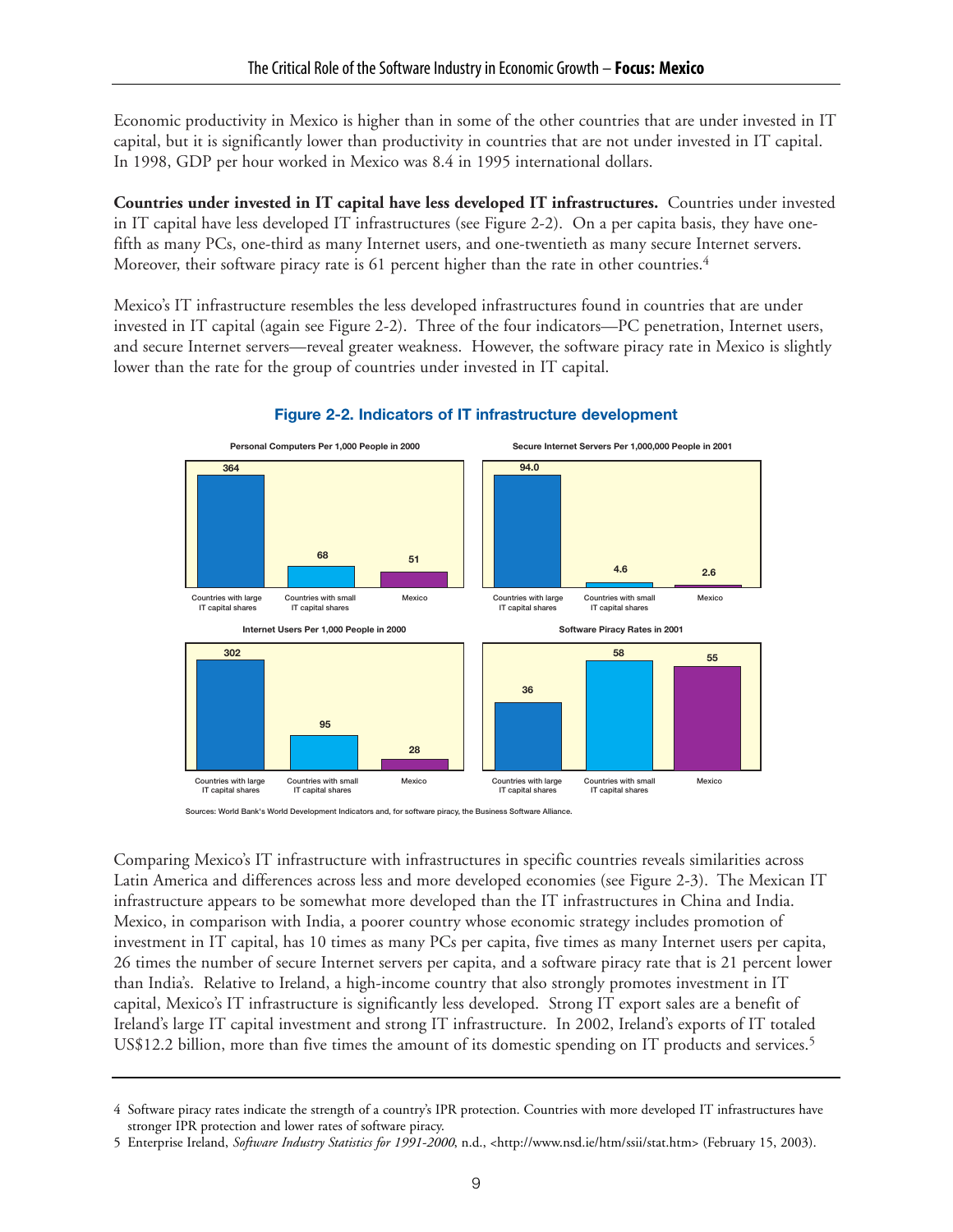**Investing in IT and accumulating IT capital increases GDP and productivity.** In all economies, the accumulation of IT capital raises GDP. To quantify the impact, we specified a production function in which IT capital, other capital, and labor hours were the factors of production (the inputs). We estimated the model using data from 1992 through 2000 for all 29 countries. All dollar amounts were measured in constant 1995 international prices. In logarithmic form, the model is as follows:

| $Ln(GDPCountry i, Year t) = Constant$ | + b1 Ln (IT Capitacountry i, Year t)      |
|---------------------------------------|-------------------------------------------|
|                                       | + b2 Ln (Other Capital Country i, Year t) |
|                                       | + b3 Ln (Labor Hours Country i, Year t)   |
|                                       | + Other factors                           |

According to the model, the impact of IT capital on GDP is positive and significant across all countries (see Table 2-1). Every 10 percent increase in IT capital raises GDP 0.955 percent.



#### **Figure 2-3. Indicators of IT infrastructure development in Latin America and other countries**

Sources: World Bank's World Development Indicators and, for software piracy, the Business Softv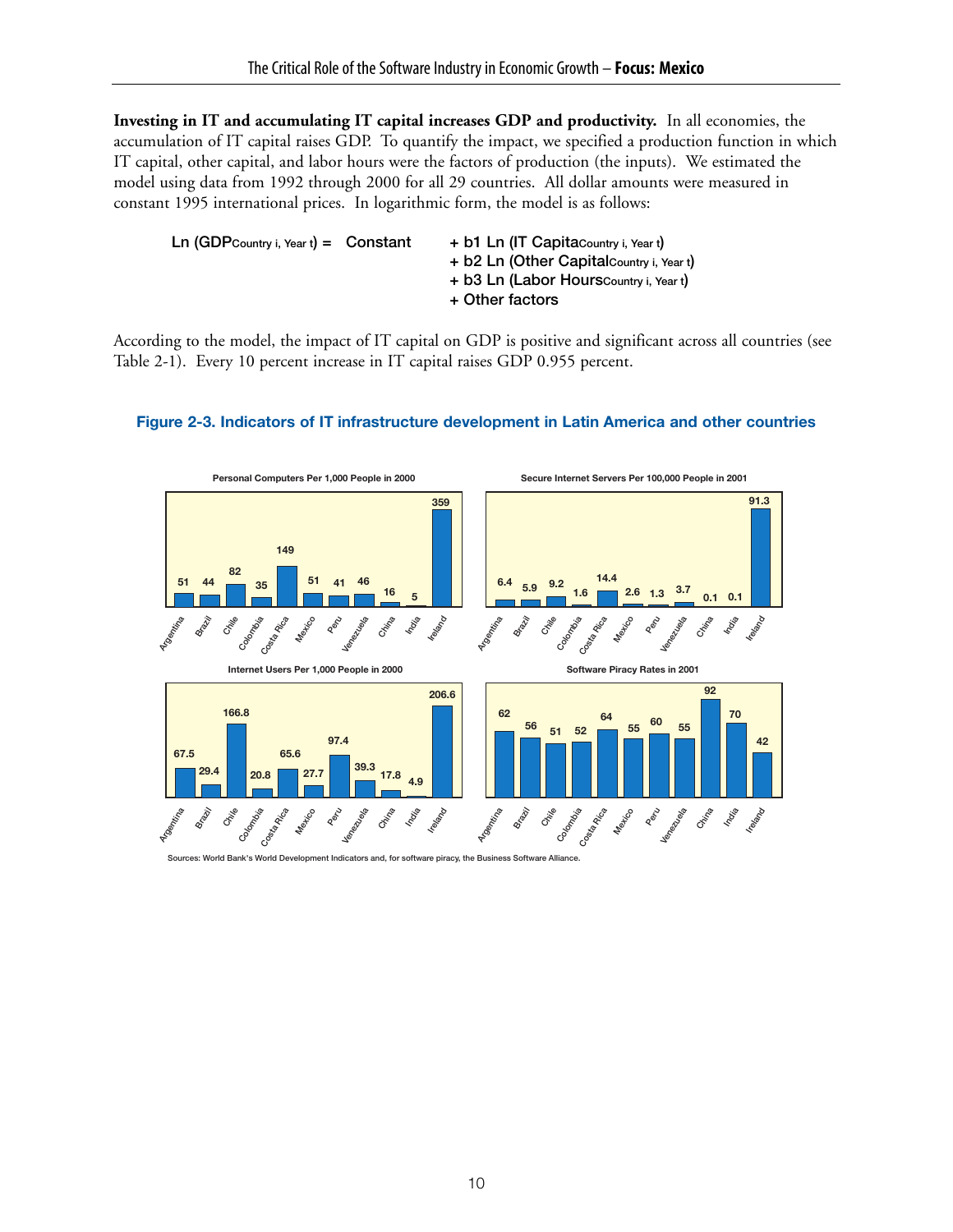| Factors of production | All countries [a] | Countries with<br>higher IT capital<br>shares [b] | Countries with<br>lower IT capital<br>shares [c] |
|-----------------------|-------------------|---------------------------------------------------|--------------------------------------------------|
| IT capital            | 0.955             | 1.883                                             | 0.562                                            |
| Other capital         | 2.486             | 0.636                                             | 4.634                                            |
| Labor                 | 4.621             | 6.443                                             | 2.706                                            |

#### **Table 2-1. Estimated impacts of capital and labor on GDP**

Note: Values indicate the percentage change in GDP for a 10 percent change in one of the factors of production while keeping the other two factors unchanged

a. All impacts are significant at the 1 percent level.

b. IT capital and labor impacts are significant at the 1 percent level. Non-IT capital impact is not significant at the 10 percent level.

c. IT capital impact is significant at the 5 percent level. Non-IT capital impact is significant at the 1 percent level. Labor impact is significant at the 10 percent level.

Source: Nathan Associates Inc.

The impact of IT capital on GDP increases as countries accumulate IT capital. In the group of countries under invested IT capital, every 10 percent increase in IT capital raises GDP 0.562 percent. In the other group of countries, every 10 percent increase in IT capital raises GDP 1.883 percent.

Investing in IT capital has a significant impact on economic growth even in countries that are under invested in IT capital and less productive. Between 1992 and 1998, the accumulation of IT capital in the nine under invested and low productivity countries accounted for approximately one-fourth of their 14.8 percent real increase in GDP. Small increases in IT capital can effectively boost GDP.

#### **The commercial software share of annual gross investment in IT capital is increasing in most**

**countries.** The composition of annual IT investment varies across countries.6 In countries under invested in IT capital, most investment (62.2 percent) is in hardware capital. In the remaining set of countries, the IT investment stream is more balanced among hardware, commercial software, and services (see Figure 2-4).

<sup>6</sup> Wider availability of IDC data on IT capital investments allowed us to expand this part of our analysis to include 57 countries, 30 of which were categorized as countries with less developed IT infrastructures. In addition to the nine countries already identified, this group now includes Brazil, Bulgaria, China, Costa Rica, Croatia, Czech Republic, Egypt, Hungary, India, Indonesia, Malaysia, Peru, Puerto Rico, Romania, Russia, Slovakia, South Africa, Ukraine, Venezuela, Vietnam, and Yugoslavia.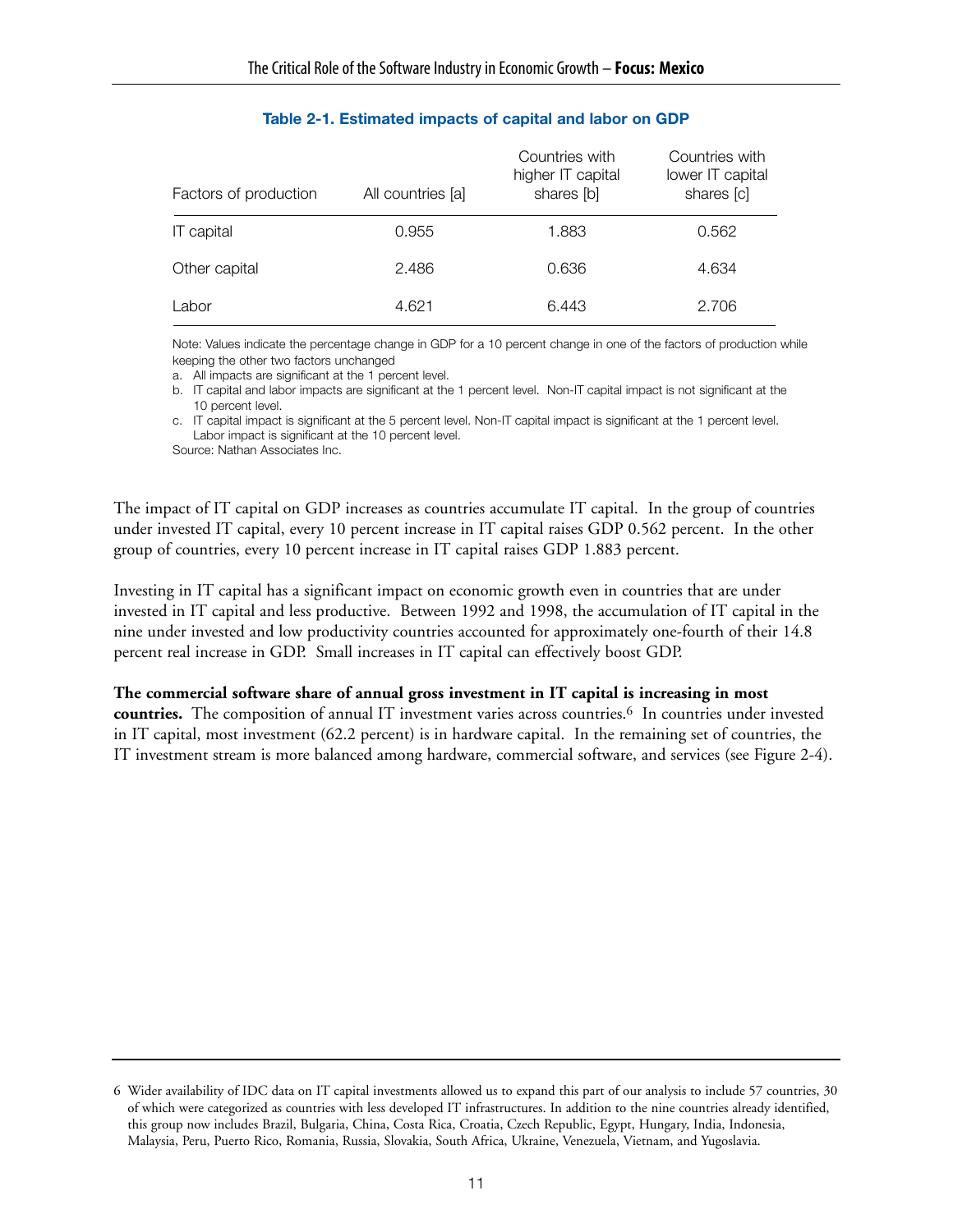



**Note: This analysis considers gross investment in IT capital in 57 countries, 27 of which are countries with more developed IT infrastructures. Source: Nathan Associates Inc. using IDC data.**

Although the focus in countries under invested in IT capital is on hardware capital accumulation, the IT investment streams in these countries are becoming more balanced. As the installed base of hardware expands, the demand for commercial software increases. And, as the processing speed and storage capacity of the installed base increases, the demand for newer and more powerful software increases. This process drives the shift in IT investment spending from hardware to commercial software.

This is happening already; hardware capital shares of total IT investment are declining and commercial software shares are increasing. In 2006, the hardware share of total IT investment will be 8.5 percent lower than it was in 2002. The commercial software share will be 15 percent higher, increasing from 13.3 percent in 2002 to 15.3 percent in 2006.

Even in countries with more developed IT infrastructures, investment in commercial software is going up. In 2006, the software share of gross investment in total IT capital will be 14 percent higher than it was in 2002, increasing from a 21.5 percent share in 2002 to a 24.5 percent share in 2006.

**Contrary to the global trend, in Mexico and other Latin American countries, already small commercial software shares of annual gross investment in IT are declining.** Unlike most other countries, in Mexico and its Latin American neighbors whose economies are under invested in IT capital and software capital specifically, the commercial software share of total IT investment is falling (see Figure 2-5). According to current projections, the largest decline will occur in Mexico. Between 2002 and 2006, the commercial software share of gross investment in IT will decline 20 percent (from a share of 10 percent to a share of 8 percent).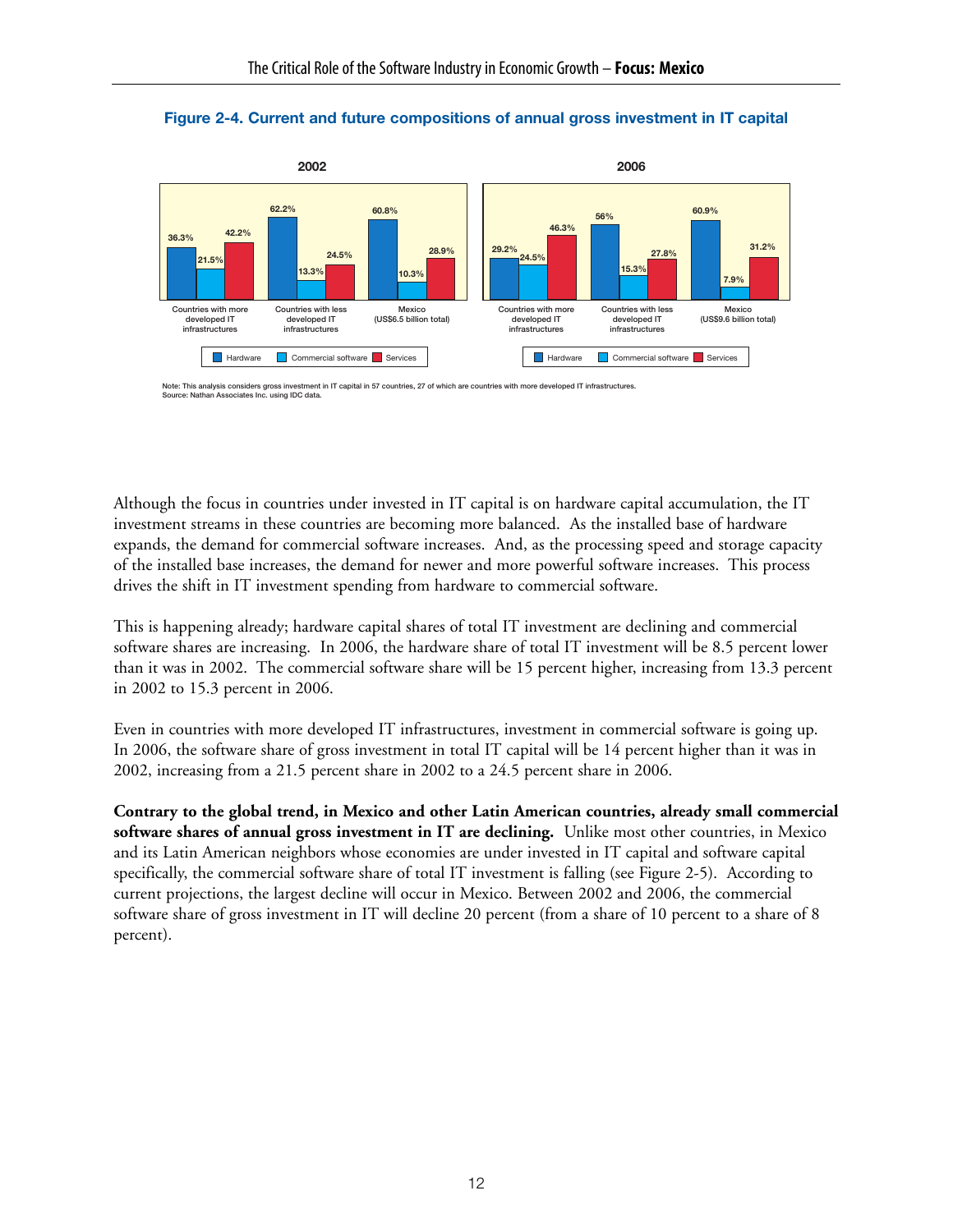



In contrast, in China, a poorer country with an IT infrastructure that is less developed than Mexico's, the commercial software share of total IT investment is increasing. It will increase 55 percent between 2002 and 2006 (from an 11 percent share to a 17 percent share).

**Reducing investment in commercial software will slow growth in IT employment in Mexico.** IT employment in Mexico is expected to increase, although the rate of increase will be slower than it was

historically. Between 1996 and 2002, IT employment grew 11.9 percent per year (see bottom panel of Figure 2-6). Between 2001 and 2006, IT employment will grow 7.3 percent per year.

In 2006, the IT industry in Mexico is expected to employ 396,100 people. Of these, 25,200 will be employed by IT hardware, commercial software, and IT services companies. Another 29,900 will be employed by IT channel companies. The remaining 341,000 will be employed throughout the economy as IT professionals—employees in occupations that require knowledge and skill of designing, developing, implementing, or supporting IT products or services. Examples of IT professional occupations include IT manager, network architect, Web designer, computer programmer, and systems design engineer.

Superficially, the outlook for the IT industry in Mexico appears to be good, but a closer look reveals that the changing composition in IT investment (away from commercial software) will result in fewer total IT jobs. Historically in Mexico, annual investment in hardware and commercial software has generated more jobs than investment in IT services (see Figure 2-7). According to our calculations, based on IDC data, every US\$1 million of investment in hardware and commercial software generated 3.25 jobs and 3.14 jobs, respectively. In contrast, every US\$1 million of investment in IT services generated only 2.97 jobs. If Mexico's US\$9.6 billion IT capital investment in 2006 were to be distributed among hardware, commercial software, and services as it was in 2002, employment in the IT industry in Mexico in 2006 would be 20.3 percent higher; an additional 80,419 people would be employed.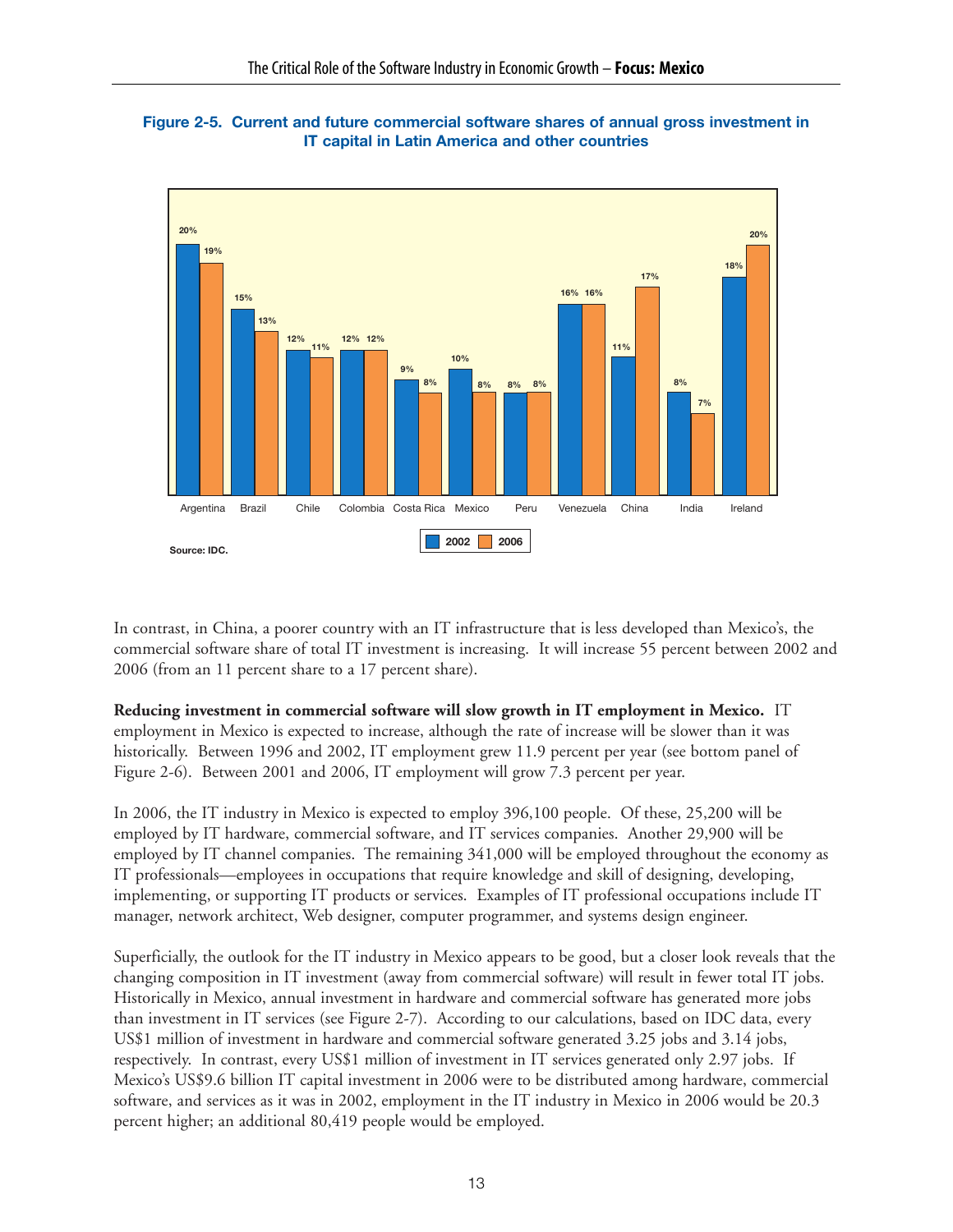#### **Figure 2-6. IT industry growth in Mexico, 1996-2002 and 2002-2006**









**Past Annual Growth in IT Employment Future Annual Growth in IT Employment**



**Hardware Commercial software Services Channels Professionals Total IT industry (396,121 employees in 2006)**

Note: Past annual growth rates are least squares growth rates. Sources: Nathan Associates Inc. using IDC data.



#### **Figure 2-7. Employees per US\$1 million of investment in IT capital in Mexico, 2002**

Note: Employment in specified IT industry segment only. Multipliers do not include indirect impacts on channel employment and employment of IT professionals outside the hardware, commercial software, and services segments of the industry.

Source: Nathan Associates Inc. using IDC data.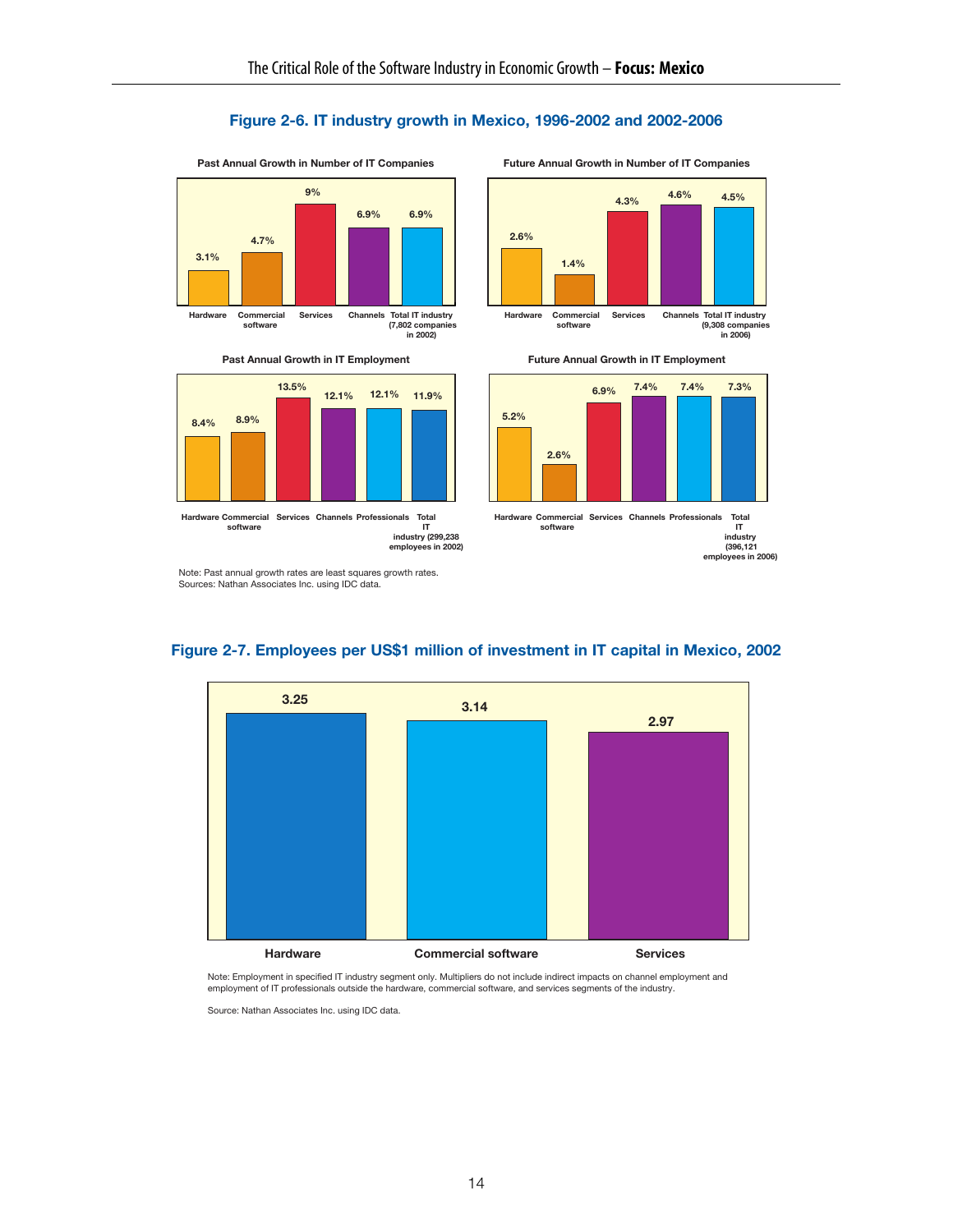**Strengthening IPR protection would boost gross investment in commercial software and GDP.** Having established the importance of investing in IT capital generally and commercial software capital investment specifically, we now turn to a single aspect of the IT infrastructure—protection of IPR—to analyze and estimate its impact on IT investment. Weak protection of IPR and the resulting high rates of commercial software piracy are found throughout the world (see Table 2-2). According to the Business Software Alliance, nearly US\$11 billion of commercial software sales were lost to piracy in 2001 (see Figure 2-8).

|                    | 1995 | 1996 | 1997 | 1998 | 1999 | 2000 | 2001 |
|--------------------|------|------|------|------|------|------|------|
| Asia/Pacific       | 64%  | 55%  | 52%  | 49%  | 47%  | 51%  | 54%  |
| Eastern Europe     | 83%  | 80%  | 77%  | 76%  | 70%  | 63%  | 67%  |
| Latin America      | 76%  | 69%  | 64%  | 62%  | 59%  | 58%  | 57%  |
| Middle East/Africa | 78%  | 74%  | 65%  | 63%  | 60%  | 55%  | 52%  |
| North America      | 27%  | 28%  | 28%  | 26%  | 26%  | 25%  | 26%  |
| Western Europe     | 49%  | 43%  | 39%  | 36%  | 34%  | 34%  | 37%  |
|                    |      |      |      |      |      |      |      |

#### **Table 2-2. Software piracy rates by region, 1995-2001**

Source: Business Software Alliance.



#### **Figure 2-8. Software piracy losses by region in 2001 (US\$ million in retail value and percentage share)**

Looking across numerous countries, we find that as software piracy rates decline, IT investment increases (see Figure 2-9). Every 10 percent decline in the software piracy rate, *e.g*., from 70 percent to 63 percent, increases the IT investment share of GDP 13.4 percent, e.g., from 2 percent to 2.26 percent (see Figure 2-10). If Mexico's 2001 software piracy rate had been 10 percent lower (49.5 percent instead of 55 percent) and its investment in IT capital 13.4 percent higher, GDP in Mexico would have been 0.75 percent or US\$4.6 billion higher. Even modest success in providing stronger protection of IPR can have a sizable impact on IT investment and GDP.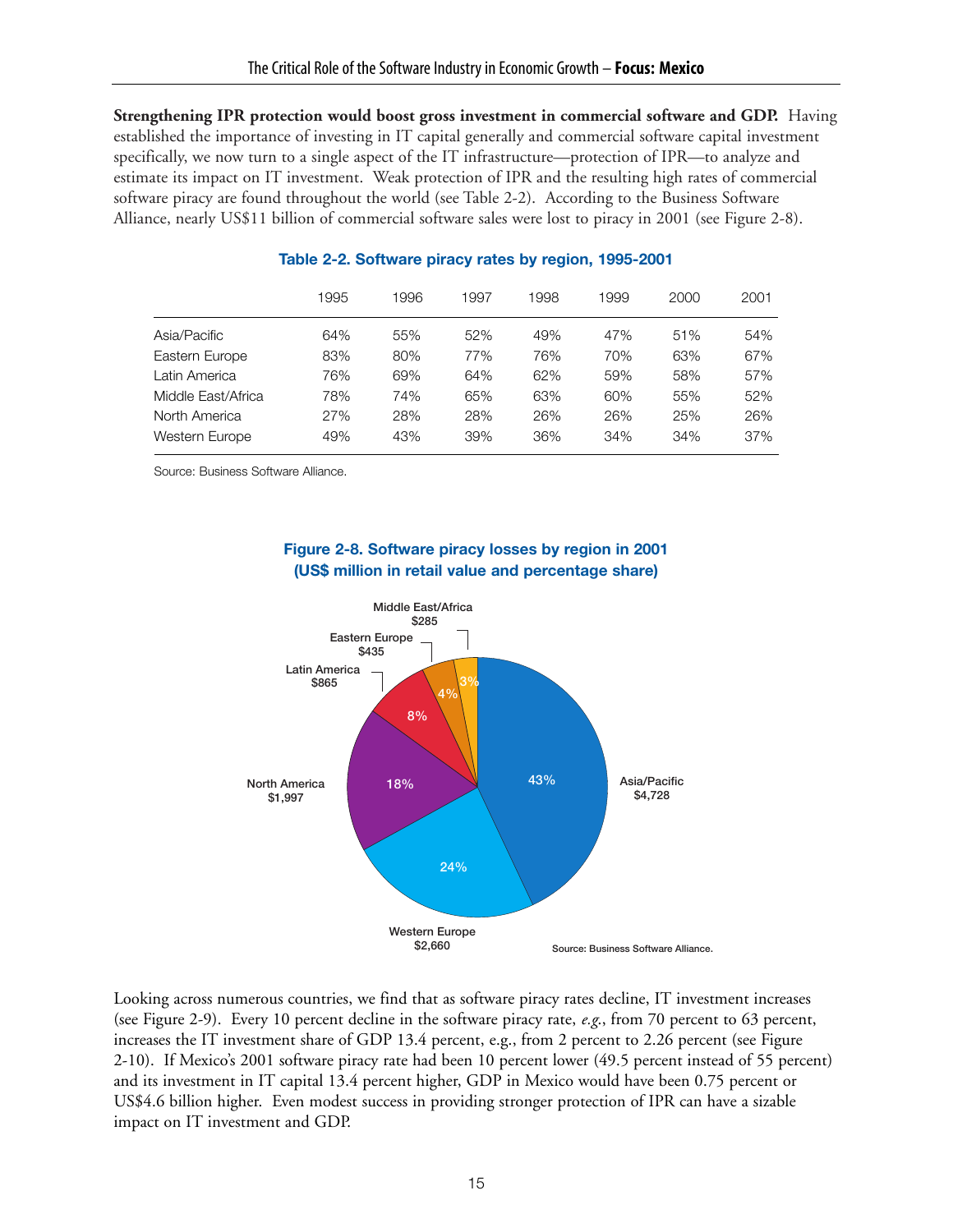Policies promoting the development and strengthening of the IT infrastructure can have positive impacts on IT capital investment. In the following and final section of our report, we present a program of policies including ways in which Mexico can strengthen its protection of IPR—that will promote development of Mexico's IT infrastructure through balanced investment in IT capital, and, thereby, raise employment, production, and productivity in the economy.





Sources: Nathan Associates Inc. using GDP reported by the World Bank, IT investment spending reported by IDC, and software piracy rates reported by the Business Software Alliance.



#### **Figure 2-10. When the software piracy rate declines 10 percent, annual gross investment in IT capital increases 13.4 percent**

Natural logarithm of average annual piracy rate, 1995-2001

Source: Nathan Associates Inc. using GDP reported by the World Bank, IT investment spending reported by IDC, and software piracy rates reported by the Business Software Alliance.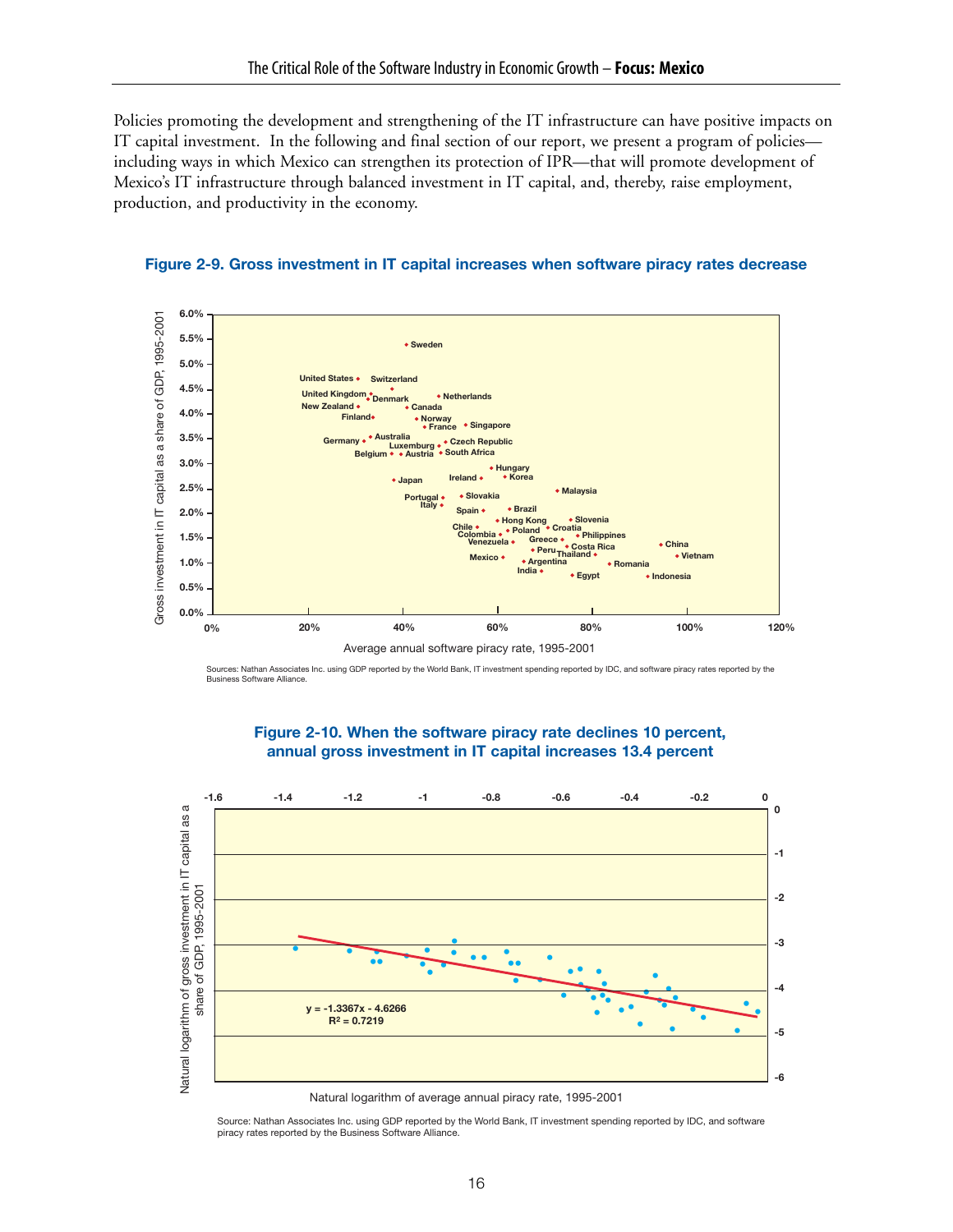# **SECTION 3: PUBLIC POLICY IMPLICATIONS**

Assuming that a major objective of government is to improve the economic well being of its citizens, then history, global experience, and the results of this paper all suggest that government should seek to stimulate growth of the information technology (IT) sector. More specifically, governments should stimulate the commercial software industry.

Commercial business models benefit the global economy. The commercial business model is a proven economic engine, generating spending of US\$2.4 trillion according to a study published by the World Information Technology and Services Alliance (WITSA).7 The same study shows that the software sector experienced 100 percent growth between 1995 and 2001 – exceeding growth in any other Information Communications Technology (ICT) sector. These facts further support the findings of this report that:

- A robust IT sector speeds economic growth.
- Commercial software is the high-speed engine of IT sector growth and development.
- A commercial IT sector contributes more to an economy when there is stronger intellectual property protection for software publishers.

These data are further enhanced by individual country success stories worldwide highlighted throughout this paper.

*Mexico's specific situation:* The findings of this paper support the general vision of e-Mexico (see discussion below). Further, the Mexican Government's decision to target growth in the software industry specifically is supported by the findings of this paper. This paper shows that the information technology industry, in particular the commercial software industry, can be the economic engine that propels an economy forward. Software is the engine of IT sector growth. Mexico is not currently projected to capitalize on the growthgenerating benefits of the commercial software sector. In fact, the commercial software share of total IT investment is expected to decline. For the countries currently under invested in IT capital, the commercial software share of IT investment will increase from 13.3 percent in 2002 to 15.3 percent in 2006. Between 2002 and 2006, the commercial software share of annual IT investment in Mexico will fall from its already low value of 10.3 percent to only 7.9 percent. It appears Mexico may need to target its policy programs more directly to stimulate the IT sector and accelerate implementation of existing programs and plans.

Considering the importance of software to stimulating IT sector growth and the positive potential impact of IT on the economy, it is useful to provide some assessment of Mexico's overall IT industry readiness today. We use a number of different references throughout this paper, including discussions with the Mexican private sector, government data sources, International Data Corporation (IDC) data, Inter-American Development Bank (IADB) data, World Bank data, and Organization for Economic Cooperation and Development (OECD) data, among others. One such indicator that will be used in the final section of this report is from the World Economic Forum's (WEF) Global Technology Reports. The key World Economic Forum Indicator is the Networked Readiness Index (NRI). The indicator is defined in the World Economic Forum's *2002-2003 Global Information Technology Report* as "the degree of preparation of a nation or community to participate in and benefit from ICT development."8 In the 2001-2002 report, Mexico

<sup>7</sup> World Information Technology and Services Alliance, *Digital Planet 2002: The Global Information Economy*, February 2002, "Executive Summary", p. 1.

<sup>8</sup> World Economic Forum, *2002-2003 The Global Information Technology Report: Readiness for the Networked World*, Oxford University Press, New York, 2003, p. 10.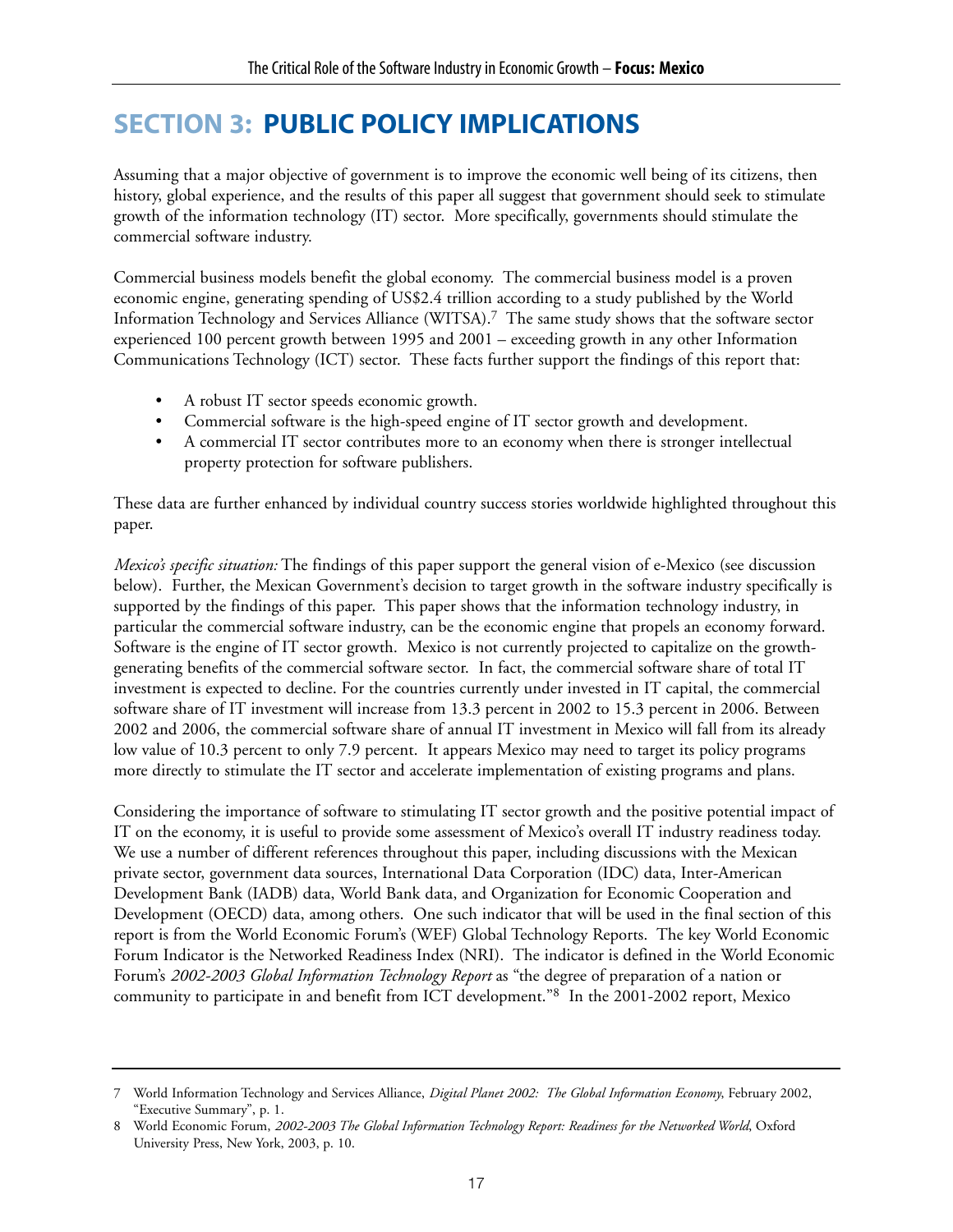ranked 44 of 75 countries surveyed for overall "Networked Readiness."9 In the 2002-2003 report, Mexico ranked 47 of 82 countries surveyed.<sup>10</sup> It appears that Mexico's overall preparedness ranking worsened slightly. It is important not to over analyze the WEF scoring. The weights given to certain categories of IT preparedness were changed from last year's report to this year's. Also, governments worldwide are moving to improve IT growth and development. In this context, Mexico may be improving, just not as quickly as other markets.

With this range of relative differences, it is difficult to determine what a specific change may mean. However, comparison to Latin American neighbors may be useful. In the 2002-2003 report the other ranked Latin American nations are Brazil (29th), Chile (35th), and Argentina (45th). *Mexico was the fourth ranked Latin American nation.*<sup>11</sup> In the 2001-2002 report, Mexico was the fifth ranked nation, but the positions of the other markets were different; Argentina (33rd), Chile (35th), Uruguay (37th), and Brazil (38th) all ranked ahead of Mexico.<sup>12</sup> Again, we believe these are useful numbers for consideration in evaluating certain policy recommendations made here. We by no means view them as conclusive.

*Mexico's information technology vision – "E-Mexico"*: Under the National Development Plan, within the context of its Program on Informatics Development, President Vicente Fox has declared "e-Mexico" a top priority. This is Mexico's vision to leverage the advantages of the digital age. The initiative anticipates the benefits that technology can provide:

#### **"The National e-Mexico Initiative is a State Policy rather than a Government Policy. Its goal is a wholly integrated and fully communicated society where each Mexican inhabitant enjoys equal opportunities as his or her fellow countrymen and the rest of the world, and where Mexico's pluricultural wealth is protected and respected".**13

**— Communications and Transportation Secretariat** 

The program includes a series of projects focused on building infrastructure and providing better access to technology. Further, the program will target development of access and content in four main areas: e-health, e-economy, e-government and e-education. Specific objectives as outlined in the plan include:

- Accelerate telecommunications and information technology penetration;
- Drive the development of a national software industry;
- Increase the different ways to access and optimize education through technology use;
- Facilitate access generally to health information and e-health initiatives;
- Promote small and medium businesses and create new opportunities for them;
- Integrate all the different cultures and linguistic groups of Mexico;
- Provide access for the disabled;
- Guarantee the legal framework promotes access, as well as the Rights of Mexican citizens and the social and ethical values of the Mexican people;
- Coordinate the different groups that impact growth of technology public and private; and,
- Promote appropriate funding of necessary activities.

10 World Economic Forum, *2002-2003*, p. 11.

<sup>9</sup> World Economic Forum, *2001-2002 The Global Information Technology Competitiveness Report: Readiness for the Networked World*, Oxford University Press, New York, 2002, p. 11.

<sup>11</sup> Ibid.

<sup>12</sup> World Economic Forum, *2001-2002*, p. 11.

<sup>13</sup> Secretaria de Comunicaciones y Transportes, *Sistema Nacional e-México*, septiembre 2002, <www.e mexico.gob.mx/uploads/media/Resumen2002.PDF> (febrero 24, 2003).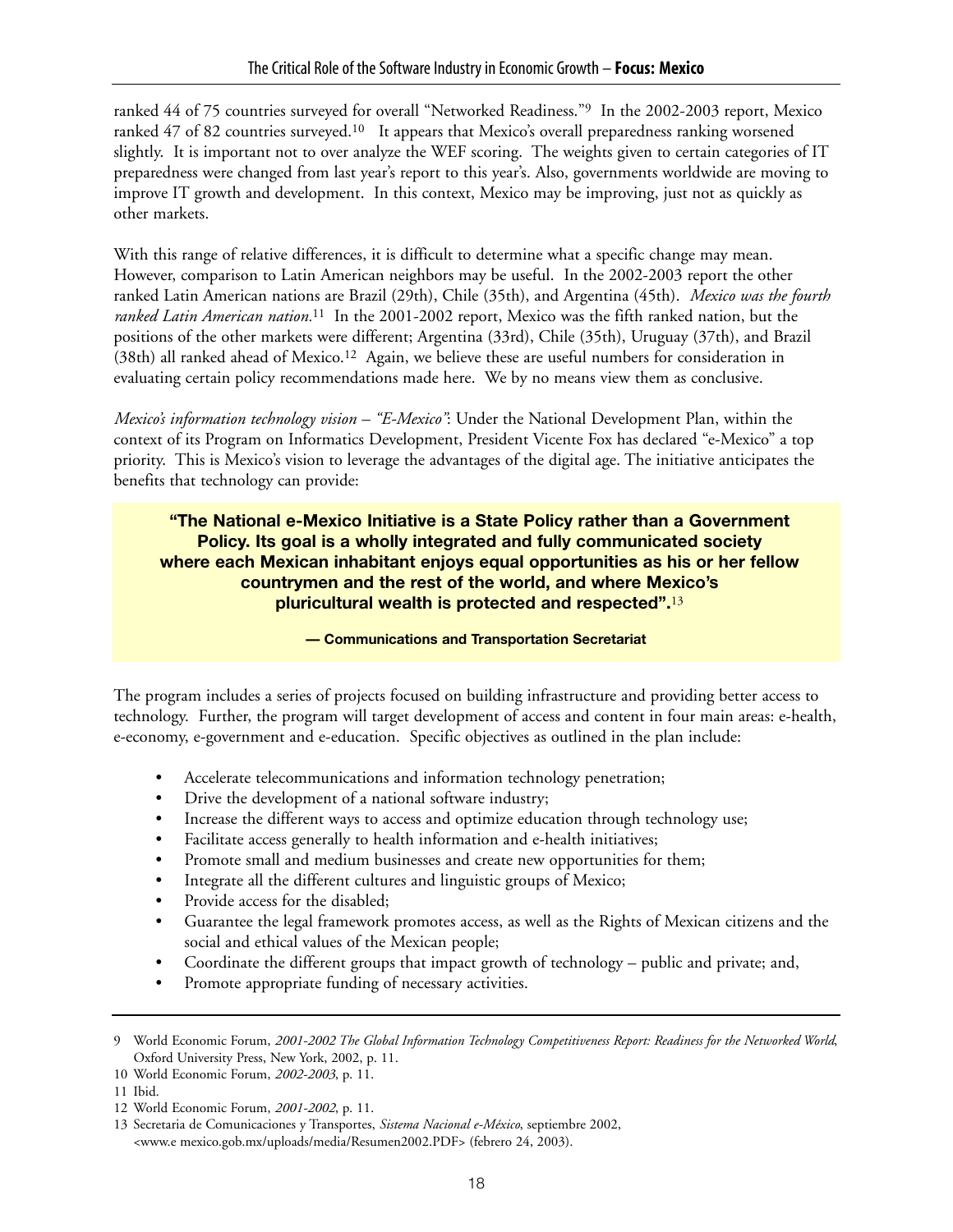From this group, government officials indicate that priority has been given to 1) creation of the necessary infrastructure to support the system; 2) creation of a large network of Digital Community Centers (target 10,000; at time of writing Mexico had 3,200 in place with e-Mexico branding at post-offices, schools, health and community centers in the top municipalities where 80 percent of the population is concentrated; 3) development of a national software industry; and 4) provision of e-services to citizens.14

Despite the detailed vision, there has been some criticism of the pace of implementation of the program. It is important to accelerate these programs. Given the findings of this report, we now know that targeting growth in the software sector can help stimulate overall economic growth.

#### **Practical Policy Recommendations to Stimulate a Commercial Software Industry**

The data provided in this study, combined with the successful history of the commercial software industry, clearly suggest policies to stimulate the commercial software industry will help local economies. Following on these conclusions, this chapter offers a series of policy approaches for governments to consider in growing a commercial domestic IT industry. These recommendations can be grouped into three major approaches as outlined below. We view no single principle as more important than the other. Rather a combination of each, with a view to the specific situation in Mexico, is the most effective means to stimulate an IT sector.

#### **India's Success Story**

The growth and prominence of the Indian software industry has been so phenomenal over the last ten years that the country competes with the US as the world's major exporter of software. This success is widely attributed to the growth of a commercial industry. Indeed Oxford Analytica notes that the initial growth of the software industry in India "was entirely driven by private enterprise" and minimal regulation in key areas.

A strong relationship between government and the commercial IT industry in India, particularly the software industry, has helped to develop government policy in directions that promote the growth of the local commercial industry. For example, the National Association of Software and Services Companies (NASSCOM) worked closely with the Indian Government to strengthen copyright laws. In another example, the industry has worked with state governments to facilitate education for development of qualified engineers.

#### **India Software Industry 1996-2001 (US \$ million)**



The Indian experience with a commercial software industry has greatly benefited India's economy:

- "Between 1994-95 and 2000-01, the gross earnings of this commercial software sector grew from 835 million to 8.2 billion dollars and the value of exports from 485 million to 6.2 billion dollars . . . represents annual growth rates of over 50% and nearly 100% respectively."
- The driving force of the commercial industry has derived from exports – mainly to North America (two-thirds of software export earnings 2000-01).

(Source: Oxford Analytica "National IT Development: Explaining Success. India")

<sup>14</sup> Microsoft Corporation, "Microsoft and SCT sign a Technology Collaboration Agreement for the creation of Digital Community Centers"; *Microsoft Press Release*, Seattle Washington, 17 April 2002. Note: We are aware that the government has made significant additional progress in opening technology centers in Mexico.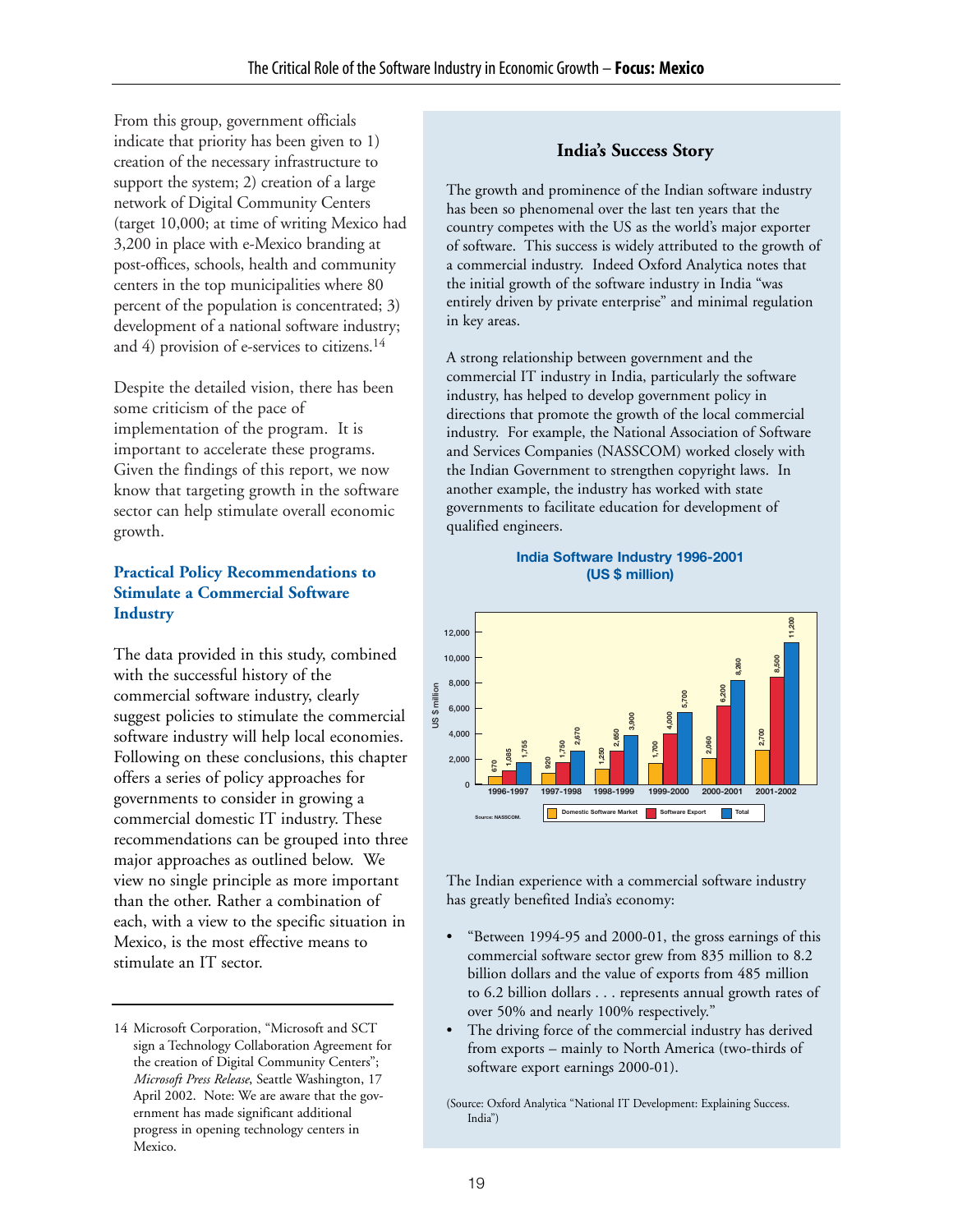**"For the first time in history, the service economy (including software) has surpassed the size of the industrial economy within the US. According to experts such as Peter Drucker and Michael Porter, this implies that countries in the 21st Century will compete on factors such as workforce quality and national infrastructure. Coordinated and focused government programs can greatly increase Mexico's role as a substantial exporter of software services, exponentially growing the number of highly skilled jobs created within the country."**

**— Alan Colmenares, CEO, Litima, LLC.**

Further, nearly all of these principles stimulate both the consumer and producer side of the IT equation. This follows the theory that IT is most successful as an economic driver and equalizer when policy promotes a community of users who can effectively use IT, AND stimulates a community of providers who can respond to consumer needs.



Finally, we note that industry leaders, representing successful Mexican-owned and Mexican-based software and IT companies were consulted for this paper. Through that process, several issues were highlighted as potential barriers to growth of a commercial software industry in Mexico. Many of these are reflected in the National Software Development Plan. The most common concerns raised in our interviews were basic doing business issues: inadequate access to capital financing, complicated and lengthy government procurement requirements, high cost of training staff (provide tax breaks to help alleviate costs), labor market laws, lack of marketing support, lack of fiscal incentives, and high communication costs. A major issue raised by nearly every company or organization interviewed was enforcement of intellectual property law. We believe this study provides evidence of the benefits of stimulating the commercial software industry. Certainly the respondents support stimulation of the sector. Many of the concerns cited by interviewees are addressed through the policy recommendations below.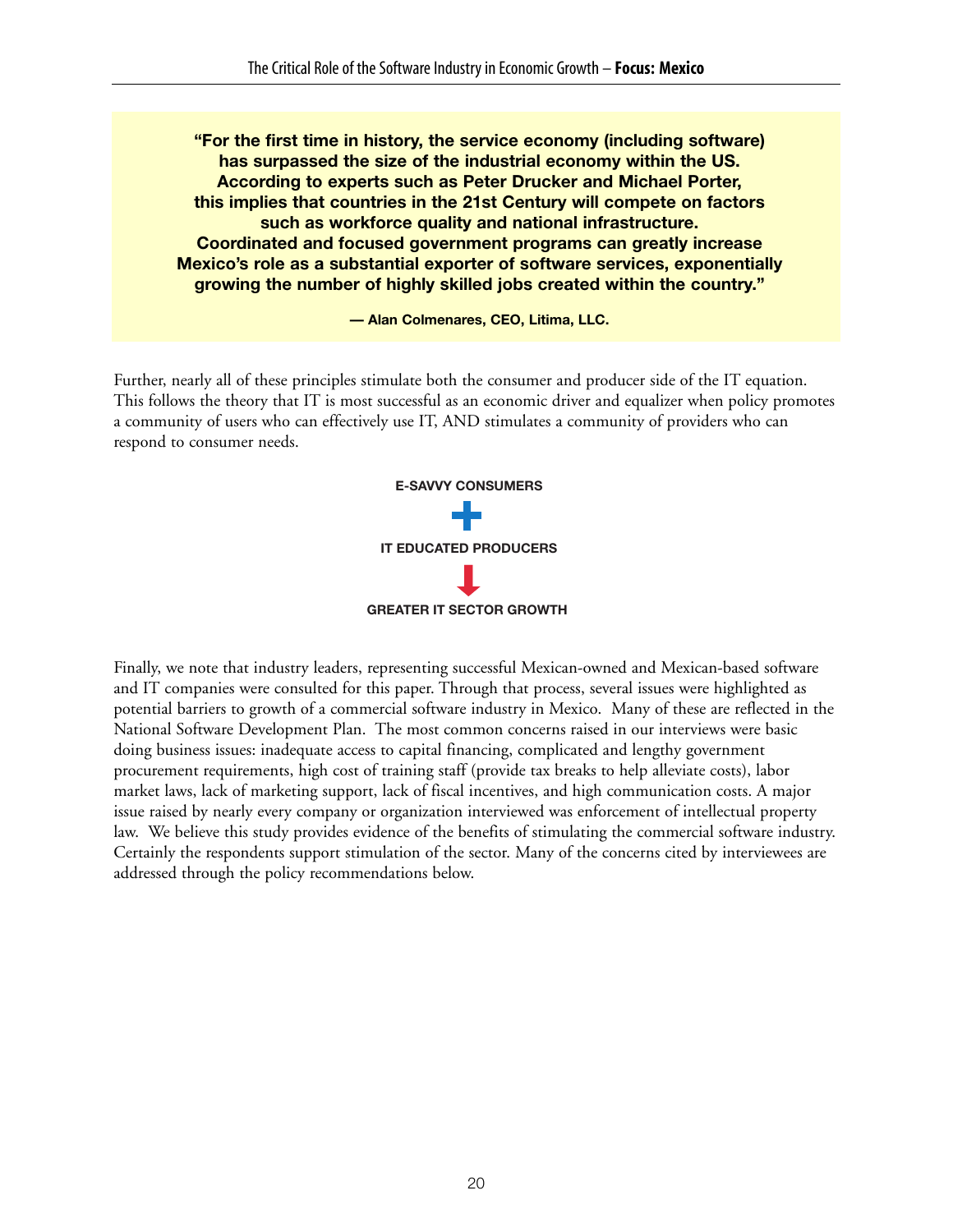

#### **Figure 3-1. A policy framework for promoting economic growth**

**Approach A:** The first approach focuses on traditional investment stimuli principles, gearing them to IT promotion. These principles are important to developing any kind of local industry. In our recommendations, we make some specific suggestions on how to target these items to stimulate a commercial software industry. The general principles we recommend include:

- Eliminate trade barriers.
- Provide access to financial capital.
- Maintain an open government procurement bidding process.

**Approach B:** The second approach focuses on policies directed at stimulating IT services and software industries specifically. These policies stimulate the hard to describe, intangible elements that enhance knowledge, inspire creativity, and drive new thought processes. Examples include:

- Enact and enforce strong intellectual property protection.
- Build a strong telecommunications and Internet infrastructure.
- Invest in human capital and job creation.
- Ensure vibrant and accessible government research and development.

**Approach C:** Given the progressive move of software and services to the online environment, a third approach to an overall government strategy should include creating a legal and regulatory environment to stimulate e-commerce in new products and services. It should also create an environment for software and services to grow. Some of these policies include: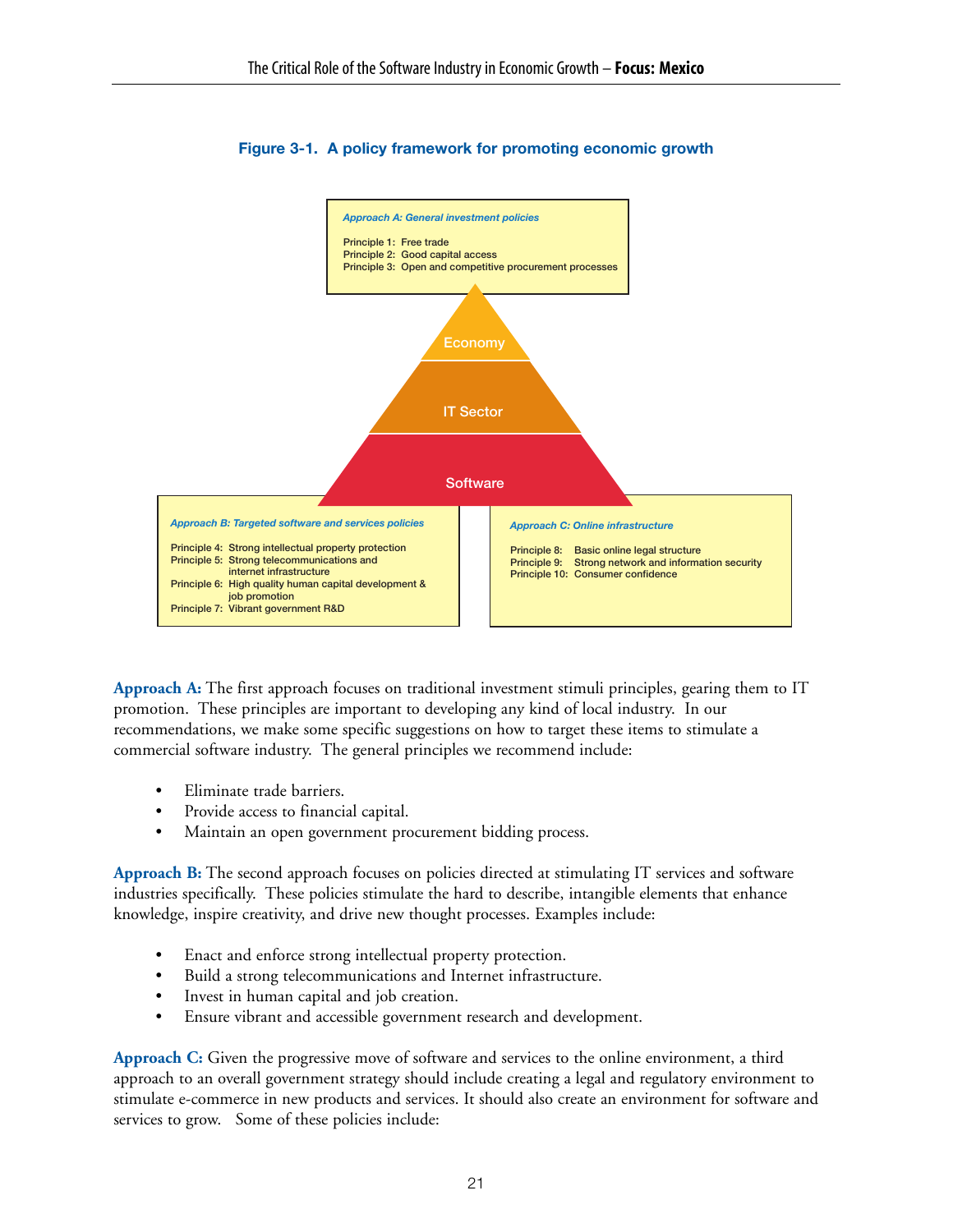- Establish basic rules for online commerce.
- Ensure network and information security.
- Build consumer confidence in the electronic world.

The Government of Mexico already has considered many of these policy issues in its e-Mexico initiative. The Government has gone a step further and, as noted above, prioritized the software industry as a key component of that initiative.

*Mexico's focus on the software industry:* Under the National Development Plan, the software industry is one of the country's top 10 strategic sectors for Mexico's long-term economic growth. The Minister of the Economy presented the 78-page action plan on October 2002. Mexico's "National Software Industry Development Plan" to promote the growth of a local software industry in Mexico provides a detailed analysis of success stories worldwide, the potential of the Mexican market, the establishment of concrete objectives to develop the software industry, and the means to achieving these goals.<sup>15</sup> We will not repeat the full contents of this plan; the readers of this report likely will have seen it already. We will, however, highlight some of the plan's major goals. In addition, throughout the remainder of this paper, as appropriate, we will make note of consistencies or inconsistencies with the guidance in this plan.

The plan incorporates 7 key actions:

- Promote software exports and attract related investments.
- Create the highest quality human resources for software projects.
- Create a legal framework to promote the industry.
- Develop the internal market.
- Develop the current software industry.
- Reach international levels on software development capacity.
- Develop infrastructure on all states supporting the software industry.

Software companies of all sizes, nationalities, and areas of focus have the potential to contribute to Mexico's economic growth and the development of a strong local software industry. For example, during a recent visit of Microsoft CEO, Steve Ballmer to Mexico in August 2001, a three year US\$56 million Microsoft donation to the Ministry of the Economy was formalized: \$1.5 million for creating Spanish content, and the rest as developer tools related licenses (Visual Studio, Project, Office developer, etc.).16 Microsoft , together with other companies, such as HP and Intel, and the Mexican Information Technology Industry Association (AMITI), have recently launched a second initiative during a big event attended by President Vicente Fox: a software industry development portal. This will help Mexico target its objective of "creating the highest quality human resources for software projects" as outlined in the Software Development Plan.

Keeping this existing initiative in mind, it may be useful to supplement or focus efforts based on the following policy areas.

<sup>15</sup> *Programa para el Desarrollo de la Industria de Software*, Office of the Secretary of Economy– Mexico, n.d., <http://www.economia-sniim.gob.mx/ofvir/pdis.pdf> (February 24, 2003).

<sup>16</sup> Microsoft Corporation, "Microsoft se compromete ante el gobierno mexicano a formar profesionales para la industria nacional de software," *Microsoft Press Release*, August 21, 2001.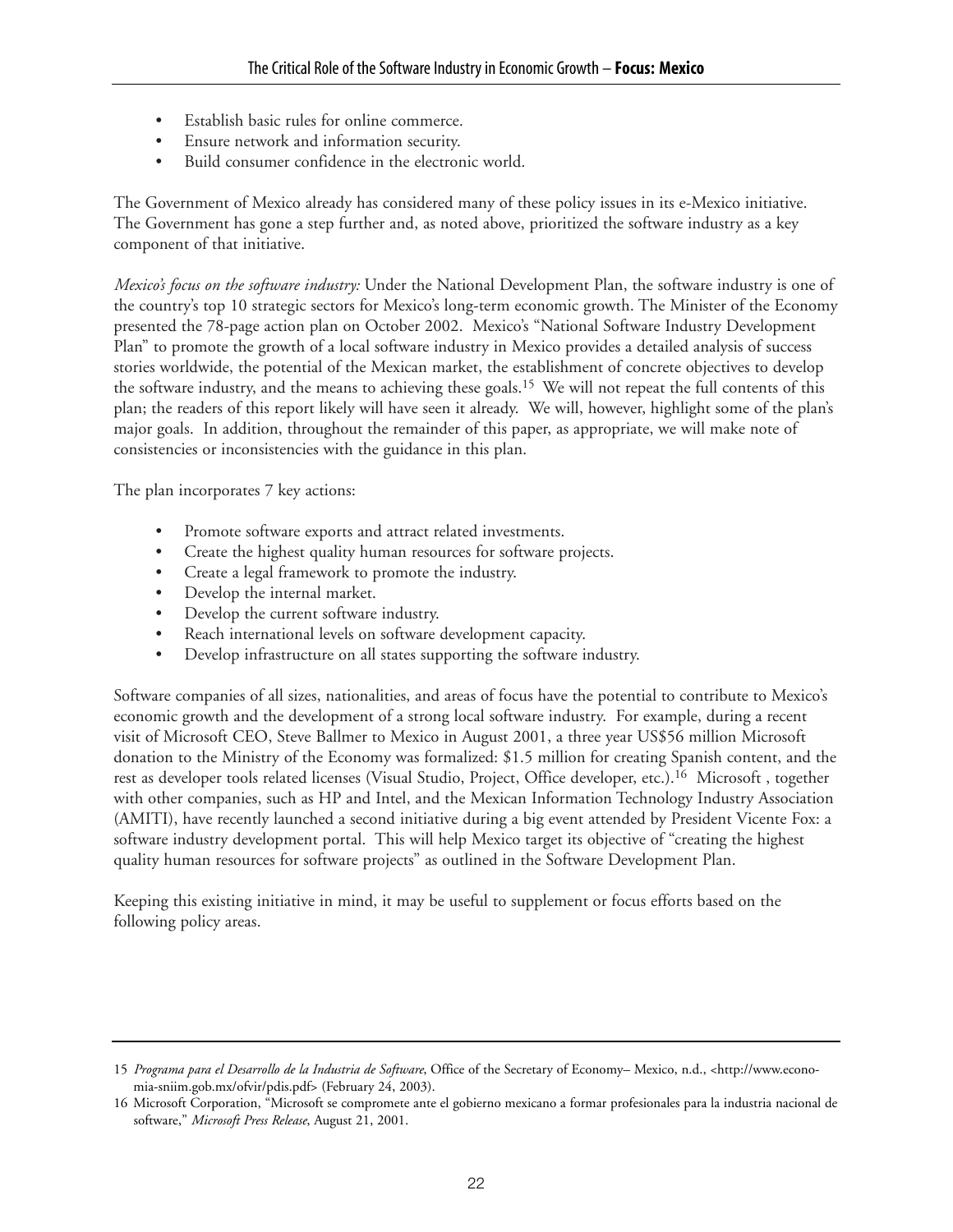#### **Closing the Digital Divide**

Technology has become the great hope for closing the gap between the world's rich and the world's poor. The hope is well founded, as numerous success stories have demonstrated the power of technology to bring the global market place to the most remote village, the poorest farmer, and the unknown local artist. Technology has the potential to close the gap and that potential is being realized through numerous Information, Communications, and Technology programs worldwide.

ICT products help close the digital gap not only by providing physical access to necessary ICT goods, but also through the power of spending in the overall economy. As demonstrated by this study, spending on ICT products, and software in particular, is a powerful tool to overall economic growth. Developing economies look set to reap some of the greatest benefits of this spending. According to the *Digital Planet 2002*, China's ICT spending is the world's fastest growing, with Eastern Europe following closely.

Although we are on our way to closing the gap, much work remains to be done. One of the world's greatest ICT success stories, India, has fallen short in efforts to close the digital divide. So, while India is a major exporter of computer software, a majority of India's citizens are unable to use the products and services developed in their own country. To further illustrate the point, in a World Economic Forum survey India ranks at a low 54 of 75 countries surveyed for network readiness.17 It is worth noting that Mexico ranked ahead of India at 44 of 75 countries surveyed. Also of note, these results changed substantially in the new report. For the 2002-2003 report, Mexico ranked 47 and India 37 respectively. In reviewing the details of the 2001-2002 analysis, we find India's low ranking

results from a failure to adequately address infrastructure issues and disperse technology education and know-how to basic levels of society.

Promoting access to and production of technology is a critical component of closing the digital divide. It is also an extremely challenging effort. We believe that each of the ten policies discussed in this paper help in some way to close the gap between the world's technology haves and have-nots. Indeed, many of the policies recommended here are supported by the Organization for Economic Cooperation and Development, the United Nations, and the World Economic Forum programs on the issue. Despite their universal applicability, in order to truly close the digital divide, policies will need to be molded to the specific needs and challenges of the Mexican people and the Mexican marketplace. The Mexican Government already has given this some thought through the e-Mexico initiative.

Indeed, President Vicente Fox's e-Mexico initiative's mission is "To be an agent for change in the country by integrating the activities and efforts of all the private and public organizations involved in the process of closing the digital divide as well as the socioeconomic gap separating Mexicans. This shall be achieved by means of a system that includes social and technological tools that will offer basic services such as education, health, business transactions and an e-government program. Such system shall also be the spearhead of Mexico's technological development."<sup>18</sup>

In partnership, academia, government, and industry working through these challenges on a daily basis could yield some amazing results for the average Mexican citizen.

**Approach A:** General investment principles to promote IT growth

*Principle 1: Eliminate trade barriers.* The information technology sector is by its very nature global. Employees sitting in Brazil could be writing software code for a company based in the United States. Barriers to international trade tend to stunt the growth of a local industry, but they particularly do so in the globally integrated IT industry. By limiting access to critical foreign investment and know-how, restrictive trade policies hurt local IT producers. In addition, "trade and FDI remain significant sources of innovative

<sup>17</sup> World Economic Forum, *2001-2002*, p.174.

<sup>18</sup> *Sistema Nacional e-México*, Office of the Secretary of Communications and Transportation, September 2002, <www.emexico.gob.mx> (February 24, 2003).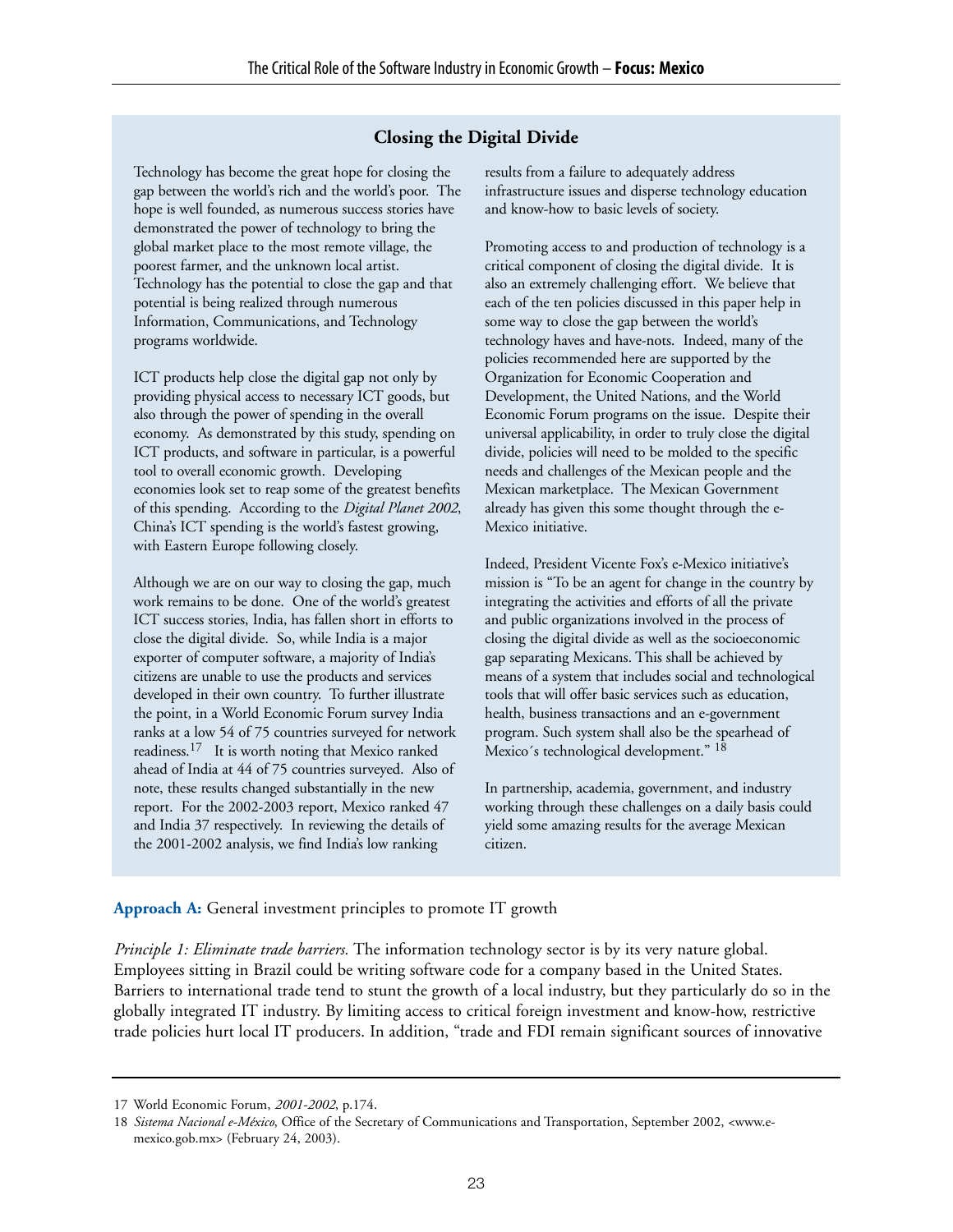ideas and concepts and may take on greater importance as the complexity of innovation at technological frontiers makes it increasingly difficult for individual firms and countries to engage in innovative activities."19 More important perhaps, protectionism limits consumer access to less expensive, high-value IT goods and services from abroad. According to the World Economic Forum, trade is a "vital" mechanism to "facilitating technology diffusion."20 Absent access to technology, an e-savvy population fails to develop and the digital gap widens.

There are multiple trade mechanisms to stimulate IT sector growth, including issue focused bilateral agreements, free trade areas (Free Trade Area of the Americas, the North American Free Trade Agreement), and common market approaches (MERCOSUR). All can be useful to stimulating the sector. For illustrative purposes, we focus on the WTO.

**Join the Information Technology Agreement (ITA) and eliminate tariffs on IT products. Impose no new tariffs on e-Commerce.** We recommend making indefinite the current moratorium on e-commerce tariffs in the WTO. In addition, we recommend joining the Information Technology Agreement (ITA). The ITA is a special agreement within the WTO that focuses on lowering tariff rates to zero on information technology products. Only IT products are covered by the Agreement. Its purpose was to foster trade in the IT area. Neither Mexico nor many other Latin American countries are members of the ITA. Indeed, of the eight countries surveyed for this series of papers, only Costa Rica has signed the ITA. The decision not to join onto the ITA appears to have been taken strategically in an effort to maintain negotiating leverage vis-à-vis IT producing nations in the WTO. Unfortunately, the impact of such a decision denies Latin American nations, including Mexico, access to competitively priced technology products, thus hindering stimulation of the consumer side of the IT policy equation and widening the digital gap.

## **The Impact of Tariffs and Taxes on Consumer Use of IT Products & Software Parks**

Mexico generally has recognized the negative impact that tariffs have on consumer access to computer hardware and software. Through programs such as ITA Plus, Mexican's can access zero tariff rate computer products. Similarly, Mexican goods can have access to foreign markets at zero tariff rates through the North American Free Trade Agreement (NAFTA) and numerous other FTAs Mexico has negotiated.

Given Mexico's low tariff rates, Mexico should consider taking the lead in encouraging neighbors to lower their tariff rates. The high tariff rates on components, finished product, and software around the region disadvantage Mexican producers of these goods.21 Mexico's IT industry might benefit from Mexican leadership to lower tariff and VAT rates generally in the region – particularly as Mexico moves to be an export leader in the software area.

A final consideration for Mexican policy makers, in our interviews with Mexican companies one of the challenges identified in development of a software industry was access to equipment. Lowering tax rates (and any remaining tariffs on components) may help alleviate these challenges.

One venue for consideration of tax reductions can be through software parks. Software parks offer the opportunity to build targeted infrastructure to support a group of IT industries. Tax incentives associated with the parks help encourage industry participation. And the physical proximity of a vibrant development community generally contributes to knowledge exchange and information sharing. India, Thailand, Malaysia, and a host of other countries have successfully developed Software Parks to promote local software industries.

<sup>19</sup> Organization for Economic Cooperation and Development, *A New Economy? The Changing Role of Innovation and Information Technology in Growth*, 2002, reprint, p. 40.

<sup>20</sup> World Economic Forum, *2001-2002*, p. 114.

<sup>21</sup> It is important to acknowledge that software tariff rates are typically lower than computer hardware rates. However, VAT rates tend to apply universally and at a high rate. The bottom line is the same – they deny access to technology.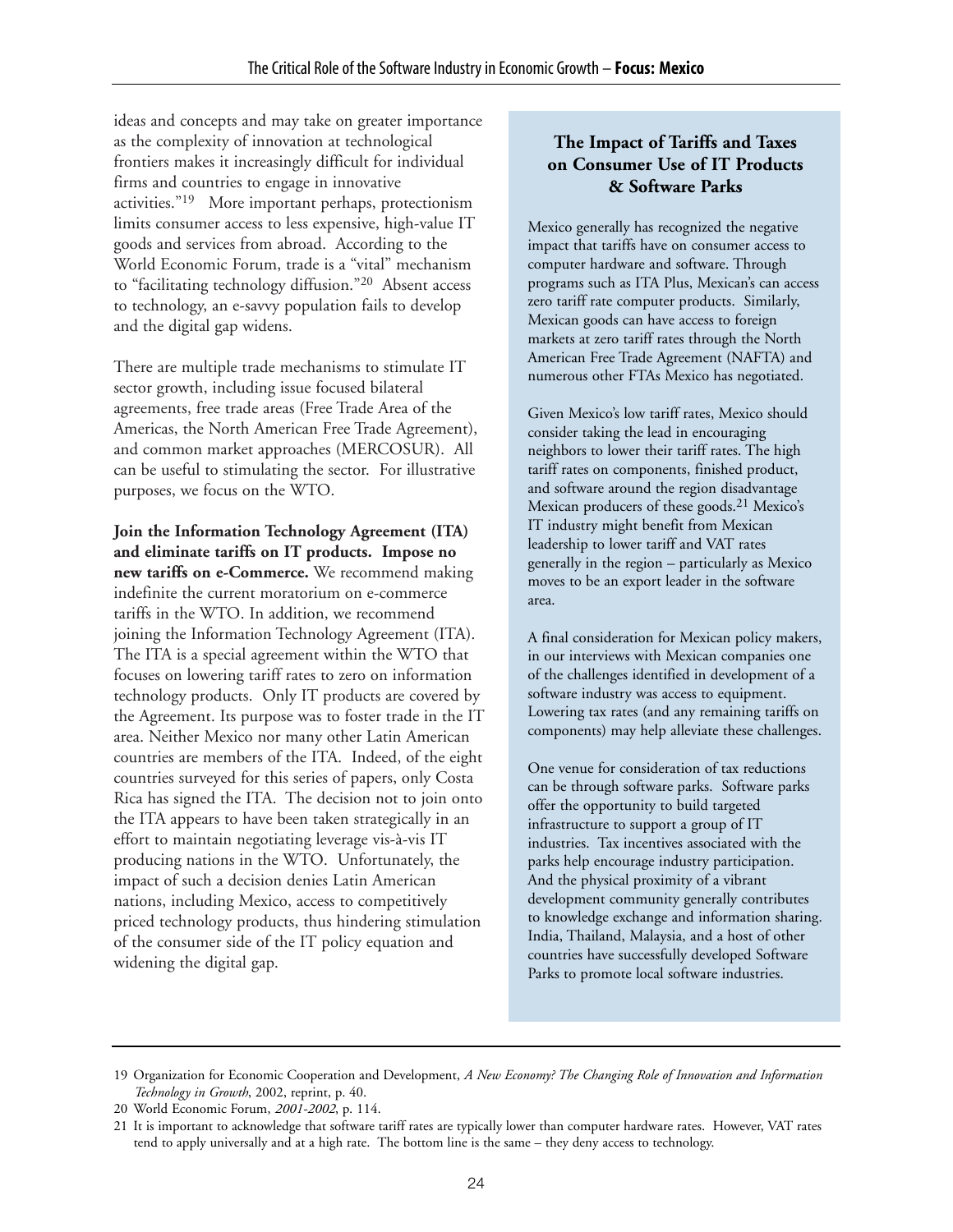**Liberalize and provide full commitments for computer and computer-related services and for valueadded and basic telecommunications under the GATS.** The General Agreement on Trade in Services (GATS) is an important tool for promotion of IT services and IT growth by encouraging investment in the software and services sector, exchange of skilled labor, export of local services, and development of ecommerce. While the computer services area appears relatively barrier free in Mexico, it is worth noting that there are no binding multilateral commitments to this situation by Mexico under the WTO GATS Agreement. In the GATS, Mexico has made very modest commitments to computer and computer related services. Indeed, Mexico has made a commitment to only one category of five computer related services areas. And, even that limited commitment has restrictions on foreign ownership. International treaty commitments provide investors with the assurance that a country will not "de-liberalize" in a certain field. It adds to investor confidence. Similarly, Mexican investors and providers of computer services benefit when other nations liberalize this field or provide binding international commitments in this area. Mexican computer services providers could benefit from Mexican leadership in this area in the WTO.

**Provide equal treatment to e-commerce.** WTO members currently are discussing how to cover ecommerce under existing WTO rules. Any country interested in building its local IT sector should be present and active in these negotiations. We recommend Mexico apply to e-commerce the same principles that apply to traditional forms of trade, including principles of nondiscrimination (national treatment and most favored nation treatment) and transparency. Considering Mexico's interest in software and e-commerce development, we strongly encourage Mexican participation in the WTO's e-commerce discussions.

#### **Promoting Mexican Software for Export**

The other side of an open trade regime is negotiating market access for Mexican products abroad. One of the main objectives of Mexico's Program to Develop the Software Industry is to increase the export potential of Mexican software – ultimately to be a worldwide leader in provision of software services.22 Indeed, one of the areas raised in our interviews with Mexican companies was the need for more basic marketing support to promote exports. While this comment was intended to reflect marketing locally, it may indicate a need for targeted focus in this area as export promotion programs develop. This kind of support is envisaged in the Software Program. The Program offers suggestions for increased activity in this area by a number of Mexican institutions including the Economy Secretariat, BANCOMEXT, AMITI, and Cadena Productiva de la Electrónica (The Electronic Inudstry´s Productive Chain, CADELEC by its acronym in Spanish), among others. Over the last year, the Plan instructed these entities to conduct investigations, make assessments, and develop various action plans to support the industry. The Program calls for a progress report a year from its announcement. This means in October of the year 2003 we should have a better understanding of how efforts have progressed in this area.

Mexico already has successful commercial software exporters. Sinapsis Technologies México, has been in business for 12 years, employs 180 people, and exports approximately 5 percent of its products. Similarly, companies like GE Dem, Seguridata, and Softtek all are successful software exporters for Mexico. These successful commercial software producers have the potential to be significant contributors to Mexico's trade balance. With programs targeted to stimulate software exports, more companies like Sinapsis could develop.

<sup>22</sup> *Programa para el Desarrollo de la Industria de Software*, p. 26.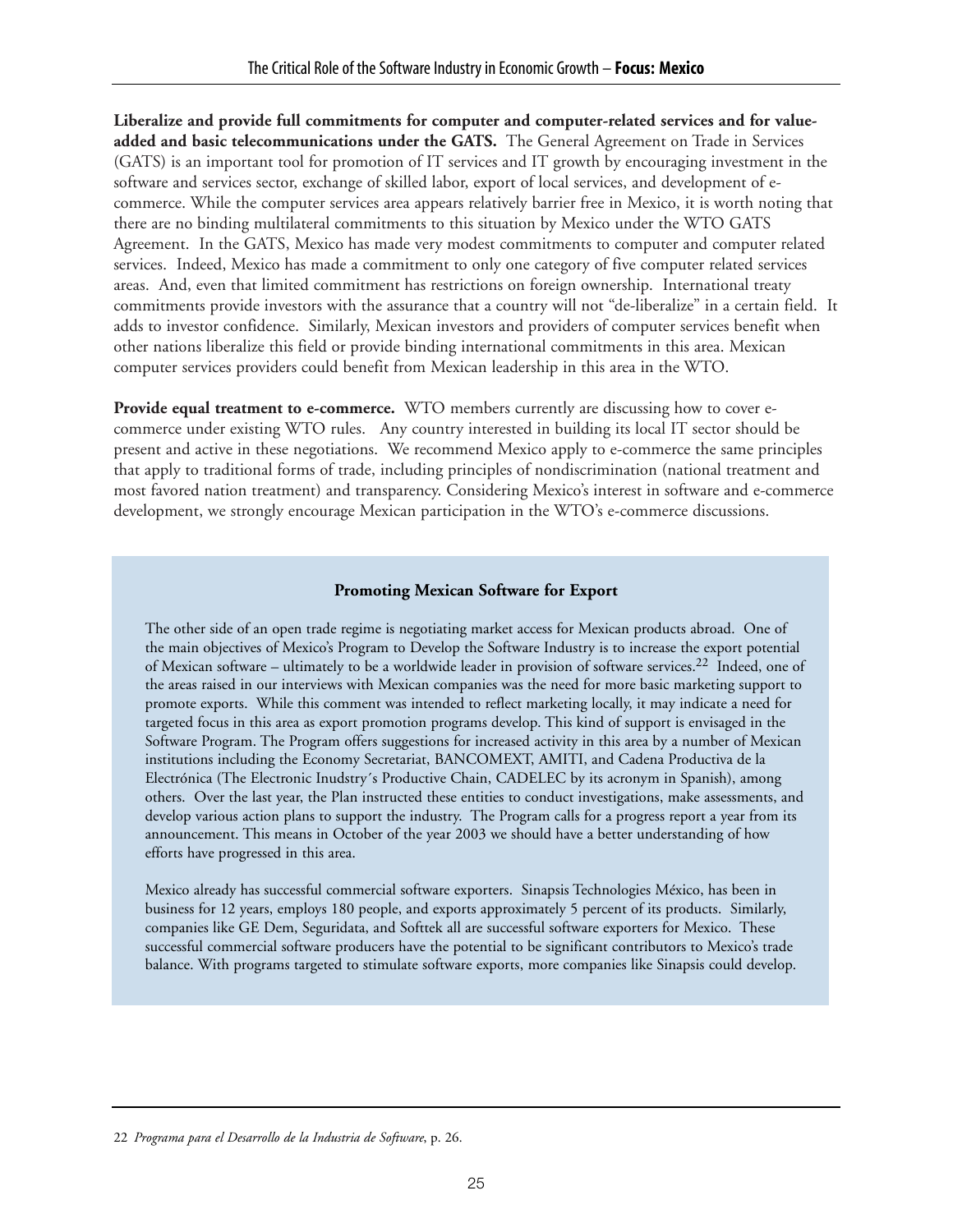*Principle 2: Provide access to financial capital.* Venture capital (VC) is particularly important to promoting IT-based industries. IT generally does better in markets with greater access to venture capital and favorable stock option compensation rules. Indeed, according to a recent study by the OECD titled *Drivers of Growth: Information Technology, Innovation and Entrepreneurship*, countries should:

**Deregulate capital markets and remove barriers to venture capital financing.** "Venture capital plays an important role in bridging the financing gap for innovative projects by new firms and providing managerial advice to start-ups. Governments need to modify legal and fiscal provisions that impede the supply of private capital for risky undertakings and address funding gaps where access to financing is a major business constraint."23

#### **Capital Stimuli Around the World**

Availability of capital, to stimulate a range of technological development without discrimination by type of technology, is important. Like government-sponsored research and development, investment stimuli need to be technology-neutral. In

addition to neutrality, fundamental availability of seed capital is important. Some examples of successful seed capital/venture capital programs follow:

**Brazil:** The Government of Brazil uses, BNDES, the Brazilian Development Bank, and BNDESPar, its interest agency, to help alleviate capital concerns.<sup>24</sup> In interviews with Brazilian IT executives for a similar study, BNDES was cited as among the most useful programs in the Brazilian Government. Industry representatives encouraged great availability of similar programs. The Government is to be commended for its foresight and focus in this area.

**Singapore:** Since 1999, Singapore has targeted efforts to attract capital for the IT sector. Starting with Technoprenuership 21 (T21), the government's concept plan to spearhead local technology industries, the Singapore Economic Development Board devised

various venture capital schemes, attracting both VCs and providing VC funds to startups and established entities. In April 2001, the Economic Development Board (EDB), Singapore's lead government agency for the promotion of investments and knowledge-

based industries, took over the lead agency role of Technopreneurship 21 championship. EDB now administers a number of Technopreneurship-related schemes. The presence of such funds has transformed Singapore into a venture capital hub where high-tech startups from all over the region come for funding.<sup>25</sup>

**Greece:** In September 2001, The Greek New Economy Development Fund (TANEO) was developed from article 28 of Law 2843/2000 for the purpose of co-financing the formation of venture capital funds in Greece.<sup>26</sup> The fund is intended to invest in innovative businesses at early development stages. The objective is to encourage the funding of high-tech startups and the growth of venture capital in Greece using the 450 million Euros that it has at its disposal. The fund is still new, so it is too early to determine its success. Nevertheless, the ambitions of the fund are admirable.

<sup>23</sup> OECD, *A New Economy*, p. 112.

<sup>24</sup> More information on BNDES can be found at <http://www.bndes.gov.br/english/> (May 25, 2003).

<sup>25</sup> Technopreneurship Singapore, n.d., <http://www.techsingapore.com.sg/content/startup\_gov.phtml> (April 8, 2003).

<sup>26</sup> TANEO, n.d., <http://www.taneo.gr/Eng/HomePage\_Eng.aspx> (April 1, 2003).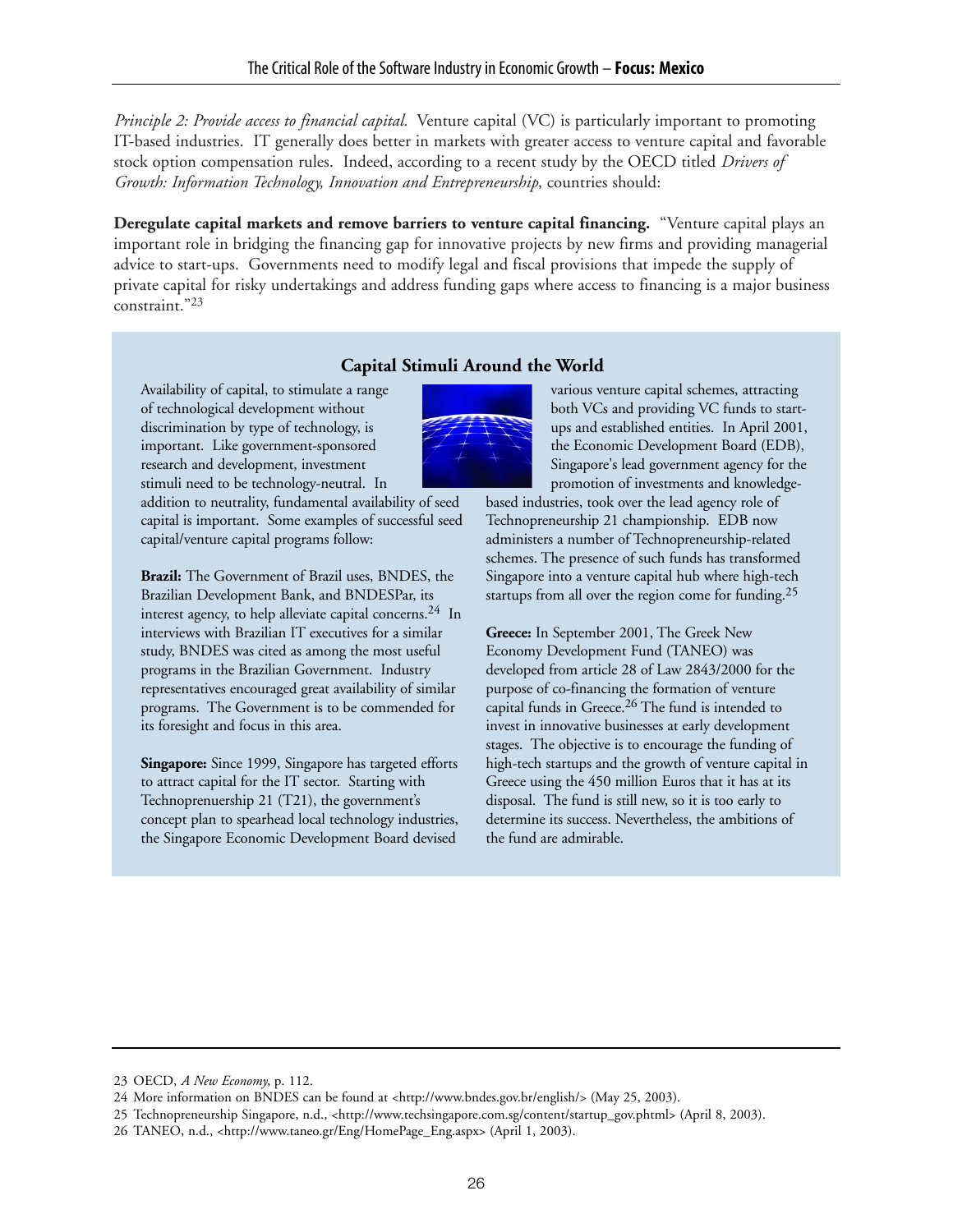**"Capital is a key resource factor in the development of a networked economy . . . . To foster an environment conducive to the development of innovative, highgrowth technology companies, policies must be designed to ensure that capital markets have the requisite breadth and depth to allow for efficient financial intermediation and capital allocation towards activities and projects involving technological creation, diffusion, and innovation."**27

**Permit use of stock options.** Stock options can facilitate entry of firms by providing a way for new enterprises to attract, retain, and motivate employees, particularly in the early stages of development when the viability of such companies is uncertain and lack tangible assets for collateral.

**Capital access in Mexico:** An independent evaluation by the Milken Institute suggests that Mexico is ranked in the middle of other Latin American countries in its ability to attract capital.<sup>28</sup> "The index of 98 countries worldwide (including 18 in Latin America) looks at a combination of factors that can make it easy or difficult to access capital such as the depth, governance and repression of banking in a country; the equity, bonds and advancement level of capital markets; portfolio and foreign direct investment flows; macroeconomic and institutional environments and sovereign debt ratings."<sup>29</sup>

| Global Rank<br>April 2002 |    |
|---------------------------|----|
| Chile                     | 29 |
| Panama                    | 34 |
| Argentina                 | 45 |
| Peru                      | 50 |
| Nicaragua                 | 52 |
| El Salvador               | 54 |
| Honduras                  | 64 |
| Mexico                    | 64 |
| Bolivia                   | 67 |
| Dominican Republic        | 67 |
| Brazil                    | 69 |
| Guatemala                 | 70 |
| Uruguay                   | 72 |
| Costa Rica                | 82 |
| Colombia                  | 84 |
| Venezuela                 | 87 |
| Ecuador                   | 88 |
| Paraguay                  | 89 |

#### **Table 3-1. Capital Access Index**

Source: Milken Institute.

<sup>27</sup> World Economic Forum, *2002-2003*, p. 31.

<sup>28</sup> Glen Yago, et al., "Capital Access Index 2001: Financial Repression and Capital Access," Milken Institute, March 2001, cited by Latin Business Chronicle, "The Best and Worst Countries for Entrepreneurs," *Capital Access*, n.d., <http://www.latinbusinesschronicle.com/topics/cai2001.htm> (May 30, 2003).

<sup>29</sup> The index of 98 countries worldwide looks at five key components that can make it easier or more difficult for entrepreneurs to access capital. Those components are economic environment, banking development, capital market development, international environment and sovereign ratings.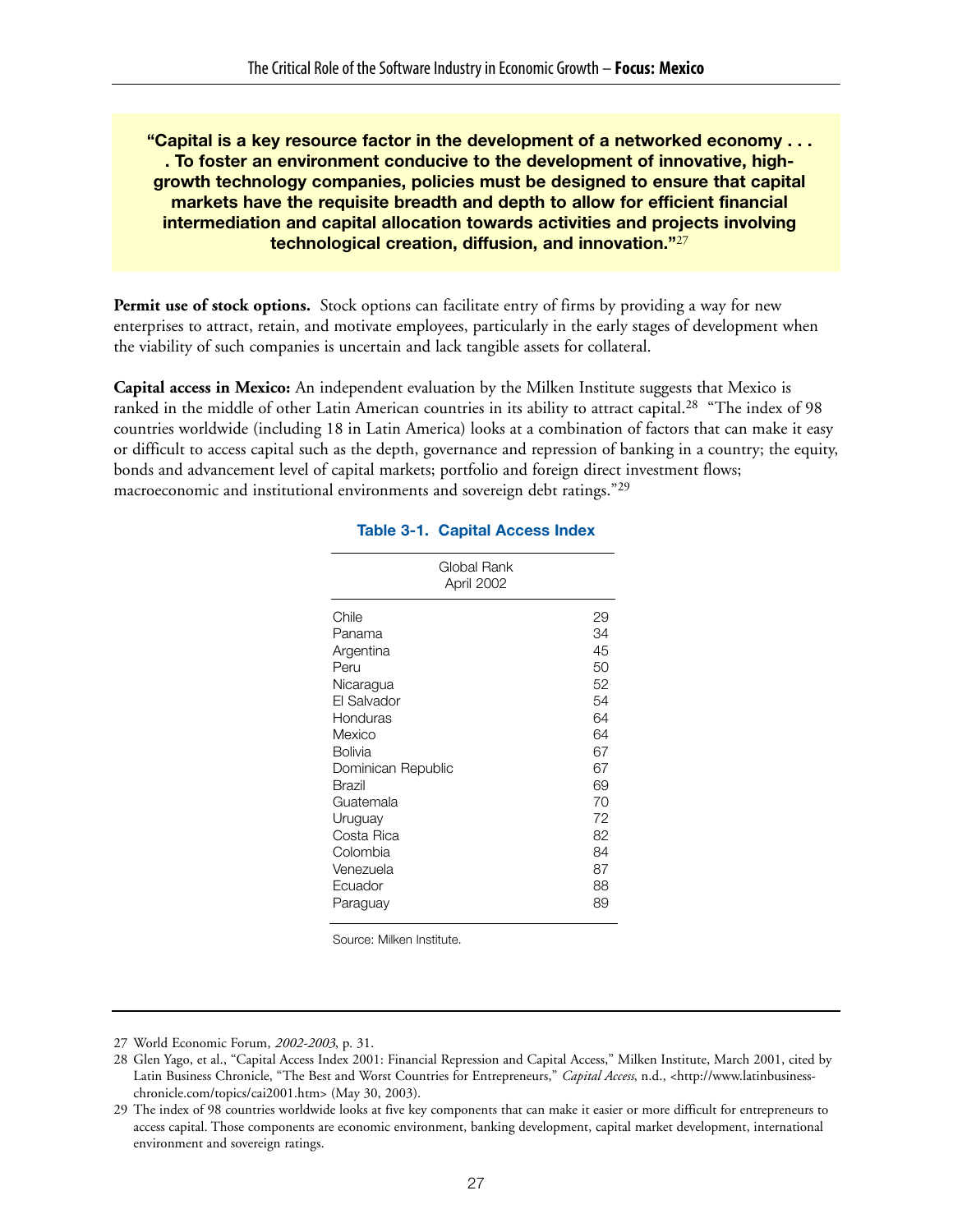This mid-tier ranking is confirmed by Mexico's Information Technology Industry Association and several other companies and entities interviewed for this paper. These and other sources cited a lack of adequate access to financial capital as a major impediment to growth of the software industry. Other companies interviewed cited the inability to obtain financing for "intangible" capital such as knowledge or intellectual property. Further, based on a survey by the WEF of executives in Mexico's market when presented with the statement, "Entrepreneurs with innovative, but risky projects can generally find venture capital in your country", Mexico was given very low scores.<sup>30</sup> Indeed, of 82 countries surveyed on "venture capital availability," Mexico ranked 74.<sup>31</sup> This suggests more work needs to be done in this area.

| Argentina            | 25.7 |
|----------------------|------|
| Brazil               | 26.9 |
| Chile                | 22.2 |
| China                | 9.5  |
| Colombia             | 23.9 |
| Costa Rica           | 15.1 |
| India                | 2.1  |
| Ireland              | 85.4 |
| Mexico               | 9.9  |
| Peru                 | 6.3  |
| <b>United States</b> | 15.8 |
| Venezuela            | 21.1 |
|                      |      |

#### **Table 3-2. FDI as a % of gross capital formation (2000)**

Source: 2002 World Bank Development Indicators.

One incentive to spur capital investments may be through positive tax incentives. Although not a definitive indicator, it is useful to look to Ireland's example. One of the major factors cited in the growth of Ireland's commercial software industry is tax policy. All manufacturing and internationally traded services industries in Ireland are taxed at a special ten percent rate (which will be raised to 12.5 percent under a new agreement with the EU). Proof of the benefit of the lowered tax rate, may be in gross capital formation. In 2000, foreign direct investment represented 85.4 percent of gross capital formation in Ireland.32 By comparison, in Mexico, foreign direct investment represented 9.9 percent of gross capital formation in the same year (the most recent year for which World Bank figures are available). Some comparative World Bank figures are provided in Table 3-2.

This information emphasizes the need for work in this area – a need that is already acknowledged by the Program for the Development of the Software Industry. In the report, the issue of capital access is addressed throughout. Recommendations are made for nurturing a local venture capital industry including government-based financing, greater investments in this area from banks, etc. Given what we know about the importance of capital access and the need for it in Mexico, focus on these areas will be important to building software industry capacity in Mexico.

*Principle 3: Ensure competitive, open, technology-neutral government procurement.* A competitive and open procurement environment ensures that limited government funds are being used for efficient purchase of technology products. An open procurement system ensures government employees have access to the best, most cost-efficient, state-of-the-art products and services. This makes government more efficient, which in turn facilitates citizen interaction with the government. Further, as a large consumer of IT products, government purchases of IT products stimulate the economy – particularly when those purchases put money back into the commercial software industry.

<sup>30</sup> World Economic Forum, *2002-2003*, p. 284.

<sup>31</sup> Ibid., p. 240.

<sup>32</sup> World Bank, *2002 World Bank Development Indicators*, Washington, DC, 2002, Section 5.2, " Investment Climate,"p. 284.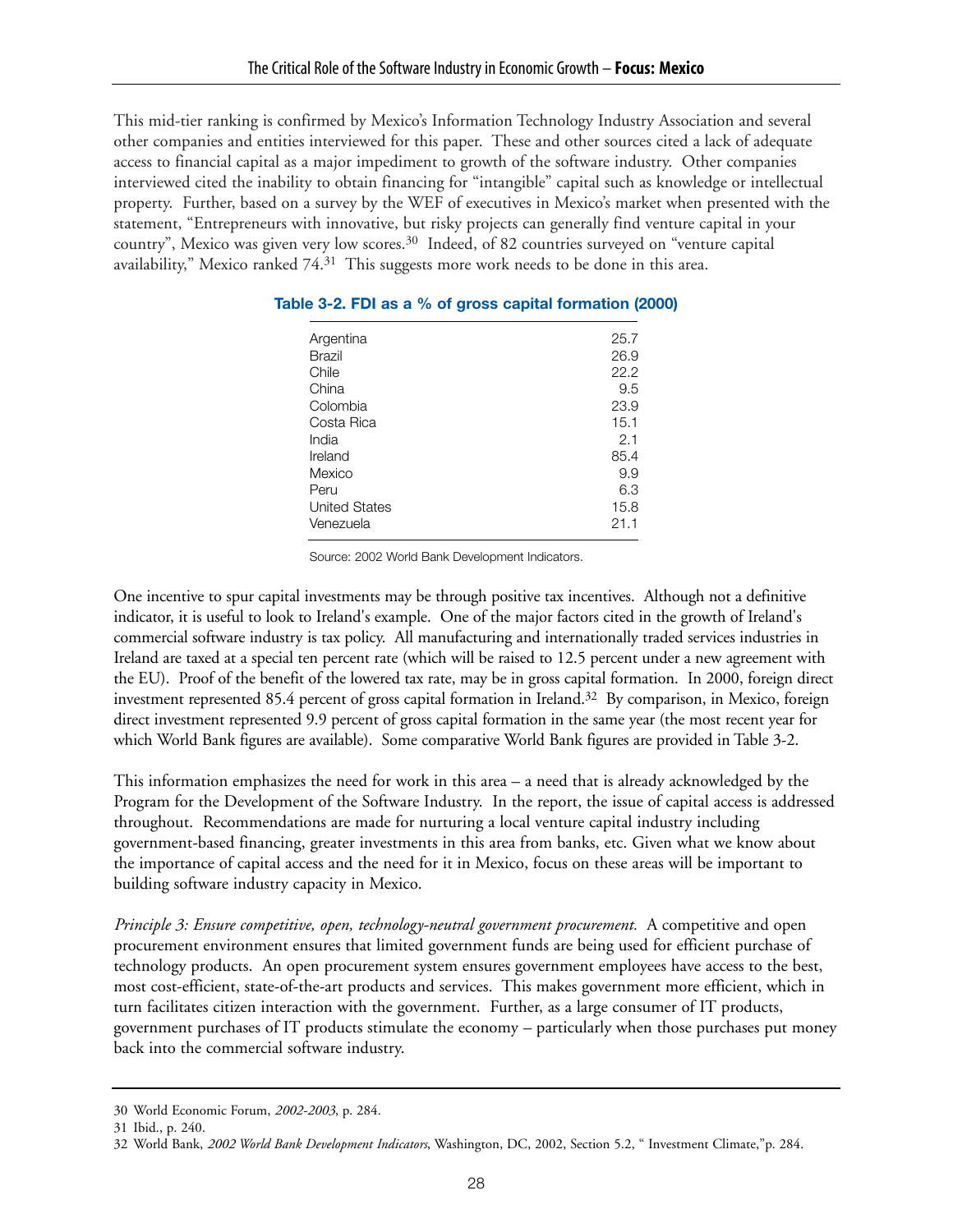In a few countries in the Latin American region there has been some consideration given to mandating open source technology or writing open source requirements into procurement guidelines. Doing so could seriously disadvantage Mexican companies that may have developed product along existing commercial models and who might otherwise bid on these procurement contracts. In addition to individual corporate losses, such an approach takes resources away from the economic-generating benefits of the commercial software model to Mexico outlined earlier in this study.

To gain the full benefit of government procurement, we recommend a transparent, non-discriminatory, technology-neutral procurement system. We specifically recommend the following:

**Maintain technology neutrality in the procurement process.** Technology neutrality is widely understood as a fundamental principle in any technology policy. Indeed, efforts by governments to predetermine technology outcomes have consistently failed. With this principle in mind, one objective of government computer and software procurement should be to procure on a product's merits, on a value for money basis, and not the model of software development.

**Review the total cost of ownership.** Procurement is going to be more efficient and cost effective for consumers and citizens when software best meets their needs. As managers develop IT acquisition plans, they must address issues of functionality, performance, security, value, and lifecycle cost of a product. If too much attention is given to acquiring technology with low up-front costs (based on the notion that open source software is free) and too little attention is given to identifying costs of training, maintenance, support, liability issues, etc., procurement decisions could lead to higher, not lower, costs over the life of the technology.33 Lifecycle cost is especially important to consider for computer software. Software tends to be a small fraction of government's IT budget (typically around 5), but procuring the wrong software could lead to sizeable increases in the long-term cost associated with keeping the software running and useful.

### **"Open source [mandates] will inhibit investment in research and development, slowing down our industry and our country."**

#### **— Sinapsis Technologies México**

In a study conducted by Alan MacCormack of Harvard Business School entitled *Evaluating Total Cost of Ownership for Software Platforms: Comparing Apples, Oranges and Cucumbers*, the author looks at nearly 90 articles and studies reviewing the issue of total cost of ownership (TCO) with regard to software platforms.<sup>34</sup> Some of MacCormack's conclusions are:

- "acquisition costs for software tend to be dwarfed by other costs, typically comprising less than 10 percent of TCO for a system. This suggests that whether software is free, cheap or relatively expensive has relatively little impact on the total cost of IT investments. By contrast the single largest component cost is staffing . . ."35
- "given that in the more comprehensive studies of TCO, staffing represents over 60 percent of costs, a difference of only 10 percent in staffing costs between platforms will often outweigh any advantage that might come from cheaper software. This result suggests that studies of TCO would

<sup>33</sup> Jean Bozman, et al., "Windows 2000 Versus Linux In Enterprise Computing: An Assessment Of Business Value For Selected Works", *An IDC White Paper Sponsored by Microsoft Corporation*, IDC, Framingham, MA, 2002.

<sup>34</sup> Alan MacCormack, "Evaluating Total Cost of Ownership for Software Platforms: Comparing Apples, Oranges and Cucumbers," AEI-Brookings Joint Center, April 2003, <http://aei.brookings.org/admin/pdffiles/phpdI.pdf> (May 31, 2003).

<sup>35</sup> Ibid., p. 2.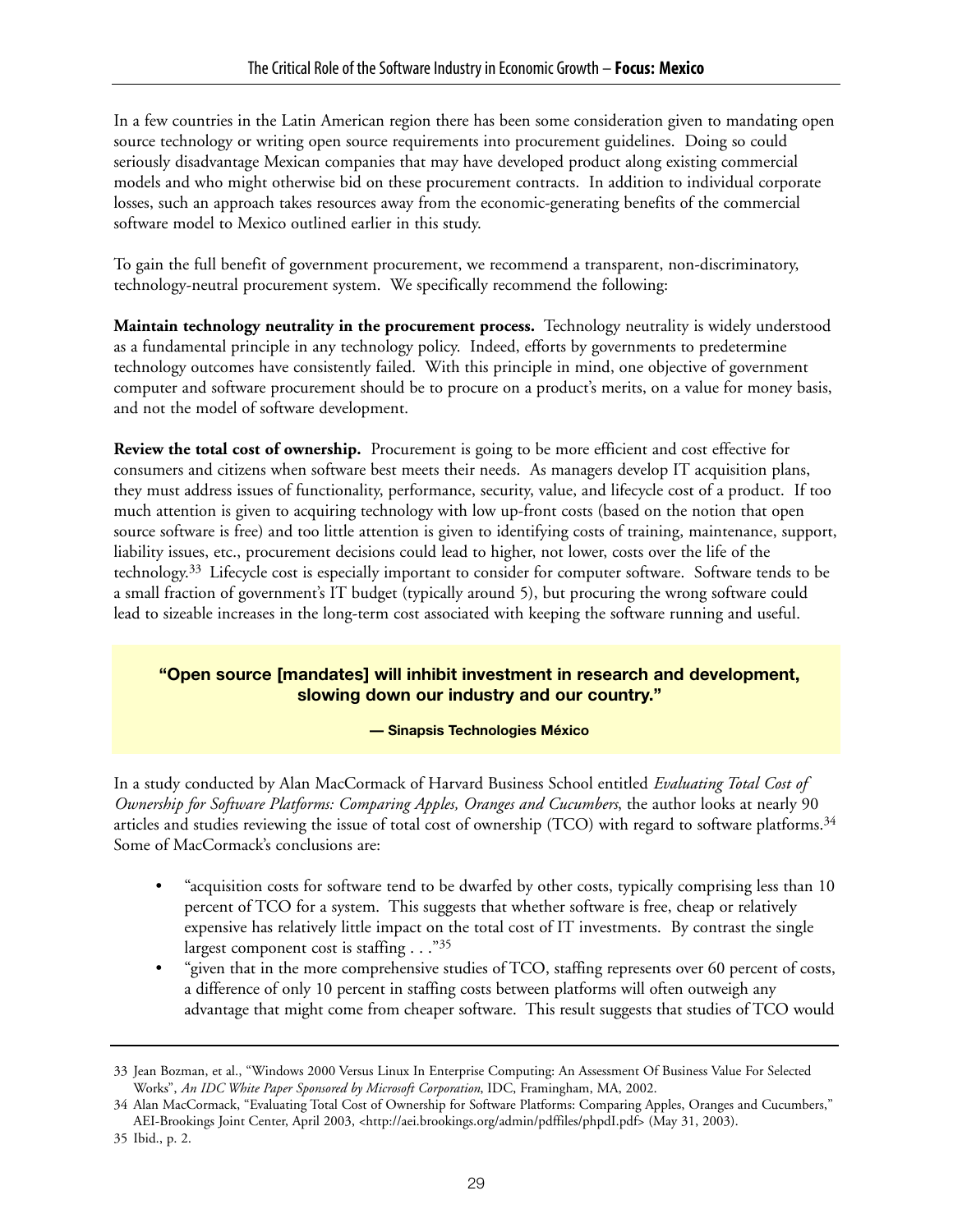be best served by digging into much greater depth on the drivers of differences in staffing cost. Getting this right is much more important in the grand scheme of things, than making sure you have adequately captured any discounts that will be received on the software's purchase price."36

• "variations in TCO across different workloads (e.g. web server, file server, print server, etc.) are often much greater than variations in TCO across different vendors for the same workload."37

For example, in a study conducted by IDC in 2002, users of both Linux and Windows 2000 were surveyed regarding cost advantages. There were some very interesting results.

- IDC researchers found that over a five year period of time, the Windows based system offered savings from 11 percent to 22 percent over Linux in network infrastructure, file serving, print serving and security serving. In only one category surveyed, web serving, did Linux have a cost advantage — a mere six percent. $38$
- According to the study, the lowered costs derive primarily from the much lower staffing needs of Windows.<sup>39</sup>

#### **The Marketplace is the Best Test of Technology**

The most competitive industries result from market competition. The failures of governments worldwide to drive the creation of local automobile and aviation industries are well known and stretch from Indonesia to Russia. Similar rules can be applied to the technology sector. Vibrant technology development is driven via the marketplace. When government attempts to specify certain technology outcomes, the result regularly is high cost and failed technology. Some wellknown examples follow.



**Supersonic Transport:** Supersonic transport was considered a vital technology in the US and given more than US\$900 million dollars in the 1960s and 1970s. The technology was never developed in the US. Instead, a joint program between France and England developed the technology into what we know now as the Concorde. The program was intended to develop a technology that would leap in front of the US. France and England funded over one billion dollars in development costs. Only 16 were ever manufactured, and only nine were ever sold. Stateowned British and French airlines were the only buyers. The planes burned 5,500 gallons of fuel per hour and could carry only 100 passengers. One-way fare from London to NY was over \$4,000. On April 10th, 2003 British and French airlines grounded the Concorde permanently. Only 20 passengers rode the last flight.<sup>40 41</sup>

**Korean Broadband Expansion:** Korea's broadband penetration is among the highest in the world today. However, a number of Korean officials recently have expressed the view that Korea's approach to broadband – forcing development and adoption of certain technologies - has ended up being particularly harmful to the tech industry. In recent remarks, former Information Technology Minister Yang Seung-taik said, "The Korean government wrongly encouraged companies to adopt ISDN (integrated service digital network) in the early 1980s even though the technology was useless for most domestic solutions developers. The government's promotion of ISDN technology eventually led to overlapping investment with the broadband market." 42

<sup>36</sup> Ibid., p. 16.

<sup>37</sup> Ibid., p. 14.

<sup>38</sup> Ibid., p. 11.

<sup>39</sup> Ibid., p. 13.

<sup>40</sup> Jim Thornton, "Farewell Concorde - And Good Riddance," iGreens, April 12, 2002, <http://www.igreens.org.uk/farewell\_concorde.htm> (May 30, 2003).

<sup>41</sup> Thayer Watkins, "The Concorde Supersonic Transport," San José State University, Economics Department, n.d., <http://www.sjsu.edu/faculty/watkins/concorde.htm> (May 30, 2003). And Stephen Moore, "The Advanced Technology Program and Other Corporate Subsidies," *Testimony before the Senate Committee on Governmental Affairs*, CATO Congressional Testimony, June 3, 1997, <http://www.cato.org/testimony/ct-sm060397.html> (May 30, 2003).

<sup>42</sup> Yang Sung-jin, "Former Minister Criticizes IT Policies," *The Korea Herald*, May 29, 2003, <http://www.koreaherald.co.kr/SITE/data/html\_dir/2003/05/29/200305290058.asp> (May 31, 2003).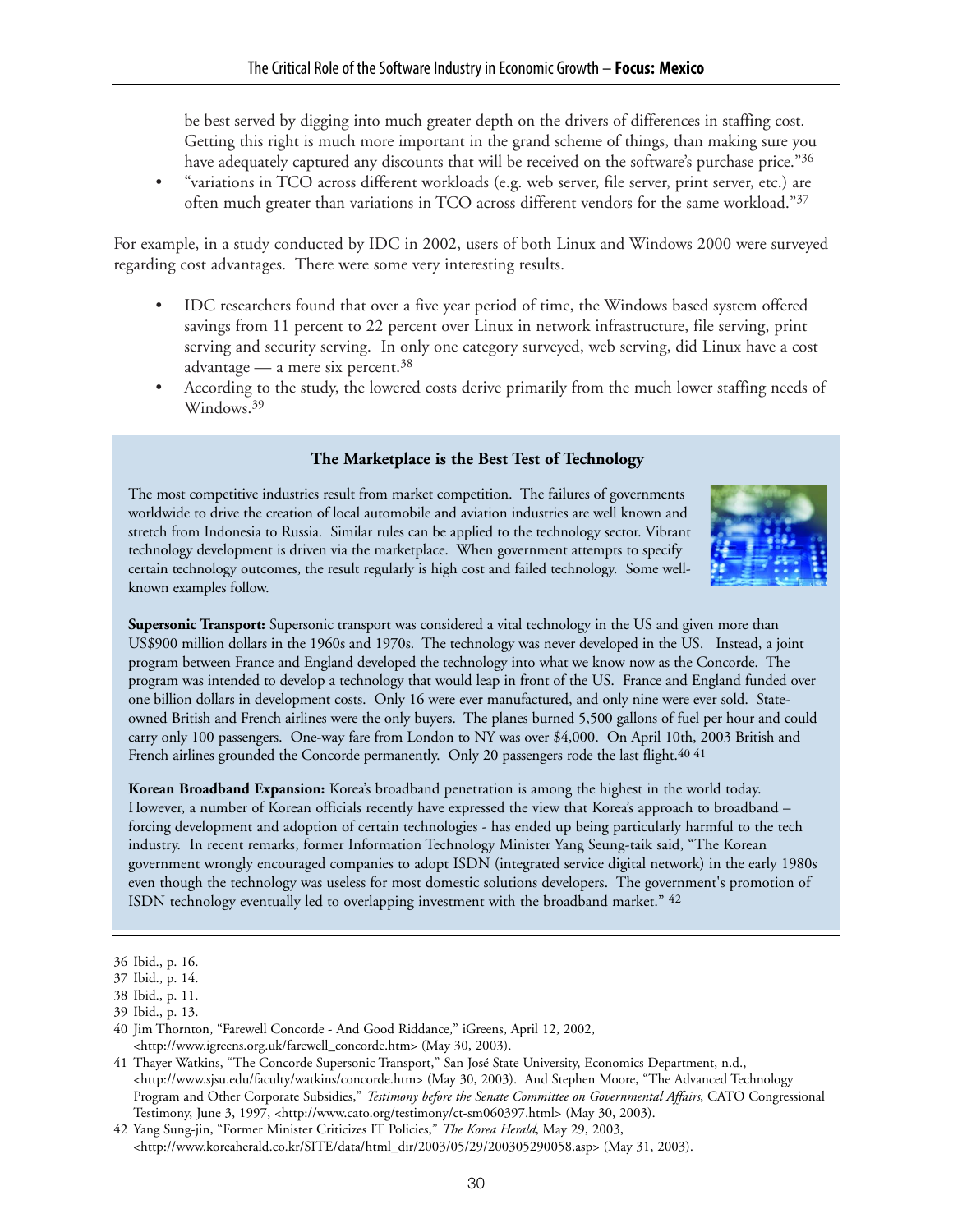**Evaluate the security integrity of products.** Security issues will be discussed again in a subsequent section, but the issue is worth highlighting in the procurement process. Government carries an important responsibility to its citizens not only of providing efficient and cost-effective services, but also of ensuring the vital integrity of the nation's most sensitive infrastructure systems – defense, water, electricity, etc. The government also has access to citizen data, both financial and personal. In each case, the burden is on government to ensure the security of these systems and data. In making procurement decisions, governments should evaluate the security of products being purchased. More specifically, governments should ask themselves:

- Are independent international evaluation criteria being used (such as the Common Criteria for Information Technology – ISO 15408)?43
- Is there an identifiable entity (vendor) that is clearly responsible for addressing security gaps?
- Who will be responsible for providing patches to security flaws if they exist?
- Who will ensure the patches are not vulnerable to attack?

Join the WTO Government Procurement Agreement. The WTO's Government Procurement Agreement (GPA) is an important one, containing national treatment provisions, as well as a requirement that technical specifications "shall not be prepared, adopted or applied with a view to, or with the effect of, creating unnecessary obstacles to international trade." The Agreement is a useful set of global rules to implement non-discrimination in procurement processes worldwide. Mexican companies seeking to export software product could potentially benefit if the Mexican Government more actively engaged in these discussions and helped to remove barriers to Mexican products being purchased by foreign governments. Unfortunately, not a single country in Latin America is a signatory to the GPA. Only one Latin American country, Panama, is engaged in negotiations to join. Four countries, Argentina, Chile, Colombia, and Panama, maintain observer status.44

**Look to international organization procurement standards.** Both the World Bank and the Inter-American Development Bank (IADB) maintain strict internal guidelines for procurement purchases. The World Bank has established a rigorous standard for procurement of information technology products. A website addressing the issue provides "specialized standard bidding documents, basic guidance documents, and records the dialogue between the Bank, its Borrowers and the IT Industry."45 The IADB establishes some general guidelines, intended to provide the public sector with assurances that Bank funding will be used efficiently and economically, and that the process will be transparent:

- "COMPETITION: to ensure that the largest possible number of qualified suppliers take part so that borrowers obtain the best market terms.
- "EQUALITY: to ensure that all participants will be treated equally, avoiding preferences and discrimination of any kind to the detriment of some and the benefit of others, thus making for effective competition.
- "PUBLICITY: to ensure that all contractors have access to information and clarification during the bidding process and when the bids are opened.
- "DUE PROCESS: local legislation should provide procedures for the settlement of dispute and should permit bidders to lodge protests and to answer allegations."46

<sup>43</sup> See the section on security in this report for more information on the Common Criteria.

<sup>44</sup> World Trade Organization, "Government Procurement Agreement," n.d.,

<sup>&</sup>lt;http://www.wto.org/english/tratop\_e/gproc\_e/gproc\_e.htm> (February 26, 2003). 45 World Bank, "Information Technology Procurement," n.d.,

<sup>&</sup>lt;http://wbln0018.worldbank.org/emt/emtii/ipit.nsf/Main/itprocurement> (April 1, 2003).

<sup>46</sup> Inter-American Development Bank, "OP-500 Procurement of Goods and Services," n.d., <http://www.iadb.org/cont/poli/op500e.htm#Objectives502> (April 4, 2003).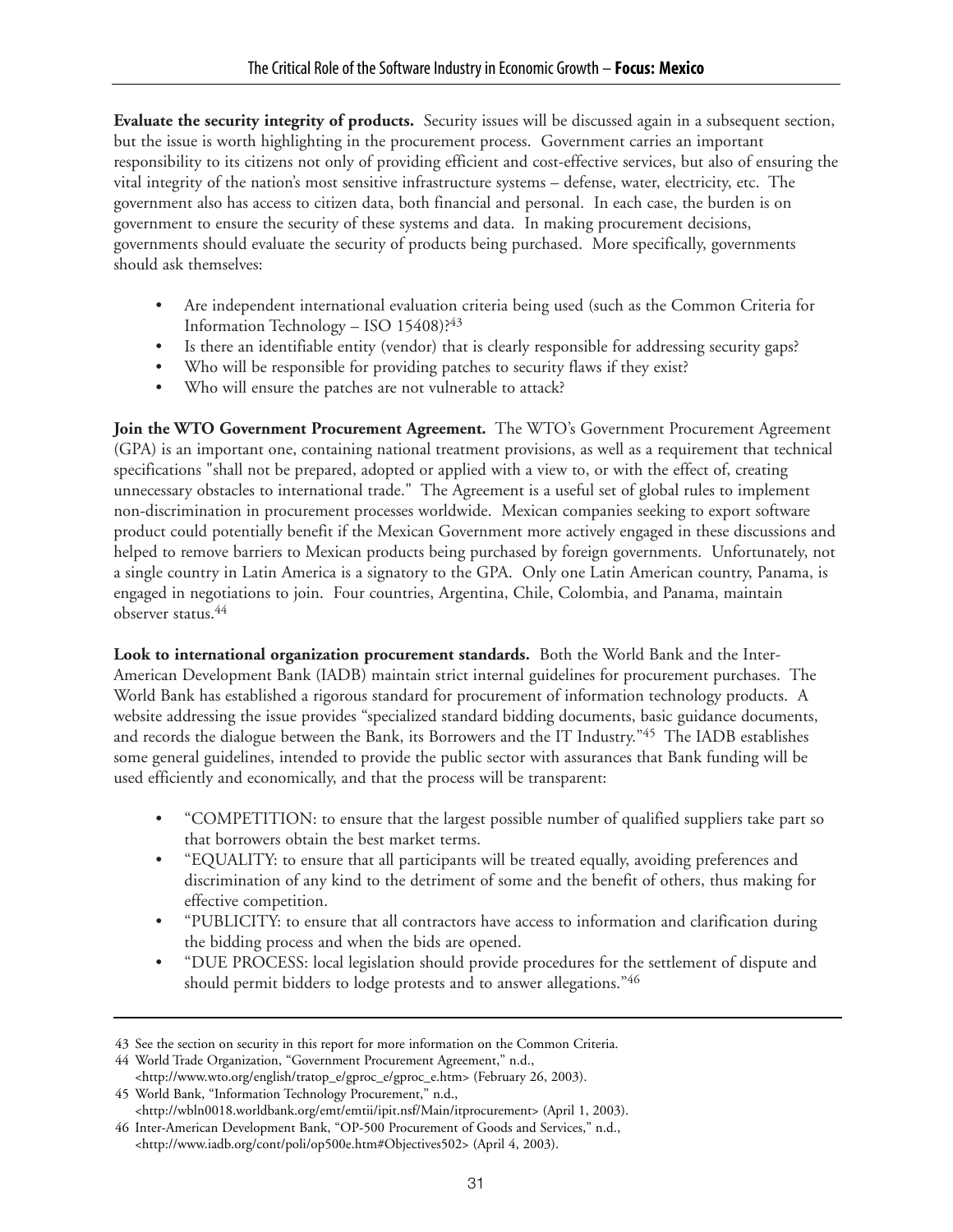### **Approach B:** Target policies to promote software and IT services

Approach B encapsulates those intangible, indefinable policy stimuli that inspire creativity - through reward, infrastructure, and vibrant markets.

*Principle 4: Provide strong intellectual property protection.* One policy stands out as a stimulus to the software sector: intellectual property protection. Strong intellectual property protection is critical to the growth of a local commercial software industry. Absent this incentive, engineers will not invest in the creation of software. Further, our report shows that absent a strong commercial software industry, an economy does not maintain the dynamic growth that drives overall IT spending. Without that commercial software growth, IT spending would have a smaller impact on GDP growth.

### **Intellectual Property Protection is Important to Mexico's Software Industry**

Strong intellectual property protection is important to the growth of local industries. It is particularly important to software developers and technical engineers experimenting with new technologies. Indeed, the only hope that many small- and mediumsize technology businesses have for financial success is assurance that they will recover their investment through remittance of licensing royalties on their products. If a new business' product is immediately pirated, a new company will not last long. The Asociación Mexicana de la Industria de Tecnologías de Información (Mexican Information Technology

Industry Association, AMITI by its acronym in Spanish) representing nearly 150 Mexican and Mexican based companies, cited intellectual property issues as a major problem facing the software industry in Mexico. In addition, intellectual property protection is singled out in the Program for the Development of the Software Industry (*Programa para el Desarrollo de la Industria de Software*) as a major area of improvement for building Mexico's software industry capacity. As that study notes "stronger enforcement of Intellectual Property legislation to bring down software piracy rates" will help grow a commercial software industry.  $47$ 

**Implement all aspects of the TRIPS Agreement.** An important first step to promote IT innovation is to implement and enforce the provisions of the WTO's Trade-Related Intellectual Property Agreement (TRIPS), particularly the copyright and enforcement provisions, which include requirements for:

- Adequate and effective protection of intellectual property.
- Extension of copyright protection to computer software.
- Coverage of all aspects of piracy, including unlicensed use by businesses (corporate end-user piracy).
- Unannounced (*ex parte*) raids in civil and criminal cases.
- Deterrent-level penalties.
- Meaningful criminal penalties.

#### **Enforce the WIPO (World Intellectual Property Organization) Copyright Treaty.** The WIPO

Copyright Treaty (WCT) extends copyright protection to the online world. Fully two-thirds of all software is anticipated to be sold online within the next five years.<sup>48</sup> If copyright protection is not properly extended, unscrupulous individuals will have the ability to freely trade and sell software online. Important components of the WIPO Copyright Treaty include:

<sup>47</sup> *Programa para el Desarrollo de la Industria de Software,* p. 43.

<sup>48</sup> Business Software Alliance, "Opportunities and Growth: A Vision for the Future, 2000- 2005", Washington, DC, June 2000, p. 2.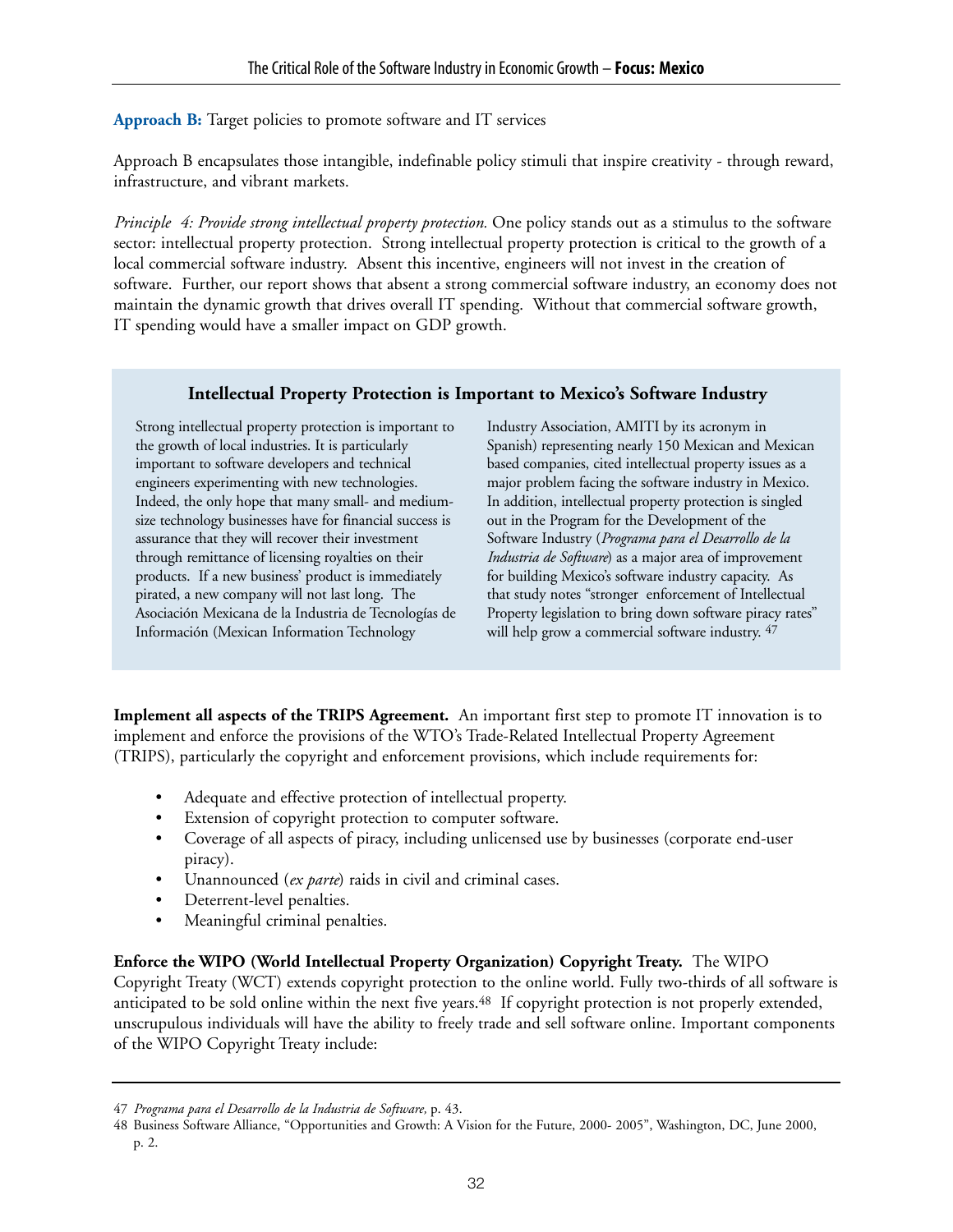- Clarifying that copyright protection extends to digital works in temporary or permanent forms.
- Prohibiting the circumvention of antipiracy technical measures or the alteration of rights management information.
- Specifying the author's exclusive right to "make available" his work (the author controls who sees the work, how it is used, how it is distributed, and how much it costs).
- Providing effective and expeditious enforcement procedures and remedies for online piracy.

#### **Enforce IP laws once they are on the books.**

Writing laws and ratifying treaties are not enough; the laws must be enforced to have their desired effect. While information technology companies often have their own active anti-piracy programs, their civil actions alone will not prevent piracy. And, considering the potential positive impact that lowering the piracy rate can have on software sector growth, as demonstrated by the data in section one and two, aggressive anti-piracy action would seem to be justified.

Government can improve intellectual property protection by acting as a leader in enforcement of the intellectual property rights of the commercial software industry. In addition, government can advance the interests of Mexico's software industry by exhibiting leadership in the way it acquires, uses, and manages its own software technology. If government demonstrates to the public the importance of using properly licensed software, then the private sector is likely to follow suit. As a major trendsetter and as a major purchaser of software, government's example can help grow the local software industry in many ways.

The WEF, when interviewing on this topic, found that "many observers feel . . . increased protection of intellectual property should be addressed to further stimulate e-commerce and software production in Mexico."50

## **International Treaty Implementation Efforts in Mexico**

Globally, policy makers attempting to grow domestic information technology industries are recognizing the role that IP plays in the digital age. Recently, Tan Sri Dr. Othman Yeop Abdullah, at the time CEO of Malaysia's well known Multimedia Development Corporation, told the *New Straits Times* (August 2, 2002) that cyber laws and IP laws "play a crucial role in the growth of information and communications technology (ICT) . . . especially so if we are to encourage the development of software . . . without effective protection, our home-grown creative talents would not be able to survive, let alone succeed."

In the global race to promote the IT sector, any policy to stimulate the key IT drivers of software and services should be on the policy agenda. WCT adherence is a good vehicle to do so. To date, thirteen Latin American countries have signed the WCT including Argentina, Chile, Colombia, Costa Rica, Mexico, and Peru. Mexico is to be commended for its forward-looking approach to intellectual property protection in this regard.

Signing onto the Treaty, does not by itself assure adherence to the Treaty. According to the International Intellectual Property Alliance (IIPA), a US-based intellectual property rights group, Mexico's copyright law might not be fully WCT compliant. As reported by IIPA, a recent bill of amendments to the Mexican Federal Law on Copyright includes several significant flaws, including lack of provision for technology protection measures and inadequate provision for author control of its work (the making available right noted above).49 Another concern, according to IIPA, the draft law fails to provide adequate deterrent penalties as provided for under the TRIPS Agreement. The bill of amendments was passed by the Mexican Congress on April 30, 2003. In general terms, the amendments include provisions to enhance remuneration assurances to authors, longer terms of protection and prerequisites to exploit derivative works.

<sup>49</sup> Eric Smith, "Mexico: Request For Public Comments Concerning Identification Of Countries Under Section 182 Of The Trade Act of 1974, 67 Fed. Reg. 63186 (October 10, 2002)", *IIPA Special 301 Recommendation: Place Mexico on the "Watch List"*, IIPA letter to US Trade Representative - Section 301 Committee, October 30, 2002, p. 6.

<sup>50</sup> World Economic Forum, *2001-2002*, p.246.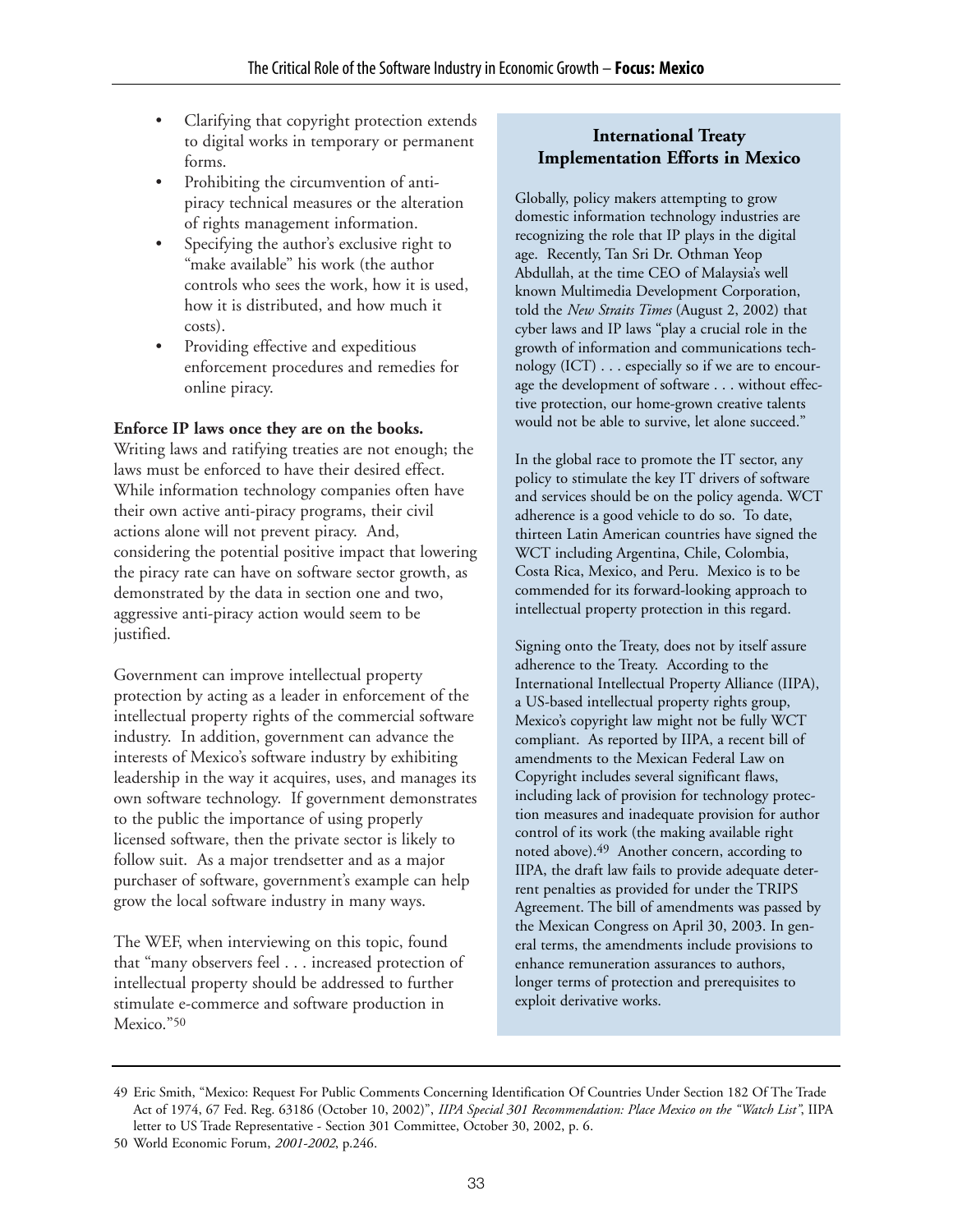#### **Mexico's Copyright Law**

Mexican law already provides many protections for computer software, including specific copyright protection as provided for in the Mexican Federal Law on Copyright, as well as related administrative and criminal provisions primarily set forth in the Mexican Industrial Property Law and the Federal Criminal Code. The website of the Mexican Information Technology Industry Association (*Asociación Mexicana de la Industria de Tecnologías de Información -AMITI*) states the following:

"In 1984, computer software had to be registered with the Public Copyright Register. Only in 1991, was the law expanded to include software as a piece of work protected by article 7, section "j" of the Federal Law on Copyright. At present, according to what is set forth in article 135 of the Federal Law on Copyright, it is illegal to make or distribute copies of a protected piece of work without the right holder's authorization. As established by article 18 (f), the only exception applies to any person who acquires the right to use a computer software and makes a copy for backup purposes.

"In the amendments to the Law in 1991, criminal penalties were set forth for any breach of computer software copyrights. Such penalties include: imprisonment of up to six years, fines of up to 500 days of the minimum salary or both in the case of unauthorized reproduction or distribution of computer software.

"The Federal Law on Copyright forbids the reproduction of computer software that is not for backup purposes and penalizes those who make multiple copies to by used by various users or those who provide or give away one or more than one illegal copies. Should illegal computer software be detected, civil or criminal penalties shall be imposed to you or your company."51

**Support extension of patents to computer software and provide adequate resources to staff this extension.** Patent protection spurs broad innovation by requiring inventors, in exchange for legal protection, to publicly disclose how their product works and to promise to release the product to the public when their patent expires. But, patent systems work only when patent offices are properly staffed and funded. As software and other IT industry products increasingly are protected by patent law, the role of the patent office in IT sector growth will become more and more important. Today, no country in the Latin America region explicitly provides for patenting of computer software. Under Mexican law, while IT industry products and/or processes may be susceptible to patent protection (to the extent that they may be considered inventions within the scope and definition of the Mexican Industrial Property Law), software is specifically excluded from patent protection. Software protection derives from copyright protection and related provisions.

*Principle 5: Build a strong telecommunications and Internet infrastructure.* Numerous cases demonstrate that a strong telecommunications sector greatly benefits the growth of information technology industries. This occurs as users are provided easier access to information and know-how. If users have never had the ability to interact with the telecommunications infrastructure, or if their experience is one of frustratingly slow downloads, they will not use technology. The telecom sector impact on IT industry growth also affects the producer side. Bandwidth and better infrastructure on which to deliver products encourages industry to build bigger and better.

<sup>51</sup> Mexican Information Technology Industry Association, A.C., *Piratería*, n.d., <www.amiti.org.mx/denuncia.asp#LEGISLA-CION> (February 23, 2003).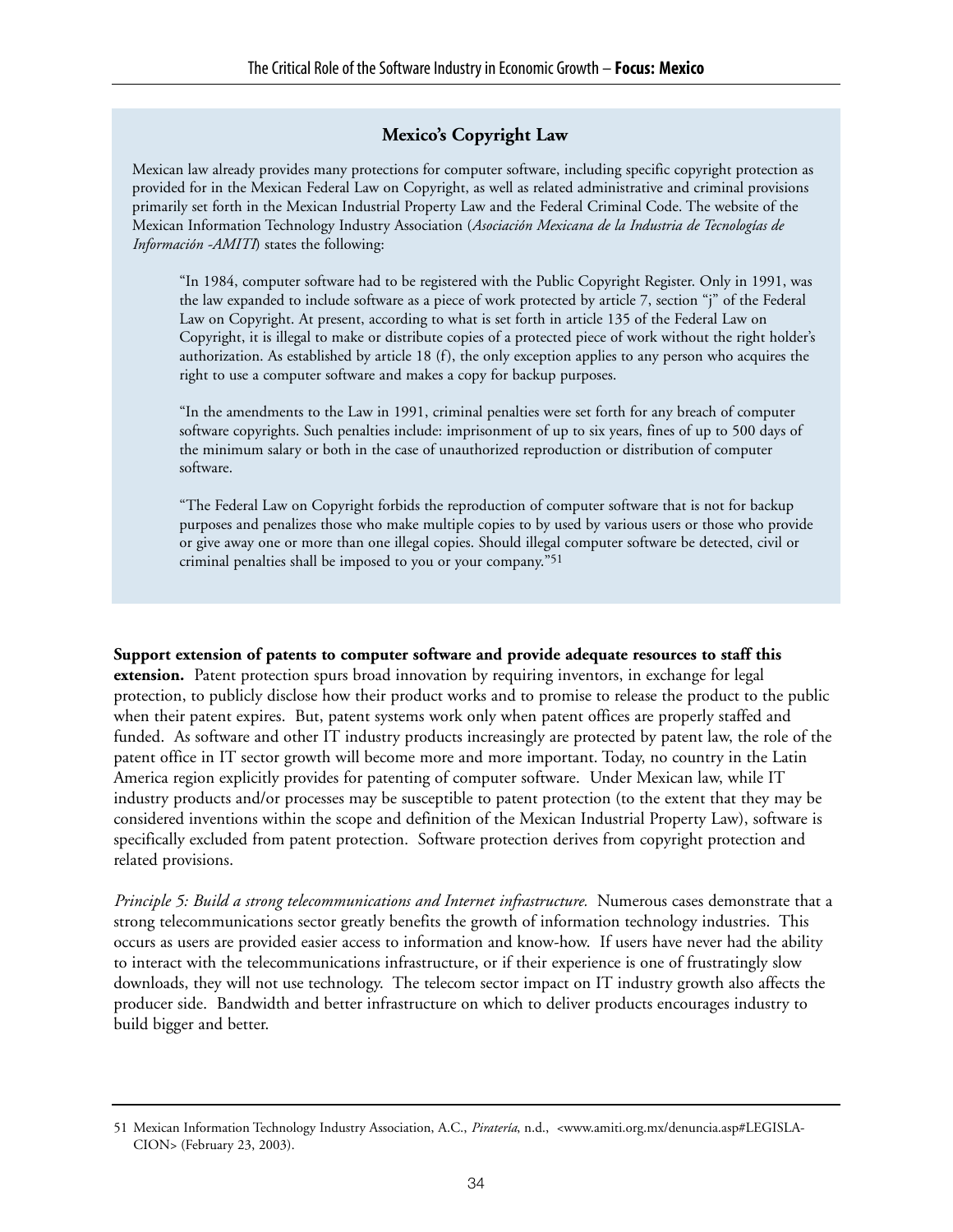#### **The Positive Effects of Telecommunications Deregulation**

Deregulation of telecommunications has proven effective in many markets. For example, when Australia deregulated its international long-distance market, prices for long distance dropped 50 percent. Today, there are over 2 million Internet hosts in Australia.52

Chile privatized its telecommunications sector in the 1980s and today is one of the most connected countries in Latin America, with 1.8 million Internet users. At the end of 2000, it had 22.1 telephone lines per 100 inhabitants.53

The Republic of Korea negotiated liberalization of its telecommunications market through the GATS Basic Telecommunications Agreement. Korea reports growth in its telecom sector as a result. As of March 2001, 57 percent of Korea's total population used mobile phones and 40 percent were Internet users. 54 55

This paper does not evaluate the size of the telecommunications sector relative to the IT sector, nor does it review the impact of the interplay between the two. Rather, we take as our point of departure that telecommunications infrastructure is the critical framework over which e-commerce occurs.

**Telecommunications in Mexico:** While the telecom situation is rapidly changing, these World Bank figures are useful for comparative purposes.

|            | Telephone<br>mainlines<br>$[b] % \begin{center} % \includegraphics[width=\linewidth]{imagesSupplemental_3.png} % \end{center} % \caption { % Our method can be used for the use of the image. % } % \label{fig:example} %$ | Mobile<br>phones<br>[a] | Information and<br>communication<br>technology<br>[a] | Personal<br>Computers<br>$[b]$ | Internet<br>users<br>$[b]$ | Secure<br>Internet<br>users<br>[a] | Average cost of<br>three minute<br>phone call to US<br>[c] | Average cost of<br>three minute<br>phone call<br>[c] |
|------------|----------------------------------------------------------------------------------------------------------------------------------------------------------------------------------------------------------------------------|-------------------------|-------------------------------------------------------|--------------------------------|----------------------------|------------------------------------|------------------------------------------------------------|------------------------------------------------------|
|            | (per 1,000)                                                                                                                                                                                                                | (per 1,000)             | (US\$ per capita)                                     | (per 1,000)                    | (per capita)               | (per 100,000)                      | (US\$)                                                     | (US\$)                                               |
| Argentina  | 213                                                                                                                                                                                                                        | 163                     | 310                                                   | 51                             | 68                         | 6.4                                | 2.80                                                       | 0.09                                                 |
| Brazil     | 182                                                                                                                                                                                                                        | 136                     | 287                                                   | 44                             | 29                         | 5.9                                | 1.80                                                       | 0.03                                                 |
| Chile      | 221                                                                                                                                                                                                                        | 222                     | 371                                                   | 82                             | 167                        | 9.2                                | 2.90                                                       | 0.09                                                 |
| China      | 112                                                                                                                                                                                                                        | 66                      | 53                                                    | 16                             | 18                         | 0.1                                | nd                                                         | nd                                                   |
| Colombia   | 169                                                                                                                                                                                                                        | 53                      | 231                                                   | 35                             | 21                         | 1.6                                | 2.20                                                       | 0.03                                                 |
| Costa Rica | 249                                                                                                                                                                                                                        | 52                      | nd                                                    | 149                            | 66                         | 14.4                               | 2.00                                                       | 0.02                                                 |
| India      | 32                                                                                                                                                                                                                         | 4                       | 19                                                    | 5                              | 5                          | 0.1                                | 4.20                                                       | 0.01                                                 |
| Ireland    | 420                                                                                                                                                                                                                        | 658                     | 1,704                                                 | 359                            | 207                        | 91.3                               | nd                                                         | nd                                                   |
| Mexico     | 125                                                                                                                                                                                                                        | 142                     | 196                                                   | 51                             | 28                         | 2.6                                | 3.00                                                       | 0.13                                                 |
| Peru       | 64                                                                                                                                                                                                                         | 48                      | nd                                                    | 41                             | 97                         | 1.3                                | 2.40                                                       | 0.07                                                 |
| Venezuela  | 108                                                                                                                                                                                                                        | 217                     | 199                                                   | 46                             | 39                         | 3.7                                | nd                                                         | 0.08                                                 |

#### **Table 3-3. Telecommunications and Internet indicators in select countries, various years**

[a] 2001 [b] 2000

[c] 1999

Source: World Development Indicators Online, World Bank.

52 International Telecommunication Union, "ICT- Free Statistics," *Working Group Statistics on Communication and Information Services*, n.d., <http://www.itu.int/ITU-D/ict/statistics/at\_glance/Eurostat\_2001.pdf> (February 26, 2003).

53 Oxford Analytica, "National IT Development: Explaining Success Stories Chile," from the Information Technology: Growth and Opportunity suite of data; June 2002.

54 Business Software Alliance, "Elements of a Policy Framework for Vibrant E-Commerce," *A White Paper by the Business Software Alliance*, Washington, DC, 2001, p. 6.

55 Korean officials recently have criticized their approach of standardization and targeting of certain technologies. They have expressed concern that the approach has limited technology choice and may ultimately put Korea behind its neighbors.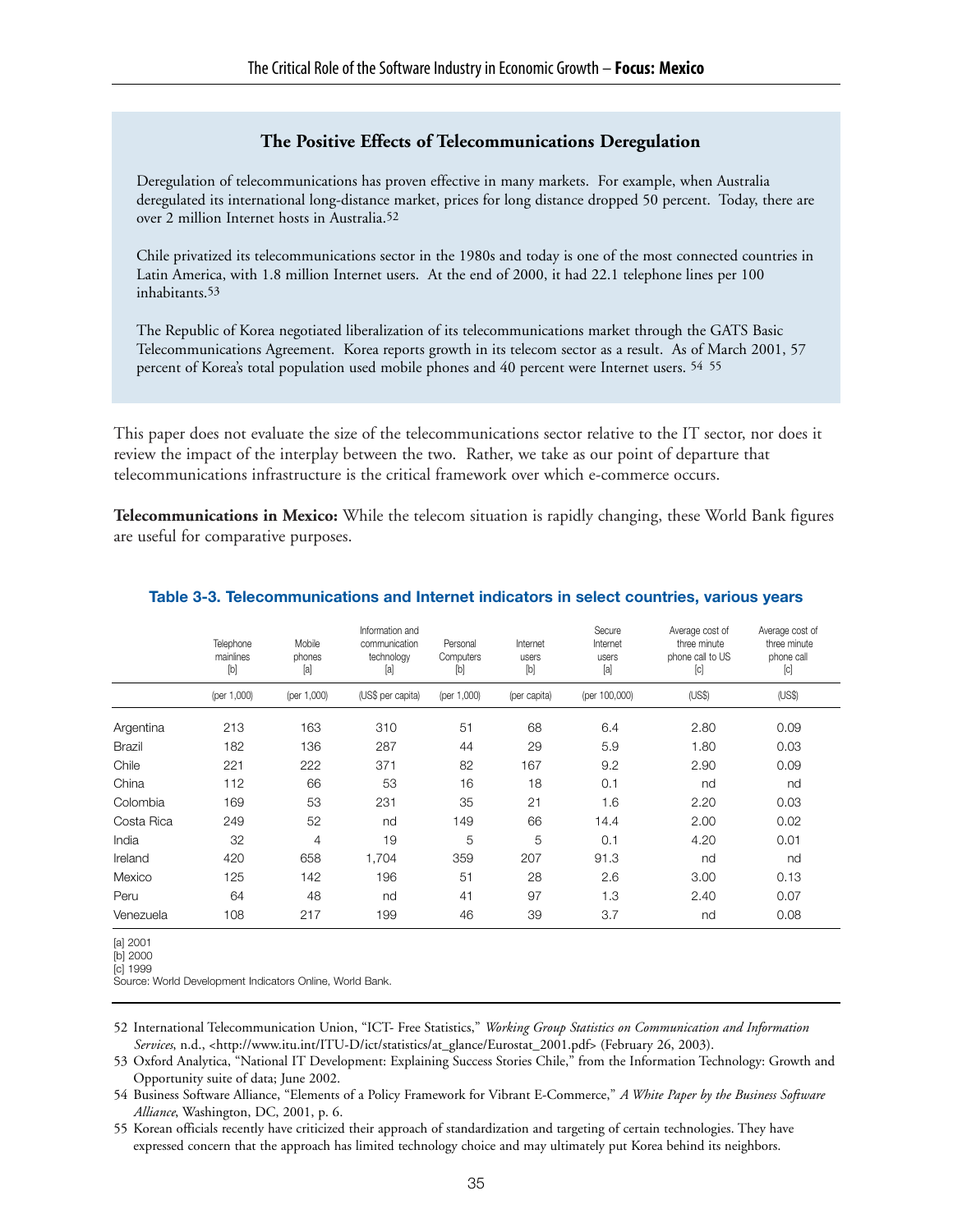Based on this data, Mexico's landline telecom penetration compares unfavorably to many of its neighbors.<sup>56</sup> Reportedly this is particularly the case with respect to rural infrastructure access. Telephone costs are some of the highest in the region.

Still additional statistics, prepared by IDC, show that by 2007 38 percent of Mexico's inhabitants will be have a cellular pone, and that at least 6 million people will be using such phones with Internet tools and services. (Source IDC)

Percentages for Mexico´s 103 million inhabitants:

|                                    | 2003  | 2007 |
|------------------------------------|-------|------|
| Internet users                     | 7%    | 13%  |
| Cell phones                        | 29%   | 38%  |
| Cell pone users who access the     |       |      |
| Internet through their cell phones | $1\%$ | 6%   |
| Home PCs                           | 14%   | 19%  |
| Home TVs                           | 89%   | 92%  |
| Pay TV                             | 20%   | 23%  |
| Internet at home                   | 10%   | 12%  |
| Narrowband                         | 9%    | 10%  |
| <b>Broadband</b>                   | 1%    | 2%   |

#### **Table 3-4. Mexico Projected Communications Infrastructure Indicators**

Source: IDC.

Another indicator of how Mexico is doing is in the World Economic Forum's 2002-2003 report. Some selected indicators from this report that are comparable to the earlier report indicate that Mexico ranks:

- 54 of 82 countries in terms of number of telephone mainlines (124.7 per 1000 people, indicating no improvement from one year to the next);
- 48 of 82 countries in terms of number of Internet users (16.40 per 100 people, indicating a substantial improvement from the previous year's report);
- 44 of 82 countries in terms of number of broadband subscriber lines (0 per 100 people);
- 64 of 82 countries in terms of public access to the Internet.

Internet infrastructure penetration rates are still low, but are progressing. According to the WEF 2001-2002 Technology Indicators Report, Mexico's Internet users increased by more than 200 percent between 1998 and 2000. The 2002-2003 numbers suggest a similar leap forward. The Internet infrastructure access improvements may be attributable to several factors. One may be the e-Mexico agenda itself. Some basic connectivity objectives of that plan include increasing the number of phones to 25 lines per 100 inhabitants by 2006 and creating specialized Digital Community Centers (*Centros Comunitarios Digitales -CCDs*) to provide general access to the public to the Internet.

Another factor may be liberalization in the telecom area. Mexico opened its market to competition in 1996, but the telecom monopoly Telemex still dominates most market segments. Nevertheless, the increase in

<sup>56</sup> Pyramid Research indicates that as of June 2002, the number of fixed phone lines was 141 per 1000. More information is available online at <http://pyramidresearch.com/info/pp/021029.asp> (June 9, 2003).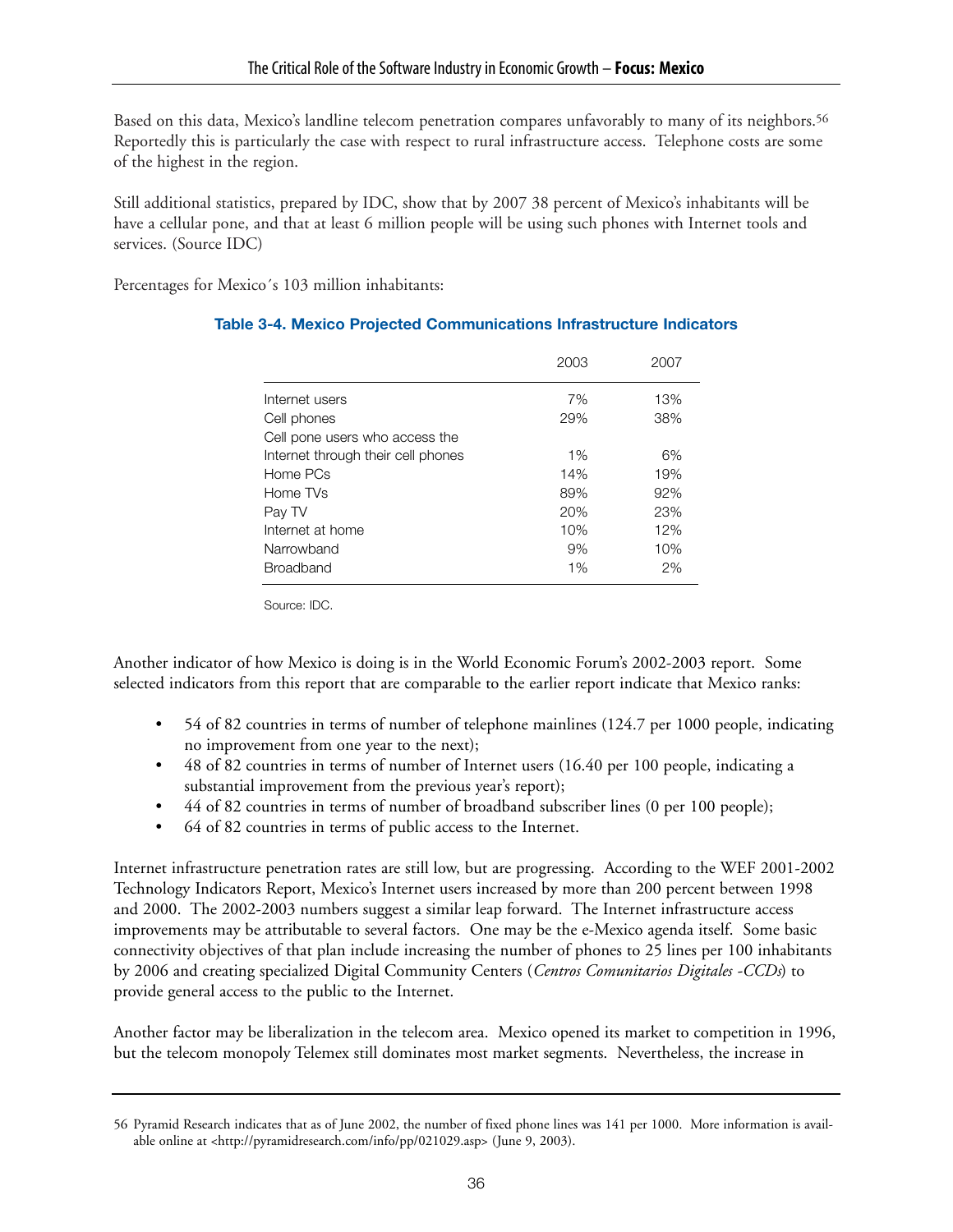competition helps stimulate a decrease in Internet access fees and inspires new pricing strategies – all of which drive growth in the Internet area.

Finally, it is important to note that Mexico's Program to Develop the Software Industry highlights improvements in infrastructure as a key area to be developed in the future. In particular, the Program recommends targeting infrastructure development around ready-made software parks and enhancing infrastructure generally across the country.57

**Provide incentives to companies investing in telecommunications infrastructure.** Governments cannot always provide or even marshal resources (nor should they necessarily try) to build a new telecommunications infrastructure or update an existing one. If government provides incentives to telecom companies to build these networks, a public service is achieved, greater capacity for new products and services is provided, and business is stimulated.

On the other hand, laws that tax or propose to add new regulations to Internet development may delay the growth of key IT industries.

**Invest in broadband bandwidth.** Expansion of existing infrastructure to promote greater broadband bandwidth will propel access to more consumer goods and services over the Internet. When software and services providers are better able to deliver their products to consumers, demand for these products grows and so does this segment of the economy.

#### **"The cost of [the] Internet is high and the lack of adequate international bandwidth makes the Internet really slow and unstable . . . . Subsidization for international bandwidth will definitely help promote IT business and is good for subscribers as well."**

#### **— Internet Executive, Mexico**58

As noted above, Mexico's broadband access ranks poorly by comparison to its neighbors. Mexico ranks 44 of 82 countries surveyed.59 The WEF measures the actual number and transmits a ranking according to that number. In this case, the data suggests that there are 0 broadband lines available per 100 people in Mexico. Further, because so few countries have broadband access worldwide, 44 is the lowest ranking available. A number of countries share this spot with Mexico.

From a more positive perspective, a report by eMarketer says that Mexico ranked third in Latin America in terms of broadband access in 2001. At that time, penetration rates in Mexico were estimated at .6 percent. According to the e-Marketer reporter, this translates into 7.2 percent of Mexican households that were on line at the end of 2001 using broadband.<sup>60</sup> No doubt this has improved over the last couple of years.<sup>61</sup> By 2004, this figure is projected to increase to 4.4 percent.62 As you can see, the various data sources provide slightly different pictures of infrastructure readiness.

<sup>57</sup> *Program for the Development of the Software Industry*, p. 68.

<sup>58</sup> World Economic Forum, *2001-2002*, p. 246.

<sup>59</sup> World Economic Forum, *2002-2003*, p. 317.

<sup>60</sup> Ibid., p. 316.

<sup>61</sup> Ben Macklin, "Broadband & Dial-Up Access," eMarketer, New York, August 2002, p. 315.

<sup>62</sup> Ibid., p. 319.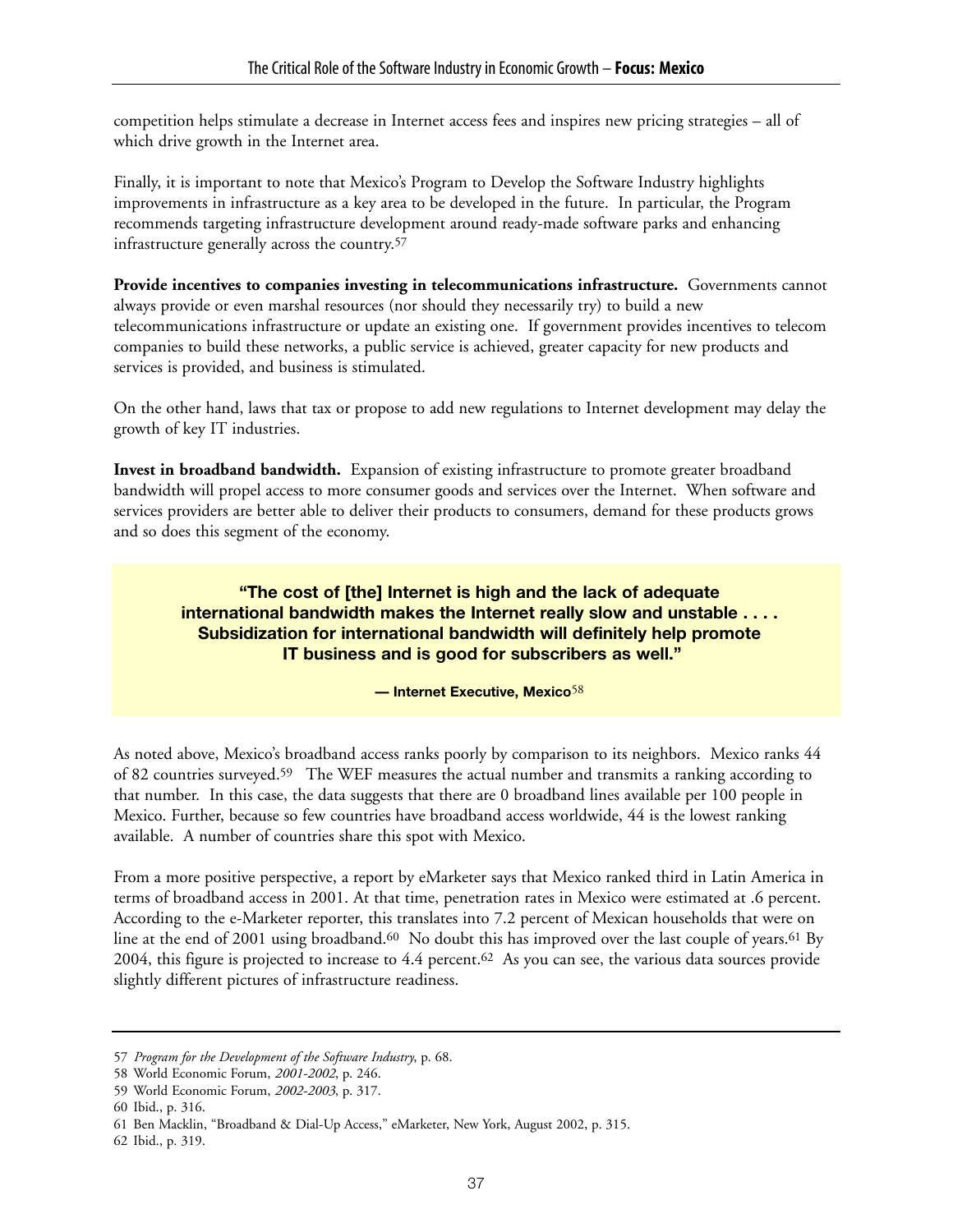## **Building Infrastructure: Cooperative Efforts among Industry, Government & the Private Sector**

Part of Mexico's success in expanding access to Internet facilities is through the cooperative efforts of academia, government, the private sector, and nongovernmental organizations. The goal of all is to provide infrastructure access in order to grow the IT industry in Mexico. For example, through the *Internet en mi biblioteca (Internet at my library)*, a Project sponsored by the National Science and Technological Council (Consejo Nacional de Ciencia y Tecnología –CONACYT), a number of entities have come together to provide Internet access in libraries.<sup>63</sup> A number of entities, including private organizations, contribute to the project. For example, since 1998 Microsoft has invested more than 400 thousand dollars to equip 50 libraries.

**Ensure technology neutrality.** Mandating certain technologies while restricting others limits competition and may unintentionally hurt development of better technologies or newcomers to the market. An unrestricted technology environment is critical for the development of software- and services-based industries.

#### **Ensure IT infrastructure access for consumers.**

Ensuring that consumers have access to technology in order to become familiar with and use the Internet is important. This will be discussed in human capital development as well. Internet infrastructure access can be stimulated in many ways: through government sponsored kiosks, tax breaks for Internet cafes, and lowered tax rates for Internet telecom use versus voice use, etc. Multiple avenues exist. The key is to get them in place and move access forward.

*Principle 6: Invest in human capital and job creation.* The global information technology phenomenon is driven by human intellect and ingenuity. This is doubly true for software- and services-based industries—both intangible asset-based industries. People and their knowledge are going to be the drivers of software growth. As with many of the recommendations made here, human resource development is critical to the producer and the user sides of the IT industry equation. Human resource development is a key component in closing the digital divide as well. IT literacy among a user base is critical for companies to be able to sell product domestically. The statistical data above shows that one of the world's major producers of software, India, has lagged in creation of a domestic user group for its products. On the producer side of the equation, governments can grow local industries by nurturing local talent pools.

Finally, an ultimate benefit in software industry growth, and particularly human capital stimulation, is overall job generation. The software sector is powered by people. This creates endless opportunities for employment in an economy that is prepared to capitalize on those possibilities. We believe that job creation via the commercial software sector is most effectively stimulated by addressing each of the ten points outlined in these policy recommendations. However, human capital investment is the policy most clearly linked to job generation in an industry that depends on people as its primary asset.

*Human capital development in Mexico:* The WEF compliments Mexico's efforts to use education to spur information technology development, calling Mexico an "innovator" in this area.64 Even before e-Mexico, the Government launched its Telesecundaria program that provided education through satellite broadcasts and videotapes. Mexican Universities are reportedly using information technology extensively, offering a wide range of relevant degree courses, and increasing the number of distance learning education courses. A more recent initiative, e-Educación focuses on technology as a means to help provide primary and secondary education to individuals who did not have an opportunity to complete their education.

Education and building human capacity was one of the fundamentals outlined in the Software Program. Point number two states, "educate and train an adequate number of quality human resources who have the necessary skills to produce software". Continuing efforts in this area will help stimulate the fundamental human component

<sup>63</sup> Dr. Alfredo Sánchez, "Primer Taller NSF - CONACYT Sobre Bibliotecas Digitales," Universidad de las Américas - Puebla, n.d., <http://ict2.udlap.mx/dl/workshop99/reporte.html> (June 8, 2003).

<sup>64</sup> World Economic Forum, *2002-2003*, p. 317.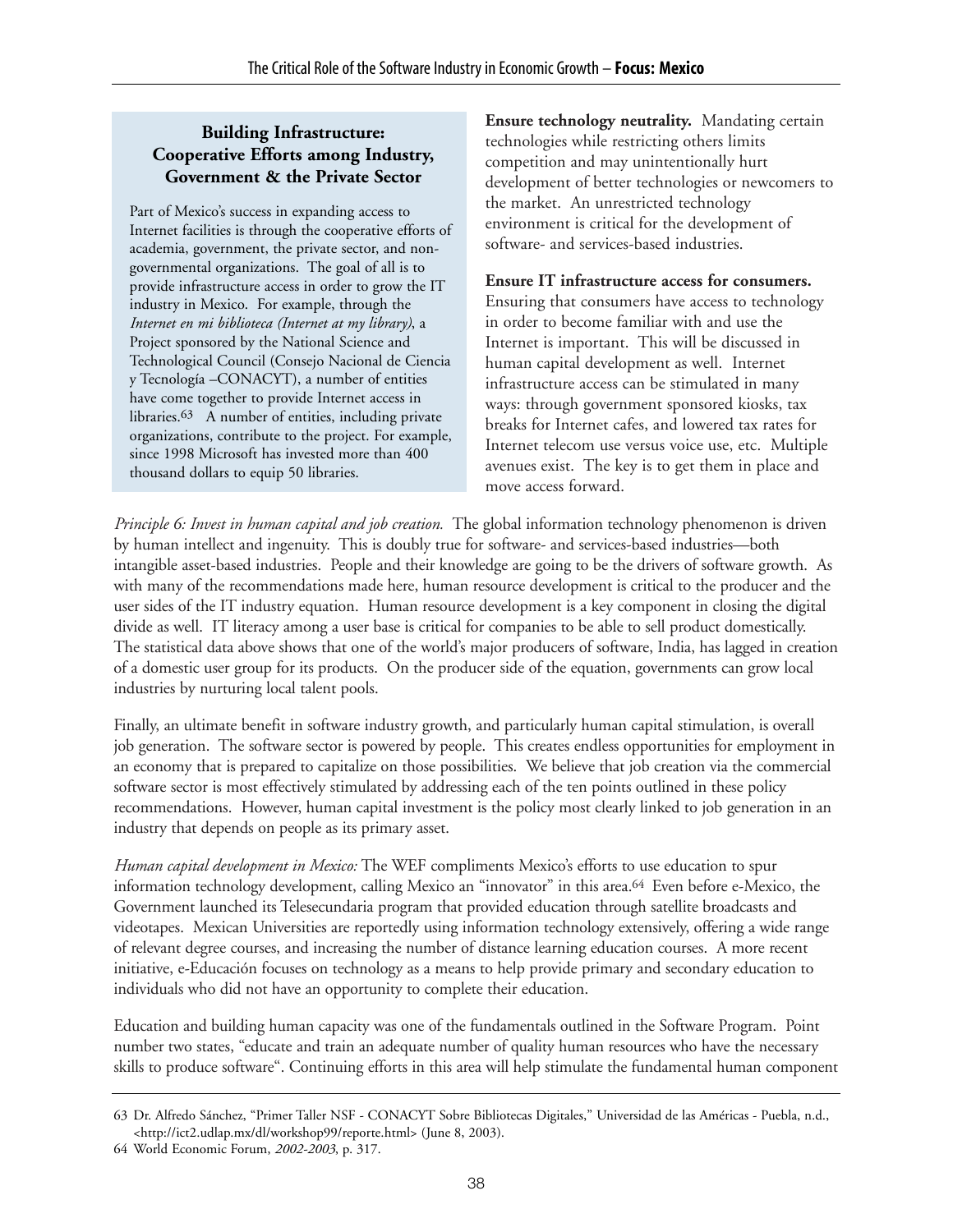of the software industry. Such activities also contribute to job generation for Mexico by enhancing the number of technically qualified software engineers and by creating an e-savvy and more highly skilled workforce.

**Invest in basic literacy.** Investment in basic literacy ensures a community of able IT users/consumers.

**Invest in math and science at basic levels.** Focusing on basic math and science skills at early stages of learning sets an important foundation for future IT innovators. Establishing the foundation for engineering and services talent at early ages is critical to closing information technology gaps and to establishing the intellectual base to develop local software and services industries. Company programs, such as Intel's Science and Engineering Fair for grades 9-12 encourages creativity and focus on the sciences.65

#### **Commercial Software Industry, Job Generation & Human Capital Development**

One of the benefits of the commercial software model is that it is in industry's interest to educate and train consumers and producers of software and IT products locally. While government involvement in human capital development is critical, commercial software vendors and vendor neutral organizations are promoting IT utilization, education, and training to stimulate the growth of indigenous industries. For example, Hewlett-Packard's (HP) e-Inclusion program promotes partnership between HP and the developing world, specifically to serve low-income populations. E-Inclusion programs have been launched in Brazil and Costa Rica. Similarly, Adobe works with the United Nations and the Food and Agriculture Organization (FAO) to help farmers in remote areas access information ranging from weather to crop prices. Dell, Gateway, Intel and Microsoft, all contribute to "Teach to the Future", a worldwide effort to help teachers integrate technology into classroom instruction. CompTIA has certified the IT skills of roughly half a million entry- and mid-level workers in the IT sector in nearly 80 countries. IT certifications are an effective means for employers to identify IT skill levels and a proven predictor of performance across the industry

In Mexico specifically, we have seen corporate investment in human development.

- Corporate Cooperation Centers: To date, 32 classrooms have been set up around the country, hosted by Chambers and Associations equipped with PCs, software, and satellite links specifically to increase productivity of human capital in small and medium enterprises. This is a joint project in association with HP, Interdirect (a satellite transmission/distance learning company) and Tralcom (a company providing Learning Management Systems). The Office of the Secretary of Economy is paying for a percentage of the cost of the courses and for the facilities. The industry partners provide the technological infrastructure for free to Enciclomedia. Microsoft provides the funding for this project. CONACYT and the Universidad Pedagógica Nacional have digitalized the content of free textbooks in order to link them with Encarta's contents and with other sources of the Teaching Sector, such as, TV UNAM.66
- "UNETE", the Association of Entrepreneurs for Education (Unión de Empresarios por la Educación A.C) is a group whose aim is to contribute to the work done by Red Escolar by raising funds from the private sector to procure supplies and equipments for public primary and secondary schools having computer labs. Donations from Compaq (currently called HP), Ford and their vendors, Fundación del Empresariado Chihuahuense, Fundación Televisa, Microsoft México, Lotería Nacional para la Asistencia Pública and Mr. Max Shein (may he rest in peace) have equipped more than 500 schools, and 700 more will be equipped this year. The organization also works with a number of large media companies, including, among others: "Televisa, Multivisión, Grupo Imagen, Cinemex, Radio Fórmula, Eumex, Publi XIII, Época, Newsweek, Teve de mente, Yahoo!, Proceso.com, El Universal Online."67
- Intel Teach to the Future: Under this program, Intel works with the Ministry of Education to train teachers grades 1-9 in how they can incorporate PC technology into the classroom. Since its inception in 2000, the program has trained 50 thousand teachers. The goal is train 300 thousand by 2004.68

<sup>65</sup> Intel Website at www.intel.com/education.

<sup>66</sup> Sánchez, <http://ict2.udlap.mx/dl/workshop99/reporte.html>. Also, Microsoft Corporation, "Celebration of SEP Agreements between CONACYT and Microsoft México for the implementation of Enciclomedia Project", *Microsoft Press Release*.

<sup>67</sup> UNETE, "La Unión de Empresarios para la Tecnología en la Educación, UNETE A.C., submitted its annual report, March 13, 2003 <http://www.uneteya.org/seccion.asp?it\_id=250&sec\_id=42&com\_id=0> (June 8, 2003).

<sup>68</sup> www.intel.com/education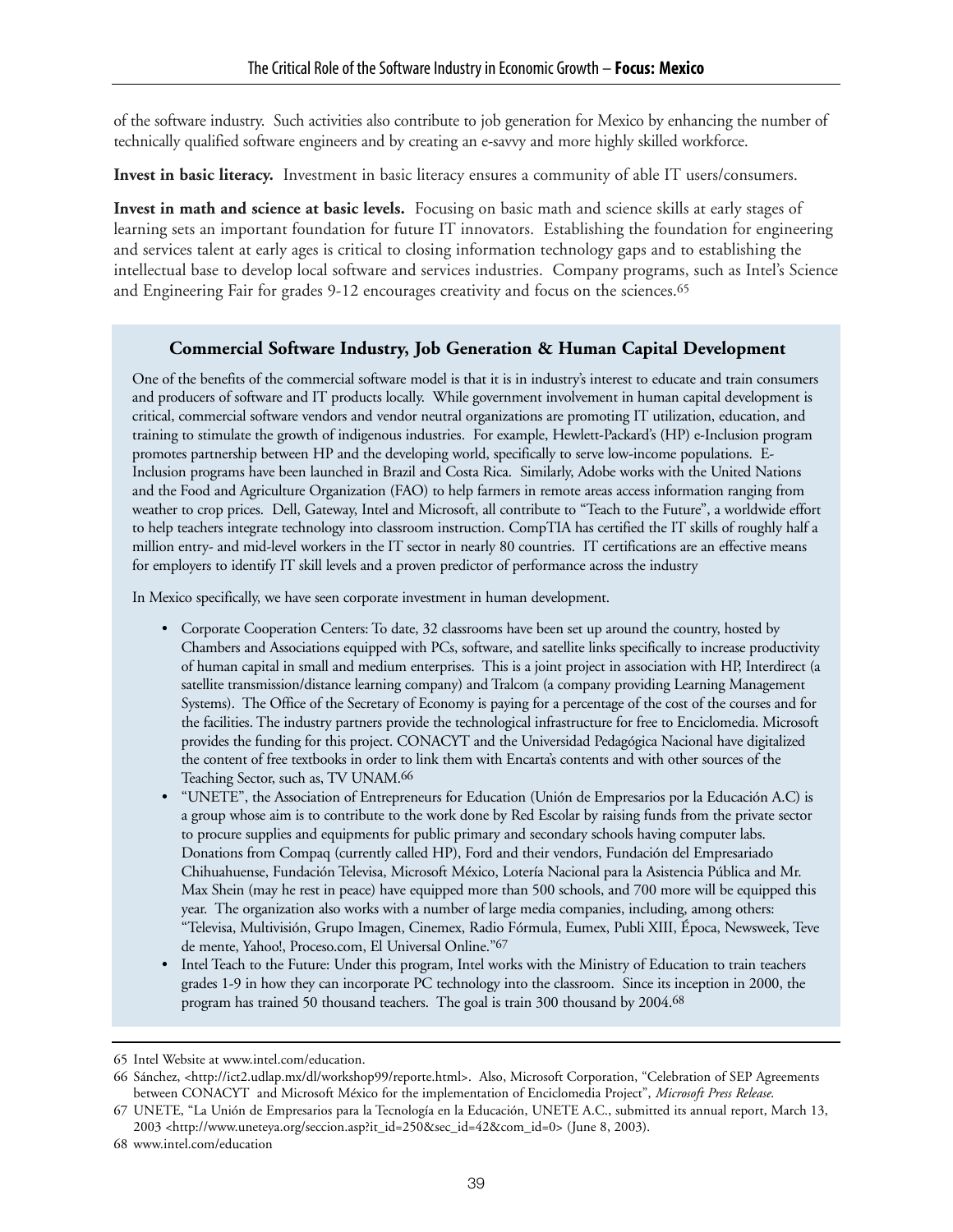**Invest in information technology training.** Targeted investment in information technology training and certification will provide an essential base of human capital in a global market that is short on IT workers. Countries should provide support for IT training and certification at all levels, including retraining programs as technology changes. In particular, government working in conjunction with IT corporate training and certification programs could help promote growth in the software and IT services sector.

Admit foreign talent to the local economy. Governments should encourage and permit foreign IT talent to enter the country. These individuals share important knowledge with local workers and contribute directly to overall market growth—particularly in short-term efforts to grow local software and services industries. Similarly, the Mexican Government should encourage foreign governments to admit Mexican talent for training, education, and sale of services.

The World Economic Forum and the World Bank have gathered some statistics that show how countries are doing with human capital development. Table 3-5 shows how Mexico compares to some of its neighbors. The first three categories of this chart were developed by the World Economic Forum in its 2001-2002 report.69 The WEF surveyed corporate executives in each of these markets and asked them to provide a value performance ranking for their respective country. Those value rankings are then compared to other countries to arrive at a Mexican position of all 75 countries surveyed. The results for Mexico are adequate relative to other neighbors. World Bank figures showing basic literacy ranks are good or compete with other Latin neighbors, but by comparison to India, they are high. It should be emphasized that this table is provided simply for illustrative and comparative purposes. We do not view this information as absolute; rather it offers a point of departure for discussion regarding possible areas of policy focus for Mexico.

*Human capital development in Mexico:* The World Economic Forum and the World Bank have gathered some statistics that show how countries are doing with human capital development. The chart below shows how Mexico compares to some of its neighbors. It should be noted, however, that there are numerous government, university, and industry initiatives underway to promote human capital development in Mexico. As a result, some of these figures may be outdated.

|                                                          | Argentina<br>Rank (of 75) | <b>Brazil</b><br>Rank (of 75) | Chile<br>Rank (of 75) | Costa Rica<br>Rank (of 75) | Colombia<br>Rank (of 75) | México<br>Rank (of 75) | Peru<br>Rank (of 75) | Venezuela<br>Rank (of 75) | India<br>Rank (of 75) | <b>RPC</b><br>Rank (of 75) |
|----------------------------------------------------------|---------------------------|-------------------------------|-----------------------|----------------------------|--------------------------|------------------------|----------------------|---------------------------|-----------------------|----------------------------|
| *Net access in schools                                   | 36                        | 37                            | 25                    | 35                         | 42                       | 40                     | 46                   | 61                        | 46                    | 39                         |
| *Investment in employees'<br>development of IT skills    | 34                        | 27                            | 34                    | 40                         | 61                       | 40                     | 61                   | 46                        | 34                    | 61                         |
| *Quality of IT training<br>& education programs          | 49                        | 40                            | 29                    | 26                         | 60                       | 55                     | 55                   | 52                        | 9                     | 63                         |
|                                                          | Male Female               | Male Female                   | Male Female           | Male Female                | Male Female              | Female<br>Male         | Male<br>Female       | Male Female               | Male Female           | Male Female                |
| ** Adult Literacy (2000)<br>Percentages 15 and over      | 97<br>97                  | 85<br>85                      | 96<br>96              | 96<br>96                   | 92<br>92                 | 93<br>90               | 95<br>85             | 93<br>92                  | 68<br>45              |                            |
| **Personal Computer<br>installed in<br>educations (2000) | 122,881                   | 690,196                       | 108,907               | <b>ND</b>                  | 108.209                  | 395,813                | <b>ND</b>            | 92,655                    | 161,014               |                            |

## **Table 3-5. Human capital indicators**

\* Source: World Economic Forum, The Global Information Technology Report 2001-2002

\*\* Source: World Bank Development Indicators 2002

<sup>69</sup> The indicators from the 2001-2002 report are used, as we believe these are more useful categories to consider for human capital development than those provided in the 2002-2003 report.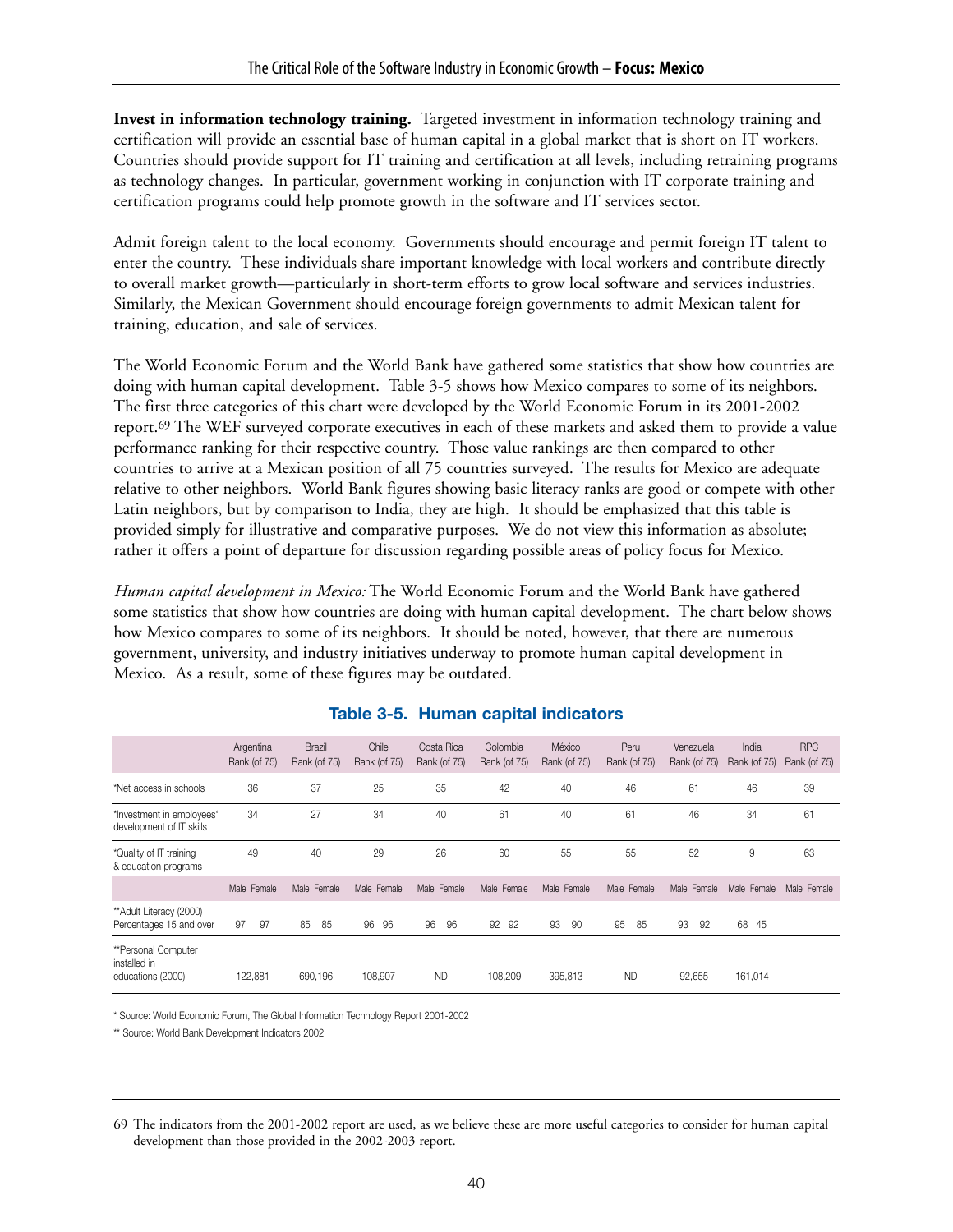In the 2002-2003 report, Mexico ranked 64 of 82 countries surveyed in quality of local IT training programs. This may be considered a fall compared to the previous year's report (recognizing the changes in methodology between the two reports). A new indicator developed by the WEF puts Mexico's "quality of math and science education" at 77 of 82 countries surveyed.

*Principle 7: Ensure vibrant and accessible government-funded research and development.* Some of the greatest technological advances of all time have occurred through the creative "ecosystem" of government, university, and private sector research and development. This is no less true for the IT sector. Indeed, the Internet itself was a product of government funding, university research, and private sector application and development. This "ecosystem" is vital for growth of the software industry. In the software ecosystem:

- Governments and universities advance the knowledge base through basic research and put this in the public domain.
- Governments create incentives for commercial companies to build on this knowledge through a legal system of IP.
- Commercial companies undertake applied research and develop products that use this knowledge to move technology forward.
- The resulting economic growth, tax revenue, job generation, and commercial contributions help support further basic research.



#### **Figure 3-2. The software ecosystem**

The architects of Mexico's e-México initiative envisaged a similar ecosystem. Indeed, in President Vicente Fox's announcement of the e-México initiative he said,

**"I am instructing the Secretary of Communications, Mr. Pedro Cerisola, to roll out the e-Mexico project as soon as possible, so that this information and communications revolution will have a truly national impact and so that the digital divide existing among governments, businesses, homes and individuals will be narrowed and this project will reach the farthest corner of our country."**70

<sup>70</sup> Vicente Fox Quesada, Constitutional President of the United States of Mexico, December 1, 2000, <http://www.emexico.gob.mx/index.php?id=23> (February 23, 2003).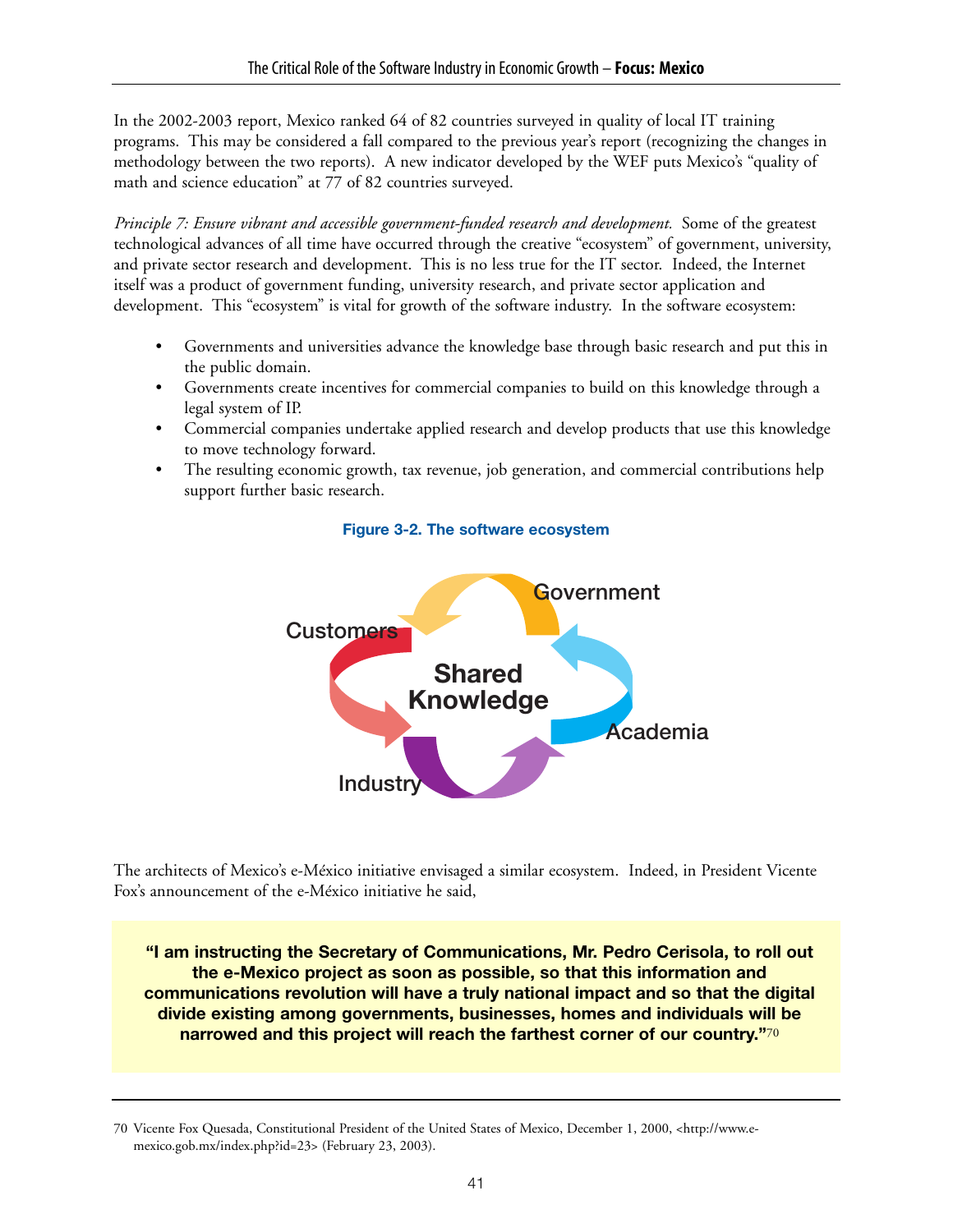In order to keep this vital ecosystem going, we encourage government's continued engagement in basic IT research. Such investments not only improve general technology proliferation, but also contribute positively to the growth-generating power of the software industry - leading to overall economic growth, increased tax revenue, and job generation. Specifically,

**Continued and increased public funding for basic research.** Government-sponsored research is particularly vital in the areas of basic research. New scientific breakthroughs can lead to innovative and novel thinking and research by universities and practical application development by the private sector. Although basic research often yields long-term benefits to society in the form of new technologies and products, in the short-term such research is often too general to justify to shareholders and too expensive to sustain financially. While private firms are taking on increasing research and development burdens, there are some fundamental areas of scientific development that only government (and universities) can sustain.

### **In our discussions with Mexican businesses, one of the concerns raised by the local software industry was the lack of access to basic equipment and facilities as a hindrance to R&D development in universities. The recommendation was to find ways to make it easier for universities to acquire equipment, communications and support IT careers.**

**Disseminate knowledge generated by public research.** The value of Government-funded research rests in large part on the system in place to ensure that basic research innovations are transferred to the private sector for eventual use in commercial products. A successful transfer system will help incubate the research ecosystem. This system should include policies and procedures designed to 1) communicate advances in publicly-funded basic research to the commercial sector, 2) license the results of basic research to allow for its transfer to the commercial sector, and 3) communicate with industry on a regular basis to understand which areas of basic research offer the greatest commercial opportunity for the country.

**Create incentives for private sector based research.** While some research must remain in the government sector, government can prompt research and development in areas of particular national interest by providing grants, providing tax breaks, and promoting strong intellectual property protection so that creators can reap the benefits of their labors.

Some World Bank indicators are provided in the table below. While not a complete picture, they give some indication of research and development activity in Mexico compared to neighboring countries and similarly positioned countries.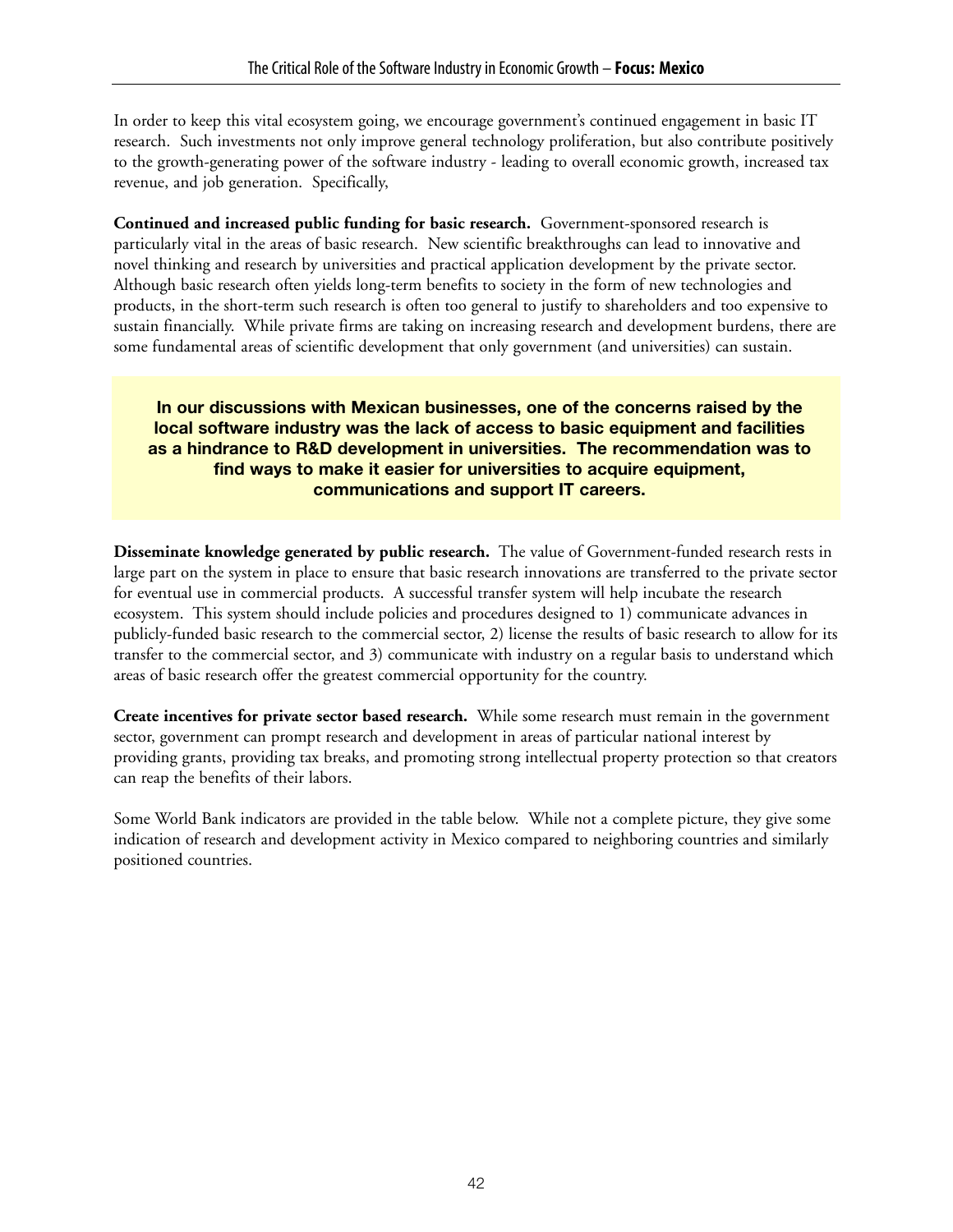|               | Scientists &<br>engineers in R&D<br>(in millions)<br>(1991-2000) | Science &<br>engineering students<br>% tertiary level students<br>$(1987 - 1997)$ | Science &<br>technology<br>journal articles<br>(1997) | Expenditures for R&D<br>% gross<br>national income<br>$(1989 - 2000)$ |
|---------------|------------------------------------------------------------------|-----------------------------------------------------------------------------------|-------------------------------------------------------|-----------------------------------------------------------------------|
| Argentina     | 711                                                              | 28                                                                                | 2119                                                  | .48                                                                   |
| <b>Brazil</b> | 168                                                              | 27                                                                                | 3908                                                  | .77                                                                   |
| Chile         | 370                                                              | 42                                                                                | 850                                                   | .56                                                                   |
| Colombia      | <b>ND</b>                                                        | 36                                                                                | 208                                                   | <b>ND</b>                                                             |
| Costa Rica    | 533                                                              | 20                                                                                | 73                                                    | .06                                                                   |
| Mexico        | 213                                                              | 32                                                                                | 1915                                                  | .36                                                                   |
| Peru          | 229                                                              | 34                                                                                | 63                                                    | .00                                                                   |
| Venezuela     | 194                                                              | 26                                                                                | 429                                                   | .34                                                                   |
| <b>RPC</b>    | 459                                                              | 43                                                                                | 9081                                                  | .06                                                                   |
| India         | 158                                                              | 25                                                                                | 8439                                                  | .62                                                                   |
| Ireland       | 2132                                                             | 31                                                                                | 1118                                                  | 1.54                                                                  |

#### **Table 3-6. Research and development Indicators**

Source:: World Bank Development Indicators.

In addition, it is worth noting that the WEF specifically cited Mexico as having an exemplary research and development program through the National Council of Science and Technology. "Mexico's initiatives to promote R&D are particularly noteworthy." The Council,

"serves as the vehicle for the promotion and sponsoring of specific projects concerning research and the dissemination of scientific and technological information. Mexico also has the Integrated System for Information on Scientific and Technological Research, an information and registration system of activities and institutions involved in science and technology that also serves as a mechanism for R&D institutions to obtain support from the federal government."71

Furthermore, the software ecosystem seems to be working in Mexico. One example is the Fundación México Digital (México Digital Foundation), whose creation was officially announced by President Vicente Fox last August. The Ministry of Economy invited private institutions to invest in the development of projects to set up digital value chains. Fundación México Digital will be a private independent institution. To date, Cisco, HP, IBM, Intel, Microsoft, CANIETI, AMITI, TELMEX, NYCE and Procter & Gamble have contributed resources to this foundation.

**Approach C:** Build the legal infrastructure for the online marketplace

The future of software and services is online. Services that are accessible any time, any place, and on any device are the new reality. This new reality will grow only if the infrastructure exists for safe and secure online transactions. Policies to promote IT growth in software and IT services industries must include longterm policies to ensure a vibrant and growth-driven marketplace for those products and services in an online world. They must also address the needs and concerns of users operating in an online world.

*Principle 8: Establish basic rules for online commerce.* A business will not provide online service if the legal foundations for that business are uncertain. Businesses involved in electronic transactions must know that the transactions are authentic and will be respected in a court of law.

<sup>71</sup> World Economic Forum, *2002-2003*, p. 33.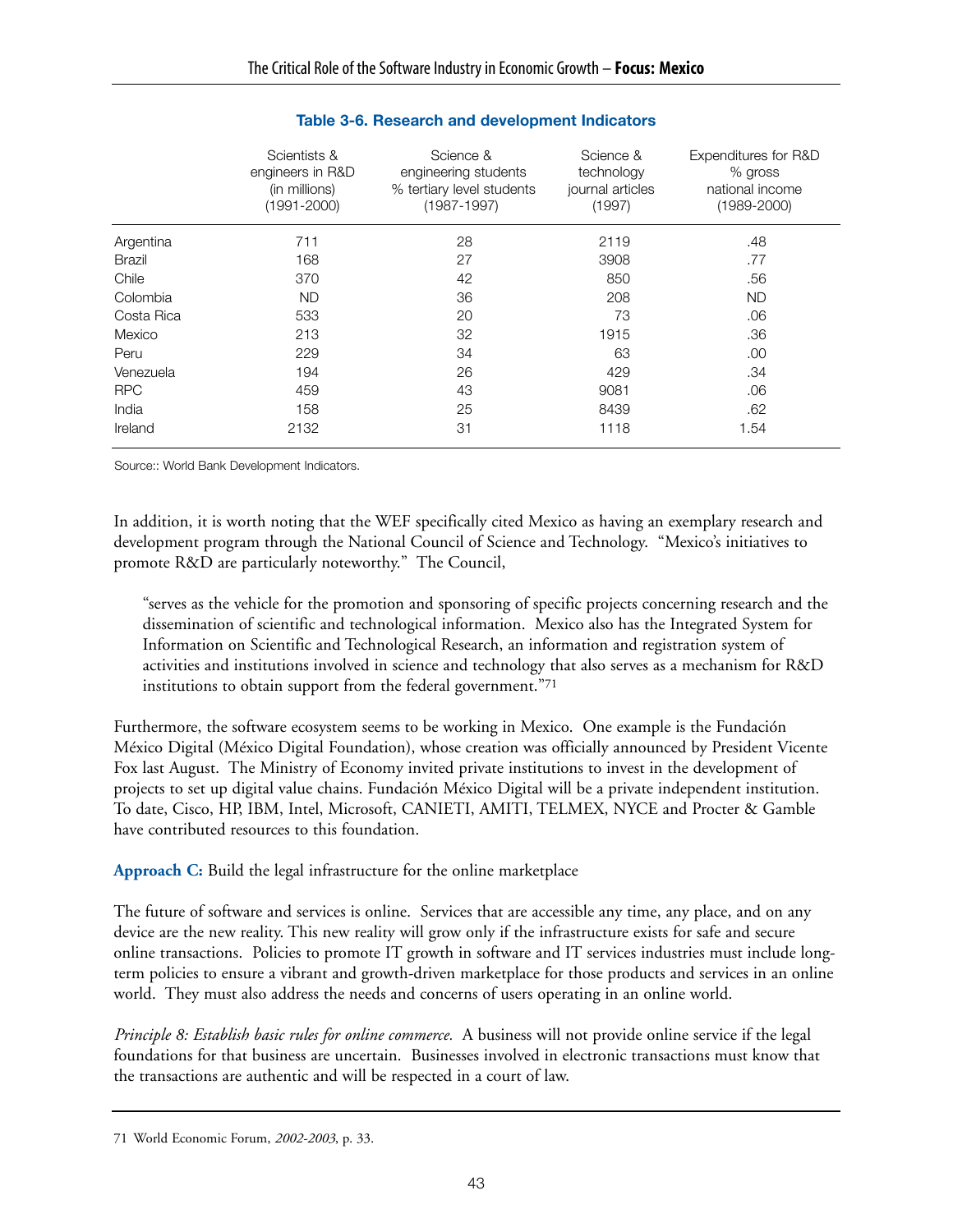#### **In the Case of Mexico**

In 2000, the Mexican Congress passed a bill of amendments to the Civil Code for the Federal District on Common Matters and for all the Mexican Republic on Federal Matters,72 the Federal Code on Civil Procedures, the Commerce Code and the Federal Law on Consumers Protection to strengthen recognition of online contracts and e-commerce transactions.

In the civil/commercial fields, these amendments provided: 1) the acknowledgment of the acceptance/consent by means of electronic media; 2) the allowance for the people engaged in commerce to keep their commercial records by electronic means; 3) the definition of the legal scope and evidentiary value of data messages and electronic means; 4) the regulation of online contracts and e-commerce transactions, and the use of automated systems, and 5) the introduction and definition of the paramount concept of data message.

On the administrative side, the amendments to the Federal Law on Consumers Protection introduced international principles on consumers' protection in e-transactions. The amendments included protective provisions on the type of contents, advertising and means to assert the relevant rights. Also in the administrative field, the Federal Law on Administrative Proceedings was later amended to give credit and faith to proceedings conducted by electronic means.

Other 2000 amendments took place on the criminal side. The Federal Criminal Law was amended to specifically provide for penalties assessed on unauthorized access and data corruption, including governmental and financial systems. Child pornography broadcasted or transmitted by electronic means was also specifically criminalized.

The Mexican Congress recently passed a bill of amendments to the Mexican Commerce Code on electronic signatures, primarily based on the UNCITRAL Model Law on Electronic Commerce. The amendments include new definitions to determine precisely the legal validity of electronic messages, regulate the use of electronic signatures and provide for the establishment of certification providers, as well as recognition of foreign electronic signatures.73

#### **"Mexico is to be commended for its vision in the area of e-commerce. The e-Mexico initiative and targeting the software industry will help our industry and ultimately grow the economy in Mexico."**

**— Mr. Javier Allard General Director Mexican IT Industry Association** 

Do no harm. In the rush to embrace the information age, caution in promulgation of legislation is warranted. Since information technology is such a new area, we are still grappling not only with how to legislate, but also with what might need to be legislated. In government efforts to create the best potential environment for e-commerce, it is important to avoid predetermining technological outcomes. While keeping this basic principle in mind, several areas of electronic law deserve high priority:

<sup>72</sup> Currently, the Legislative Assembly of the Federal District enacts its own Civil Code for the Federal District and the Mexican Congress enacts the Federal Civil Code on federal matters. Since the Civil Code for the Federal District was previously applicable to both common and federal matters, the Federal Civil Code resembles identical provisions to those provided in the Civil Code for the Federal District.

<sup>73 &</sup>quot;Decreto por el que se reforman y adicionan diversas disposiciones del Código de Comercio en materia de firma electrónica", enacted in 2003 (publication pending), <http://www.sat.gob.mx/AGJI/acac97/inf\_2002/dr\_ladua.html> (June 9, 2003).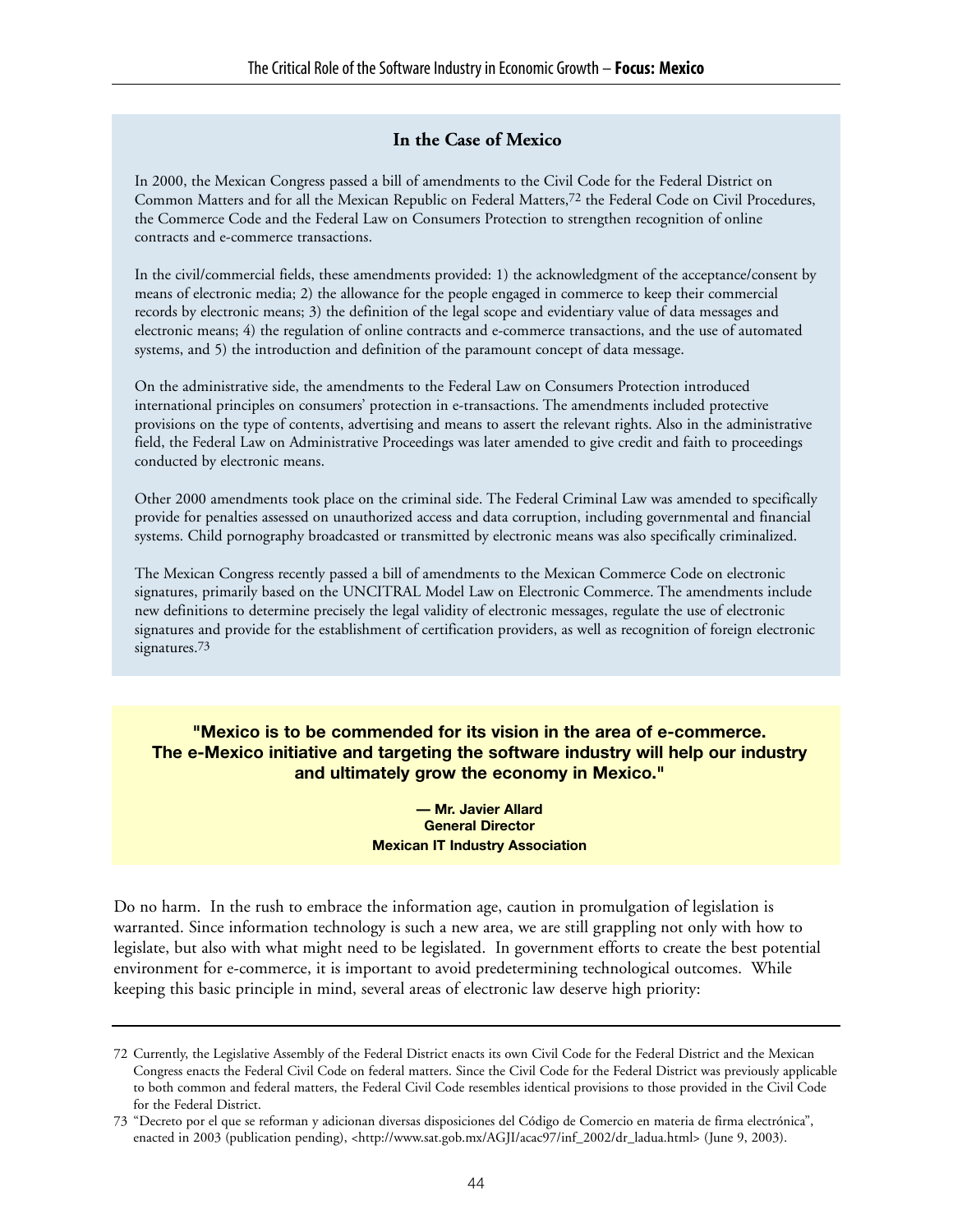**Electronic contracts:** As transactions and product delivery increasingly move online, businesses are facing challenges in doing business in markets that provide no legal recognition of electronic contracts. Business in the online world should be just as simple as business in the physical world. The Uniform Inter-American Rules for Electronic Documents and Signatures (UIAREDS) has adopted an approach that is changeable with various technologies and business models. It also gives parties full autonomy to vary contract rules that govern their specific transaction. This kind of flexibility generates industry confidence to do business online and encourages investment in online services that might not be available in the physical world.

**E-Signatures:** Electronic signatures help assure businesses that a party with whom they are transacting business is who the party claims to be. This assurance is an important step in establishing customer confidence in online commerce. E-signature rules should strive to ensure maximum technological development. Laws requiring use of a specific technology may stunt development of this area of e-commerce and limit user choice of e-signature provider.

**Jurisdiction:** E-commerce creates a number of questions and potential conflicts concerning jurisdiction of a transaction. Businesses must understand the legal ramifications of selling their product or service outside of their country. It becomes even more complex in federal systems of government, where businesses may have to deal with national and local rules. This is particularly true for small companies that cannot afford the cost of going to court in a faraway country. To protect and promote the local IT market, companies should be allowed to write the presiding jurisdiction into their contracts. If a question of jurisdiction arises, a seller should be given the benefit of the doubt and the law of the seller's home jurisdiction should apply. Such rules would give confidence to foreign e-commerce investors and would help Mexican businesses sell abroad as well.

*Principle 9: Ensure network and information security.* Without consumer confidence in the security, privacy, and integrity of information in cyberspace, there will be no e-commerce. Protecting information on the Internet is a prerequisite to seeing growth on the Internet. The escalating problem of viruses, hacking, malicious attacks, and other security breaches is apparent in everyday news stories. Economies just beginning electronic commerce promotion may not be as focused on security issues. But given the global nature of the IT industry it is important to focus attention on security.

## **Security Considerations for Governments Selecting Software**

One of the major factors in government acquisition of software for vital government systems is likely to be security. While evaluating and assessing the security of a system is a complex task that should be undertaken by security experts, some simple questions can help in the evaluation process:

- Does the software meet the standards of the Common Criteria for Information Technology (ISO 15408)? (It should be noted that Mexico's software action plan generally supports the use of ISO standards, although not specifically with respect to security.74)
- Has the software been audited by an independent third party?
- What party is responsible for addressing any breach in the security of software after its acquisition?
- Does the procurement contract include security patches?
- Will these patches be rigorously tested to ensure they do not introduce new vulnerabilities to the government's computer systems?



<sup>74</sup> Programa para el Desarrollo de la Industria de Software, p. 64.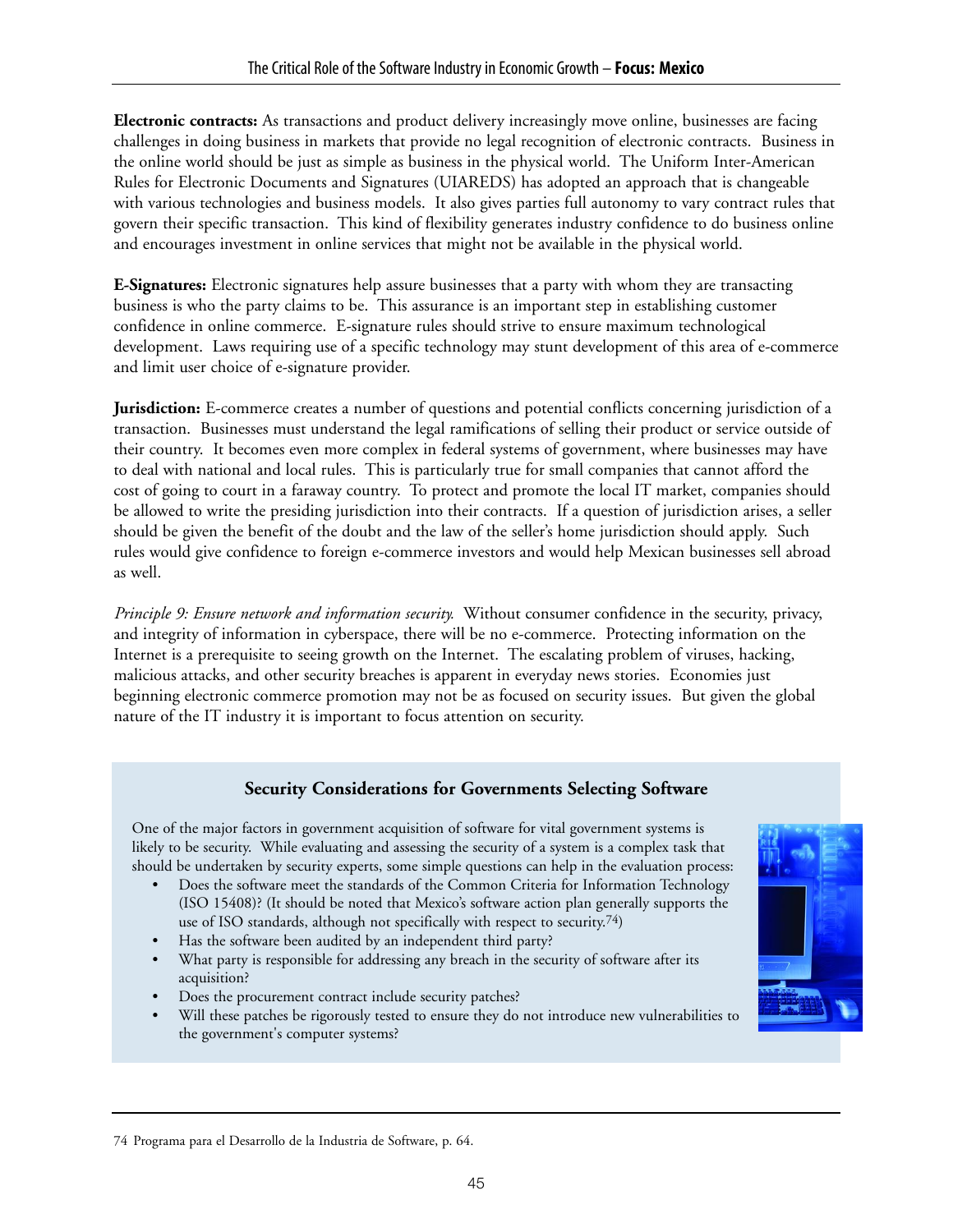Some general principles to promoting online security include:

- **Develop rules that allow security levels to meet user needs.** Security needs of business, government, and consumers will vary depending on the data being protected and the culture of the individual or country in question. Flexibility is necessary to meet individual needs.
- **Encourage consumers to use strong security tools and educate consumers on the tools.** Frequently, security breaches could have been prevented through simple changes in passwords or better use of anti-virus products. Raising consumer awareness and ability to use products can do a great deal to control basic security challenges.
- **Ensure technology neutrality in laws related to online security.** Governments do not want to unintentionally create dependency on an inferior technology.75
- Strive for international consistency in laws. Stronger security efforts should not create barriers to trade.
- **Adopt the Common Criteria.** The Common Criteria are an international set of standards for defining IT product security requirements and evaluating whether a product meets those requirements. This helps consumers better match their security needs to a product.
- **Enact and enforce tough laws for online security breaches.** Well-publicized enforcement may deter future computer criminals.

## **More about the Common Criteria**

Individual countries can adopt the Common Criteria by joining the Common Criteria Recognition Arrangement (CCRA).76 Since the CCRA's inception in 1998, IT security agencies in 14 countries have joined. Members include Australia, Canada, France, Germany, Spain, and the United States. The CCRA expresses the signatories' common commitment:

- "to ensure that evaluations of Information Technology (IT) products and protection profiles are performed to high and consistent standards, and are seen to contribute significantly to confidence in the security of those products and profiles;
- "to improve the availability of evaluated, security-enhanced IT products and protection profiles;
- "to eliminate the burden of duplicating evaluations of IT products and protection profiles; and
- "to continuously improve the efficiency and cost-effectiveness of the evaluation and certification/validation process for IT products and protection profiles."

**Computer security in Mexico and the region.** In its Development Indicators Report, the World Bank now counts the number of secure computer servers in a country. Secure servers are defined as servers using some form of encryption technology. While the definition is not a useful practical definition of security, the statistics do provide an interesting comparison. The World Bank provided the following 2001 statistics:

<sup>75</sup> One advantage of non-commercial software, advanced by proponents of open source software, is the fact that anyone can potentially examine source code, identify security flaws and propose new security fixes. However, this "many eyes" benefit does not ensure security. In fact, open source and commercial software both face security challenges. CERT, a leading organization that tracks security vulnerabilities, reported that in 2002 there were five security vulnerabilities found for Microsoft Windows, 12 for Red Hat Linux and 12 for Sun Solaris. (www.cert.org)

<sup>76</sup> The CCRA is available on the Internet at <http://www.commoncriteria.org/registry/mr.html>.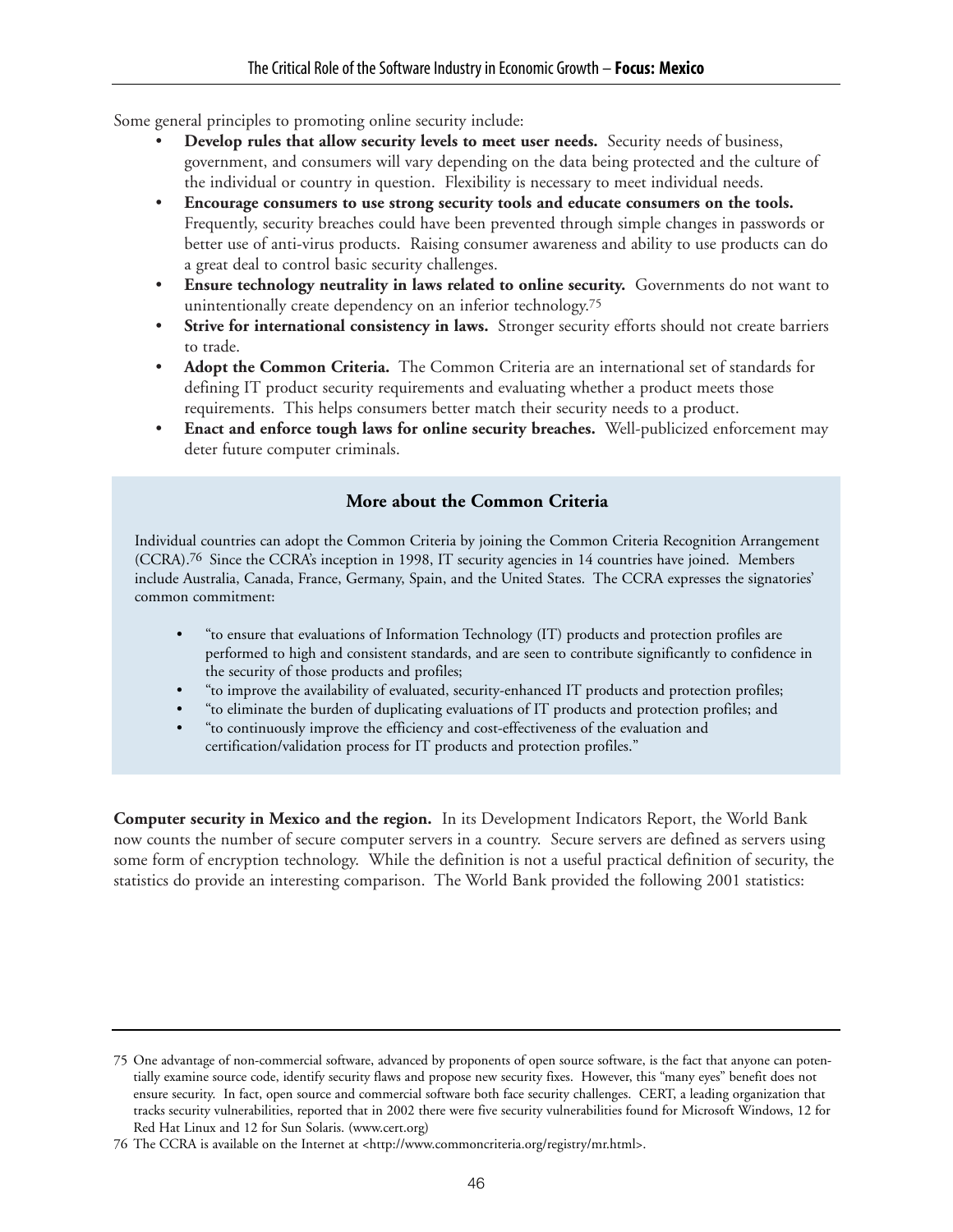| Argentina     | 238  |
|---------------|------|
| <b>Brazil</b> | 1028 |
| Chile         | 141  |
| Colombia      | 71   |
| Costa Rica    | 56   |
| Mexico        | 259  |
| Peru          | 35   |
| Venezuela     | 92   |
|               |      |

#### **Table 3-7. Computer security in the region**

Note: Secure server=server using encryption technology. Source: World Bank

On a per capita basis, Mexico's servers, as defined by the World Bank's "security" definition, are quite low – 2.6 per capita.



## **Figure 3-3. Secure Internet servers per 1,000,000 people in 2001**

Similarly, the WEF looked at security issues for the first time in its 2002-2003 report. Mexico ranked 50 of 82 countries surveyed in that report.77

*Principle 10: Build consumer confidence by protecting individual privacy online.* Sensitivity regarding personal information is related to cultural needs and current levels of access to data by business and government. Online transactions present new challenges and therefore new fears for consumers. The reality is that online transactions will never grow if consumers are too afraid to transact online. Because the level of consumer sensitivity to use of data is often culturally based, yet the online world is global, development of a consensus in this area has been somewhat challenging.

One way to support these programs is through industry self-regulatory certification bodies. One example of such a body is TRUSTe. TRUSTe is an independent, nonprofit, global initiative that exists to help consumers feel confident about using the Internet for communication, shopping, and research. It aims to build consumer confidence by promoting the principles of disclosure and fair information practices among the websites that participate in the program.78 TRUSTe licensees in 25 countries worldwide display a widely recognized TRUSTe "seal of approval." The seal tells consumers that the website protects their privacy by

<sup>77</sup> World Economic Forum, *2002-2003*, p. 240.

<sup>78</sup> More information can be found at <http://www.truste.org>.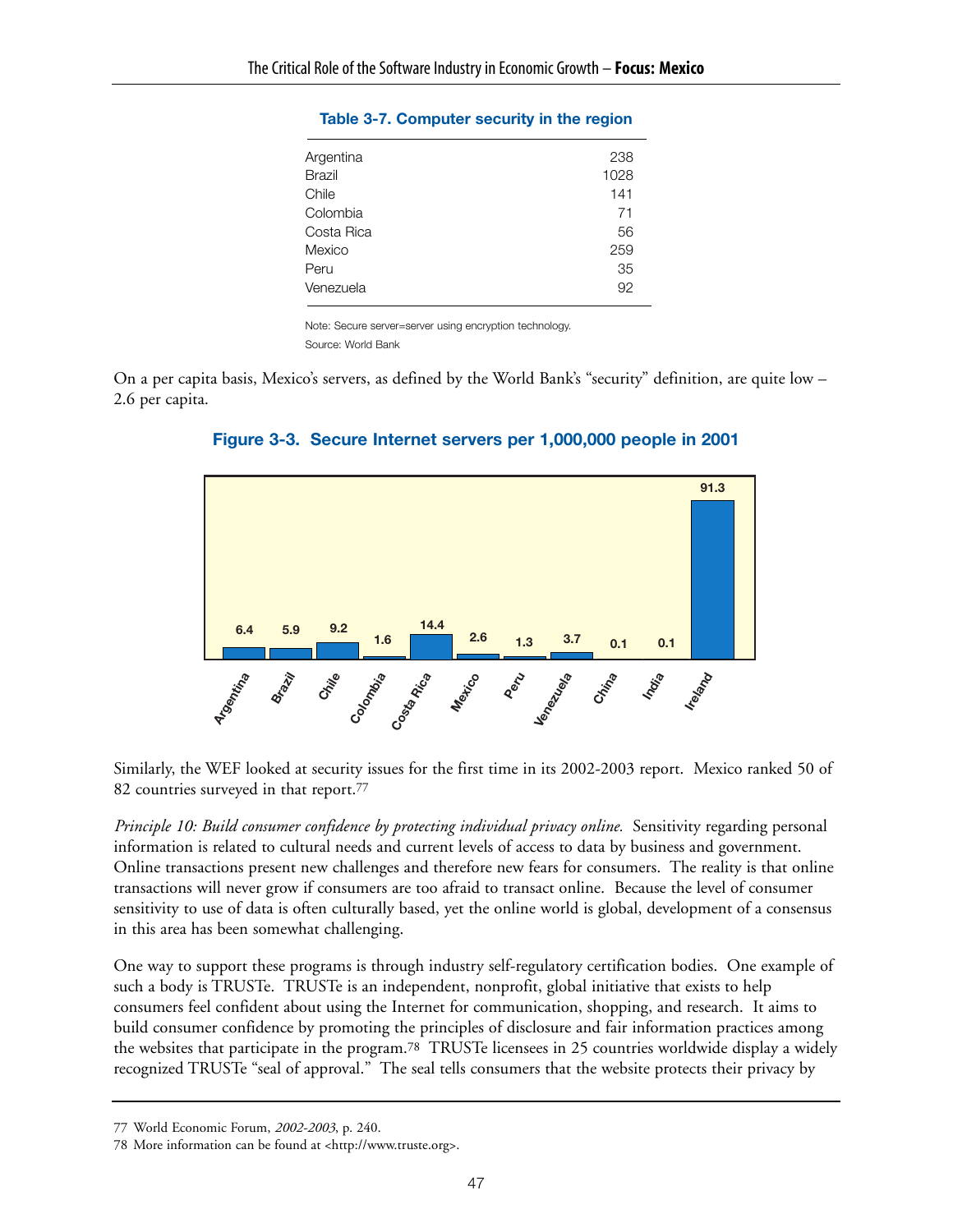giving them full control over the uses of their personal information. TRUSTe is just one of several such privacy seal or "trustmark" programs in place around the world. For example, the Korean Association of Information and Telecommunications awards an "ePrivacy Mark" to qualified Internet sites that satisfy stringent data protection criteria.

Despite the complexities of the global privacy issue, there are some widely recognized best practices for vendors. Comptia recommends:

- Posting a clear and conspicuous notice of the website operator's privacy practices for consumers, including identification of the types of personally identifiable information (PII) collected from users in the ordinary course of business and the planned uses of that information;
- Having straightforward "opt-out" procedures that give consumers the ability to decide not to have their PII used or disclosed for purposes outside of the scope of the purpose(s) for which the PII was collected;
- Developing procedures to provide reasonable assurance that the site is managed in conformity to stated privacy policy; and,
- Taking reasonable steps to help protect the security of PII collected from consumers.<sup>79</sup>

Whether rules are through self-regulation, government mandate, or some combination of these things, it is important that no policy discriminate against online commerce as compared to other forms of commerce.

*Data protection in Mexico:* At present, personal data protection is primarily regulated by generic civil law provisions, and specifically by the Federal Law on Transparency and Access to the Public Governmental Information (regarding information provided to governmental bodies) and the Law on Credit Information Companies (regarding information on the personal credit/financial situation).

Moreover, there is a pending initiative in the Mexican Congress on protection of personal data (regarding information provided to private parties). Such data privacy legislation has passed Mexico's Senate and is pending in the House of Deputies.80 The legislation is broad and as currently drafted will negatively impact a number of businesses. The provisions may be particularly harmful to the growth of electronic commerce. For example, the draft law would effectively forbid a company from sending data on its employees in Mexico across borders to its headquarters in another market. Further, the legislation would forbid exchange of information with any country that did not have exactly the same data protection standards as Mexico.

Industry generally opposes the legislation. In a February 2003 presentation, the Alianza por el Respeto a la Privacidad y Libertad de Información (Respect for Privacy and Freedom of Information Alliance), an ad hoc coalition of mostly businesses, stated the following: "If the initiative included in the draft law is passed with its present wording, Mexico will be at a disadvantage in TLCAN and companies from Central and South America will reap the benefits thus driving investments away from Mexico."81

While the intention of legislators certainly is well meaning, it is important to balance consumer privacy with the practical concerns of global business. This balance is even more necessary in the borderless world of the Internet. Finally, considering Mexico's ambitions to become a net exporter of software and software-related services, cutting off cross border data flows could have a direct negative impact on these goals.

<sup>79</sup> The Computing Technology Industry Association (CompTIA), "CompTIA and Internet Privacy," n.d., <http://www.comptia.org/sections/publicpolicy/initiatives/internet\_privacy.asp> (June 4, 2003).

<sup>80 &</sup>quot;El Proyecto de Ley Federal de Protección de Datos Personales," proposed language is available at

<sup>&</sup>lt;http://www.cddhcu.gob.mx/servicios/datorele/cmprtvs/1po2/set/2.htm> (June 9. 2003). Original bill submitted on February 14, 2001 by Senator Antonio Garcia Torres. It has been reviewed by the Commissions on Constitutional and Legislative Affairs. Approved by Senate on April 30, 2002.

<sup>81</sup> Christiane Dayan, "Position on the Draft of Federal Law for the Protection of Personal Data", presentation to the Trade and Industry Committee of the House of Deputies, February 2003.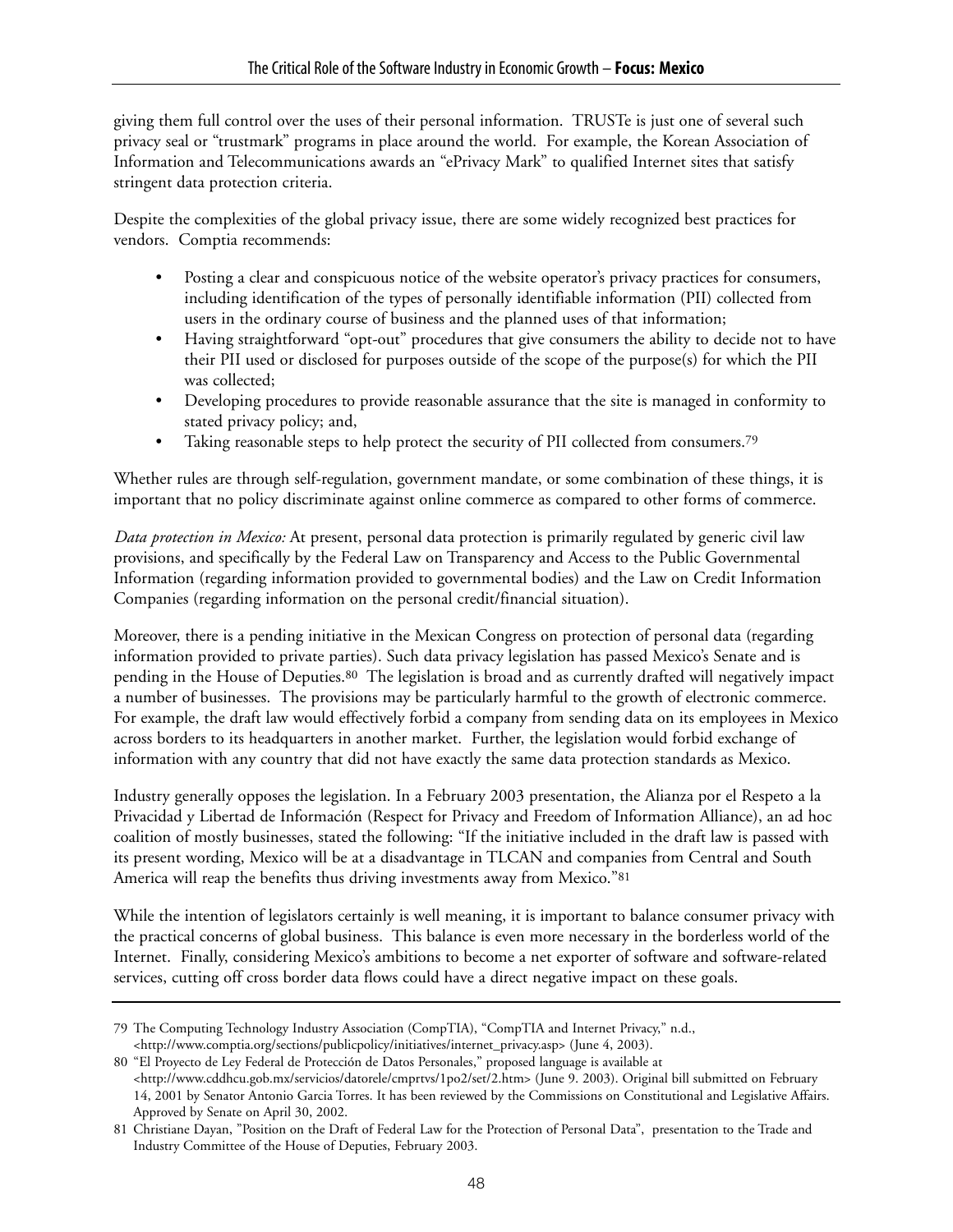## **BIBLIOGRAPHY**

AEI-Brookings Joint Center, n.d., <http://www.aei.brookings.org/publications/abstract.php?pid=329> (May 31, 2003).

Allard, Javier, <http://www.amiti.org.mx>, (Prepared the IP section of paper).

- Asociación Mexicana de la Industria de Tecnologías de Información, A.C., *Piratería*, n.d., <www.amiti.org.mx/denuncia.asp#LEGISLACION> (February 23, 2003).
- Bozman, Jean, et al., "Windows 2000 Versus Linux In Enterprise Computing: An Assessment Of Business Value For Selected Works", *An IDC White Paper Sponsored by Microsoft Corporation*, IDC, Framingham, MA, 2002.
- Brazilian Development Bank (BNDES), n.d., <http://www.bndes.gov.br/english/> (March 30, 2003).

Brito A., Julio, "Mundo Corporativo," Excelsior, 3-19-03, p. 4-F.

- Business Software Alliance, "Elements of a Policy Framework for Vibrant E-Commerce", *A White Paper by the Business Software Alliance*, Washington, DC, 2001.
- Business Software Alliance, "Opportunities and Growth: A Vision for the Future, 2000- 2005", Washington, DC, June 2000.
- CCRA, <http://www.commoncriteria.org/registry/mr.html> (March 16, 2003).
- The Computing Technology Industry Association (CompTIA), "CompTIA and Internet Privacy," n.d., <http://www.comptia.org/sections/publicpolicy/initiatives/internet\_privacy.asp> (June 4, 2003).
- Conaculta, "Nueva etapa del programa Internet en mi Biblioteca con el apoyo de la Fundación Únete," Ano 1, numero 9, marzo de 2002, <http://www.conaculta.gob.mx/bibliotecario/ano1/marzo.html> (June 8, 2003).
- Dayan, Christiane, "Postura Respecto a la Iniciativa de Ley Federal de Protección de Datos Personales," presentation to the Trade and Industry Committee of the House of Deputies, February 2003.
- Dewan, S. and Kenneth L. Kraemer, "Information Technology and Productivity: Evidence from Country-Level Data," *Management Science,* 43(4), pg. 548-562.
- E-Mexico, n.d. <http://www.e-mexico.gob.mx> (April 1, 2003).
- Enterprise Ireland, *Software Industry Statistics for 1991-2000*, n.d., <http://www.nsd.ie/htm/ssii/stat.htm> (February 15, 2003).
- El Proyecto de Ley Federal de Protección de Datos Personales, approved by the Mexican Senate, 30 de abril de 2002.
- El Proyecto de Ley de Firmas Electrónicas
- Entrust, <http://www.entrust.com/resources/validation\_faq.htm#1>.
- Fox Quesada, Vicente, Presidente Constitucional de los Estados Unidos Mexicanos, 1° de Diciembre de 2000, <http://www.e-mexico.gob.mx/index.php?id=23> (February 23, 2003).
- Giddings, Lisa A. and Stephen A. Schneider, *Economic Dimensions of Intellectual Property Protection*, Nathan Associates Inc., Arlington, Virginia, 1999.

Griliches, Z., R&D and Productivity: The Econometric Evidence. The University of Chicago Press, Chicago, IL, 1998.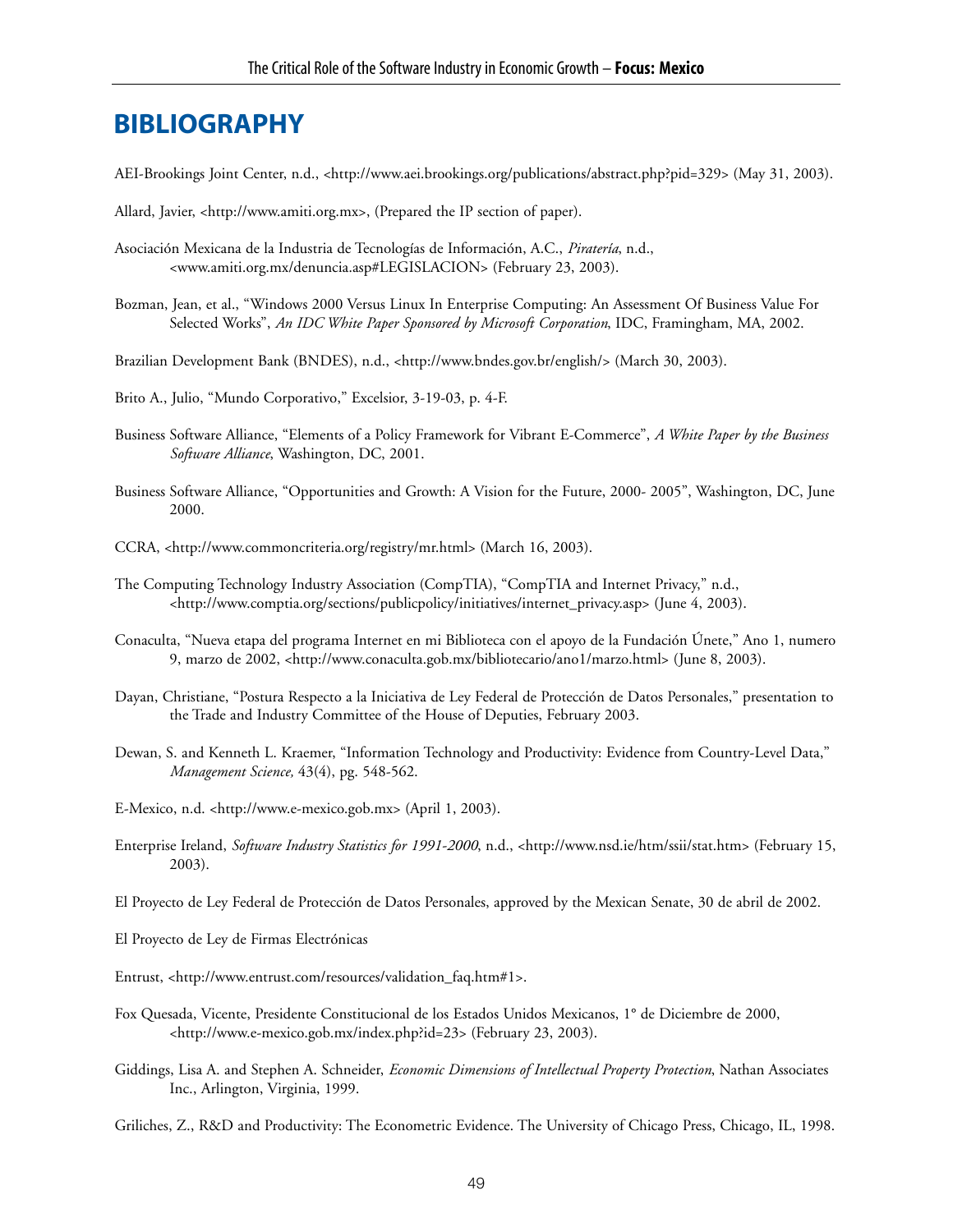- Gurbaxani, V.C., *Managing Information Systems Costs: An Economic Analysis of Hardware/Software Tradeoffs*, 1990.
- Gurbaxani, V.C. and H. Mendelson, "An Integrative Model Of Information Systems Spending Growth," *Information Systems Research*, 1(March) 23-46, 1990.
- Hernandez Espinosa, Guadalupe, "Contra la 'piratería', una batalla perdida," *El Universal*, 3-19-03, p. 8 Finanzas.
- Hernandez, Jaime, "Circulan 55 copias de software 'piratas' por cada 100 legales," *El Economista*, 3-19-2003, Empresas & Negocios.
- Heston, A., et al., *Penn World Table Version 5.6a*, Center for International Comparisons at the University of Pennsylvania (CICUP), 1993.
- Hoekman, Bernard, et al. (eds.), *Development, Trade and the WTO: A Handbook*, The World Bank/ International Bank for Reconstruction and Development, Washington, DC, 2002.
- "Ilegales 55% de copias instaladas de software en México", *Yahoo! Noticias,* 18-03-2003, Negocios, <http://mx.news.yahoo.com/030318/7/yggb.html> (April 22, 2003).
- Inter-American Development Bank (IADB), n.d., <http://www.iadb.org> (February 26, 2003).
- Inter-American Development Bank, "OP-500 Procurement of Goods and Services," n.d., <http://www.iadb.org/cont/poli/op500e.htm#Objectives502> (April 4, 2003).
- International Center for Information Technologies, Washington, DC.
- International Data Corporation, n.d., <http://www.idc.com> (April 1, 2003).
- International Labor Organization (ILO), *LABORSTA Online Database,* Geneva, Switzerland, 2001.
- International Telecommunication Union, "ICT- Free Statistics," *Working Group Statistics on Communication and Information Services*, n.d., <http://www.itu.int/ITU-D/ict/statistics/at\_glance/Eurostat\_2001.pdf> (February 26, 2003).
- Linares, Karla, "Pierde Hacienda mil millones por la piratería," *El Heraldo,* 3-19-03.
- MacCormack, Alan, "Evaluating Total Cost of Ownership for Software Platforms: Comparing Apples, Oranges and Cucumbers," AEI-Brookings Joint Center, April 2003, <http://aei.brookings.org/admin/pdffiles/phpdI.pdf> (May 31, 2003).
- Macklin, Ben, "Broadband & Dial-Up Access," eMarketer, New York, August 2002.
- Mandujano C., Leticia, INFOCHANNEL, "Insuficientes los resultados de la campaña Cero Tolerancia", El Ratón, 03- 18-2003, <http://www.infochannel.com.mx/raton.asp?id\_note=5612> (April 22, 2003).
- Megan, M.K., "Many countries using Malaysian cyber laws as guide," *New Straits Times*, August 2, 2002.
- Microsoft Corporation, "Firma SEP Convenios con CONACYT Y Microsoft México Para la Ejecución del Proyecto Enciclomedia," *Microsoft Comunicado de prensa.*
- ----------, "Internet en mi Biblioteca," *Microsoft Comparte*, Presentación IMB a Cemefi.
- ----------, "Microsoft and SCT sign a Technology Collaboration Agreement for the creation of Digital Community Centers," *Microsoft Press Release*, April 17, 2002.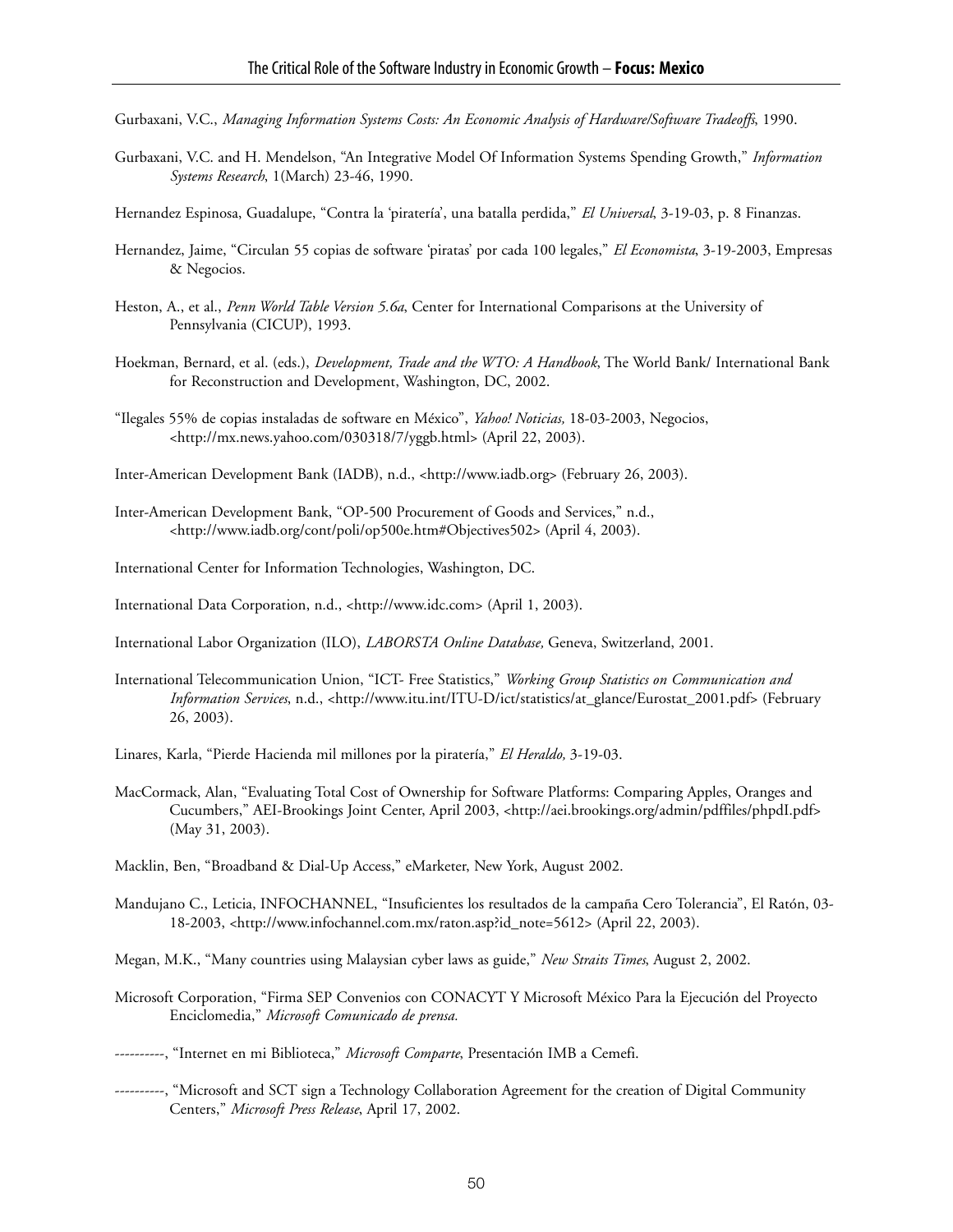- ----------, "Microsoft se Compromete Ante el Gobierno Mexicano a Formar Profesionales para la Industria Nacional de Software," *Microsoft 15 años con México*, 23 de agosto de 2001.
- ----------, "Microsoft y la SCT firman Convenio de Colaboración Tecnológica para la creación de Centros Comunitarios Digitales," *Microsoft Comunicado de prensa*, 17 de abril de 2002.
- Microsoft México, "Destaca INEGI, el esfuerzo del Gobierno Federal mexicano para proveer servicios gubernamentales en línea durante el GLS," *Sala de Prensa*, Mayo 20, 2003.
- ----------, "El programa Laboratorios Educativos GAM, se presenta en el congreso anual convocado por Microsoft," Sala de Prensa, Mayo 19, 2003, <http://www.microsoft.com/mexico/prensa/noticias/2003/may/laboratorios\_gam.asp> (June 10, 2003).
- ----------, "Juega México un importante papel en la Cumbre Mundial de Lideres de Gobierno convocada por Microsoft," Sala de Prensa, Mayo 19, 2003, <http://www.microsoft.com/mexico/prensa/noticias/2003/may/mexico\_cumbre\_mundial.asp> (June 10, 2003).
- ----------, "Se pronuncia Abraham Sotelo por el uso de las TI como herramientas para lograr la transformación de la administración Publica durante el GLS," *Sala de Prensa*, Mayo 20, 2003.

Monroy Yanez, Vicente, "Persiste Alto Índice de Piratería en Software," *Excelsior*, 03-19-03, p. 2-F.

Moore, Stephen, "The Advanced Technology Program and Other Corporate Subsidies," *Testimony before the Senate Committee on Governmental Affairs*, CATO Congressional Testimony, June 3, 1997, <http://www.cato.org/testimony/ct-sm060397.html> (May 30, 2003).

National Association of Software and Service Companies, n.d., < http://www.NASSCOM.org> (April 1, 2003).

- Notinet Tecnología, "T1MSN Cumple Tres Años en Línea, Haciendo de la Unión la Fuerza!", n.d., <http://www.notinet.com.mx/Tecnologia/tecnologia.htm> (April 22, 2003).
- Organization for Economic Cooperation and Development, *A New Economy? The Changing Role of Innovation and Information Technology in Growth*, 2002, reprint.

--------, "Guidelines on the Protection of Privacy and Transborder Flows of Personal Data," n.d., <http://www.oecd.org/EN/document/0,,EN-document-43-1-no-24-10255-0,00.html> (February 26, 2003).

- --------, "Online Privacy Statement Generator," n.d., <http://cs3-hq.oecd.org/scripts/pwv3/pwhome.htm> (March 30, 2003).
- Oxford Analytica, "National IT Development: Explaining Success Stories Chile," from the *Information Technology: Growth and Opportunity Suite of Data*, June 2002.
- Oxford Analytica, "National IT Development: Explaining Success. India," from the *Information Technology: Growth and Opportunity Suite of Data*, June 2002.
- *Programa para el Desarrollo de la Industria de Software*, La Secretaria de Economía México, n.d., < http://www.economia-sniim.gob.mx/ofvir/pdis.pdf> (February 24, 2003).
- Privacy International, multiple resources, n.d., <http://www.privacyinternational.org> (February 26, 2003).

Pyramid Research, June 2002, <http://pyramidresearch.com/info/pp/021029.asp> (June 9, 2003).

"Quarterly Report for the Quarter Ended May 31, 2001" *Securities and Exchange Commission Form 10-Q*, July 13, 2001, <http://www.sec.gov/Archives/edgar/data/1087423/000095010901502119/d10q.txt> (February 26, 2003).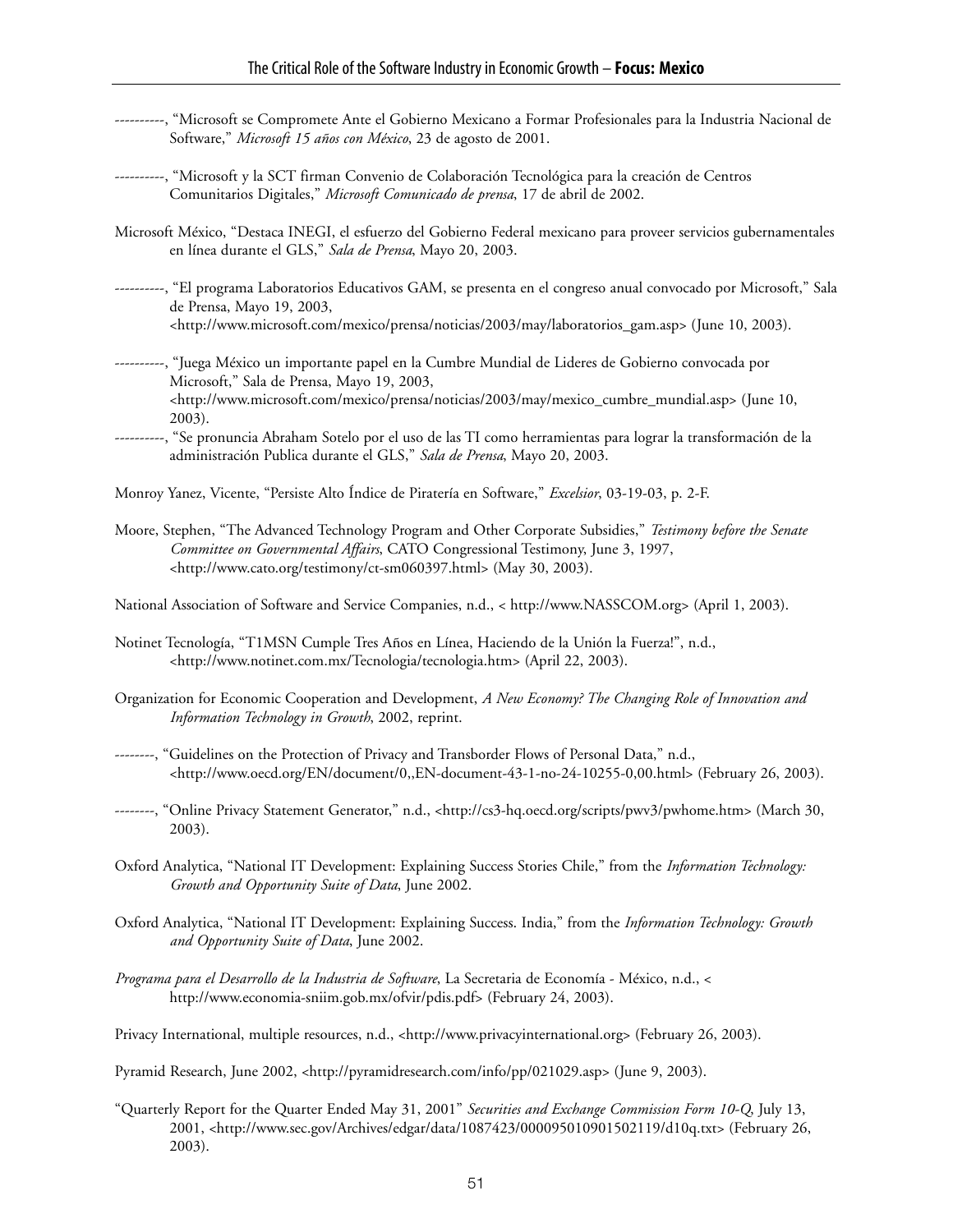- Sallstrom, Laura and Robert Damuth, *Economy, Information Technology, and the Critical Role of the Software and Services Sector: Focus Indonesia 2002-2003*, Sallstrom Consulting and Nathan Associates, 2002.
- ---------, *Economy, Information Technology, and the Critical Role of the Software and Services Sector: Focus Malaysia 2002- 2003*, Sallstrom Consulting and Nathan Associates, 2002.
- ---------, *Economy, Information Technology, and the Critical Role of the Software and Services Sector: Focus Philippines 2002-2003*, Sallstrom Consulting and Nathan Associates, 2002.
- ---------, *Economy, Information Technology, and the Critical Role of the Software and Services Sector: Focus Singapore 2002- 2003*, Sallstrom Consulting and Nathan Associates, 2002.
- ---------, *Economy, Information Technology, and the Critical Role of the Software and Services Sector: Focus Thailand 2002- 2003*, Sallstrom Consulting and Nathan Associates, 2002.
- Sánchez, Alfredo, "Primer Taller NSF CONACYT sobre Bibliotecas Digitales," Universidad de las Américas Puebla, n.d., <http://ict2.udlap.mx/dl/workshop99/reporte.html> (June 8, 2003).
- Secretaria de Comunicaciones y Transportes, *Sistema Nacional e-México*, September 2002, <www.emexico.gob.mx/uploads/media/Resumen2002.PDF> and <http://www.e-mexico.gob.mx/> (February 24, 2003).
- Sistema Internet de la Presidencia de la República, "Presentación del Programa Nacional *Hacia un País de Lectores*," México, DF, 28 de mayo de 2002, <http://www.presidencia.gob.mx/?P=2&Orden=Leer&Art=3132> (June 8, 2003).
- Smith, Eric, "Mexico: Request For Public Comments Concerning Identification Of Countries Under Section 182 Of The Trade Act of 1974, 67 Fed. Reg. 63186 (October 10, 2002)", *IIPA Special 301 Recommendation: Place Mexico on the "Watch List"*, IIPA letter to US Trade Representative - Section 301 Committee, October 30, 2002.
- TANEO, n.d., <http://www.taneo.gr/Eng/HomePage\_Eng.aspx> (April 1, 2003).
- Technopreneurship Singapore, n.d., <http://www.techsingapore.com.sg/content/startup\_gov.phtml> (April 8, 2003).
- Thornton, Jim, "Farewell Concorde And Good Riddance," *iGreens*, April 12, 2002, <http://www.igreens.org.uk/farewell\_concorde.htm> (May 30, 2003).
- TrustE, n.d., <http://www.truste.org> (April 2, 2003).
- UNETE, "La Unión de Empresarios para la Tecnología en la Educación, UNETE A.C., presentó su informe anual," 13 marzo 2003 <http://www.uneteya.org/seccion.asp?it\_id=250&sec\_id=42&com\_id=0> (June 8, 2003).
- US Department of Commerce, various sources, n.d., <http://www.commerce.gov> (May 25, 2003).
- U.S. Department of Commerce, Bureau of Economic Analysis (BEA), *National Income and Product Account Tables*, February 2003, Table 7.6.
- U.S. Department of Commerce, Bureau of Economic Analysis (BEA), *Fixed Reproducible Tangible Wealth In The United States,* 1925-94, August 1999.
- U.S. Department of Labor, Bureau of Labor Statistics, *Consumer Price Indexes*, 2002.
- Vizcaíno, Adriana, "Amplían alcances de combate a piratería", *Reforma*, 18-03-2003, Economía y Finanzas, <http://www.reforma.com/economiayfinanzas/articulo/278800/> (April 22, 2003).